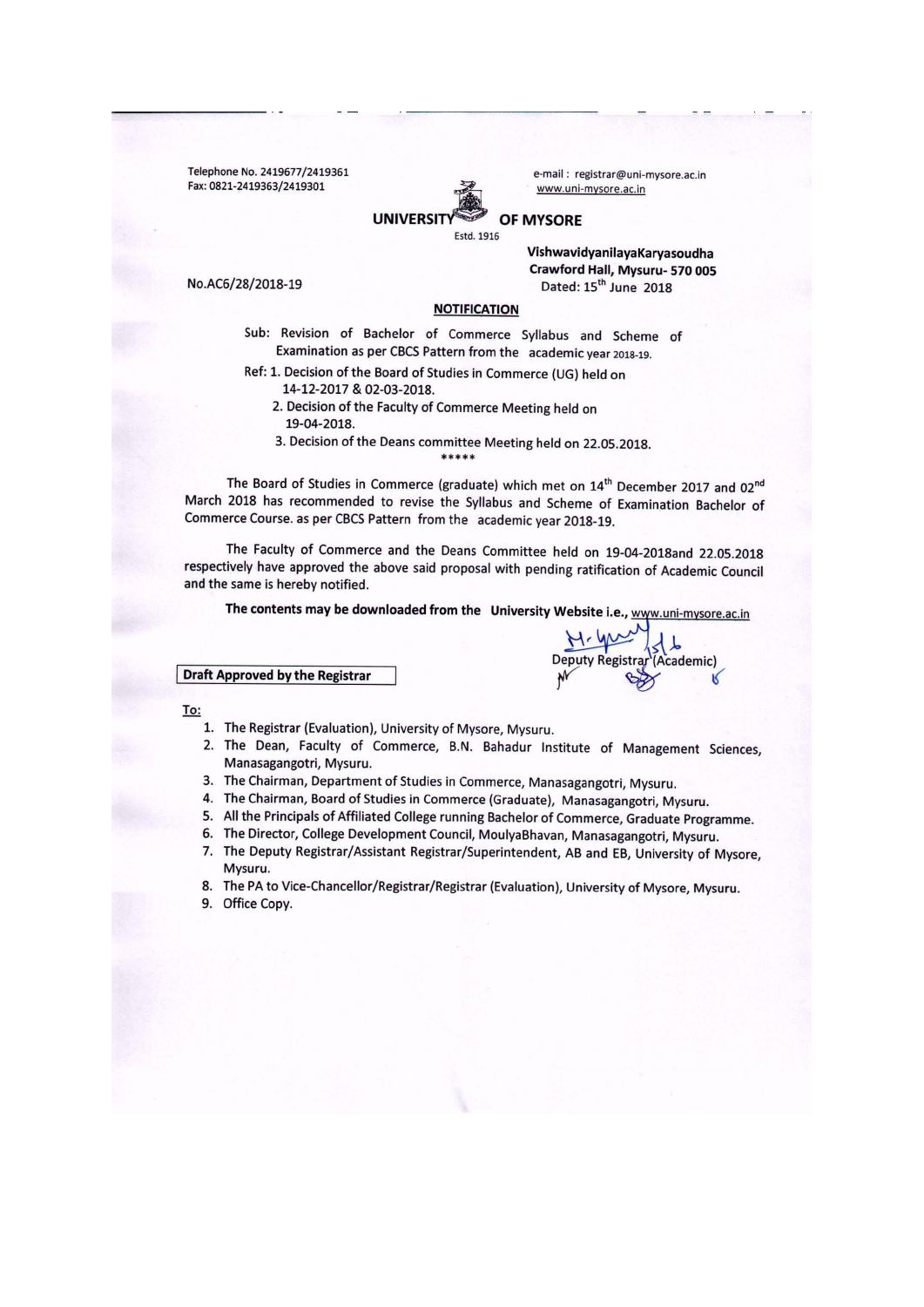# **SYLLABUS FOR B. COM. COURSE AS PER CBCS REGULATIONS 2018-19:**

### **FOCUS OF THE PROGRAMME:**

The B COM programme aims to meet the needs of the youths aspiring to build a career in the most Indian vibrant corporate sector, Government institutions and social organizations. The course also meets the needs of the young and enterprising Indian youths nurturing entrepreneurial dream as India is the land of start-ups. The course intends to groom the entrepreneurial skills of the youth as this offer wider and unlimited employment opportunities to them.

### **ELIGIBILITY FOR TEACHING:**

All the papers of B Com programme including Disaster Management, except Environmental studies, Constitution of India, languages, shall be taught by Faculty members having M Com qualification with B Com/BBM/BBA basic degree.

### **TEACHING PEDAGOGY**

The programme consists of Lecture and tutorial classes. Lecture classes shall be supplemented with tutorial classes. The Tutorial classes may comprise students' seminar, special lectures on the subjects, case study analysis, and group discussion and computer lab for teaching software use in the relevant topics;

| <b>COURSE MATRIX:</b>          |                                                                 |               |          |          |                |
|--------------------------------|-----------------------------------------------------------------|---------------|----------|----------|----------------|
| Course                         |                                                                 |               | т        | P        | Total credits  |
| <b>AECC</b>                    | MIL-4papers $x3$ credit each =12<br>credits                     |               |          |          | 12             |
| <b>AECC</b>                    | English Language<br>4papers x3 credit each=12 credits           |               |          |          | 12             |
| <b>AECC</b>                    | Constitution of India<br>1 paper x 2 credit=2 credit            |               |          |          | $\overline{2}$ |
| <b>AECC</b>                    | <b>Environmental Studies</b><br>1paper x 2 credit=2 credit      |               |          |          | $\overline{2}$ |
| <b>AECC</b>                    | Disaster Management 1 paper x 2<br>credit                       | $\mathcal{P}$ | $\Omega$ | $\Omega$ | 02             |
| Discipline specific<br>course  | 11 papers of 4 credits -11x4=44<br>4 papers of 6 credit each=24 | 3<br>5        | 1<br>1   | 0<br>0   | 68             |
| Elective courses<br><b>DSE</b> | 6 papers of 5 credits each                                      | 4             | 1        | $\Omega$ | 30             |
| Skill Enhancement              | Skill Enhancement Courses (SEC) 4                               |               |          |          | 16             |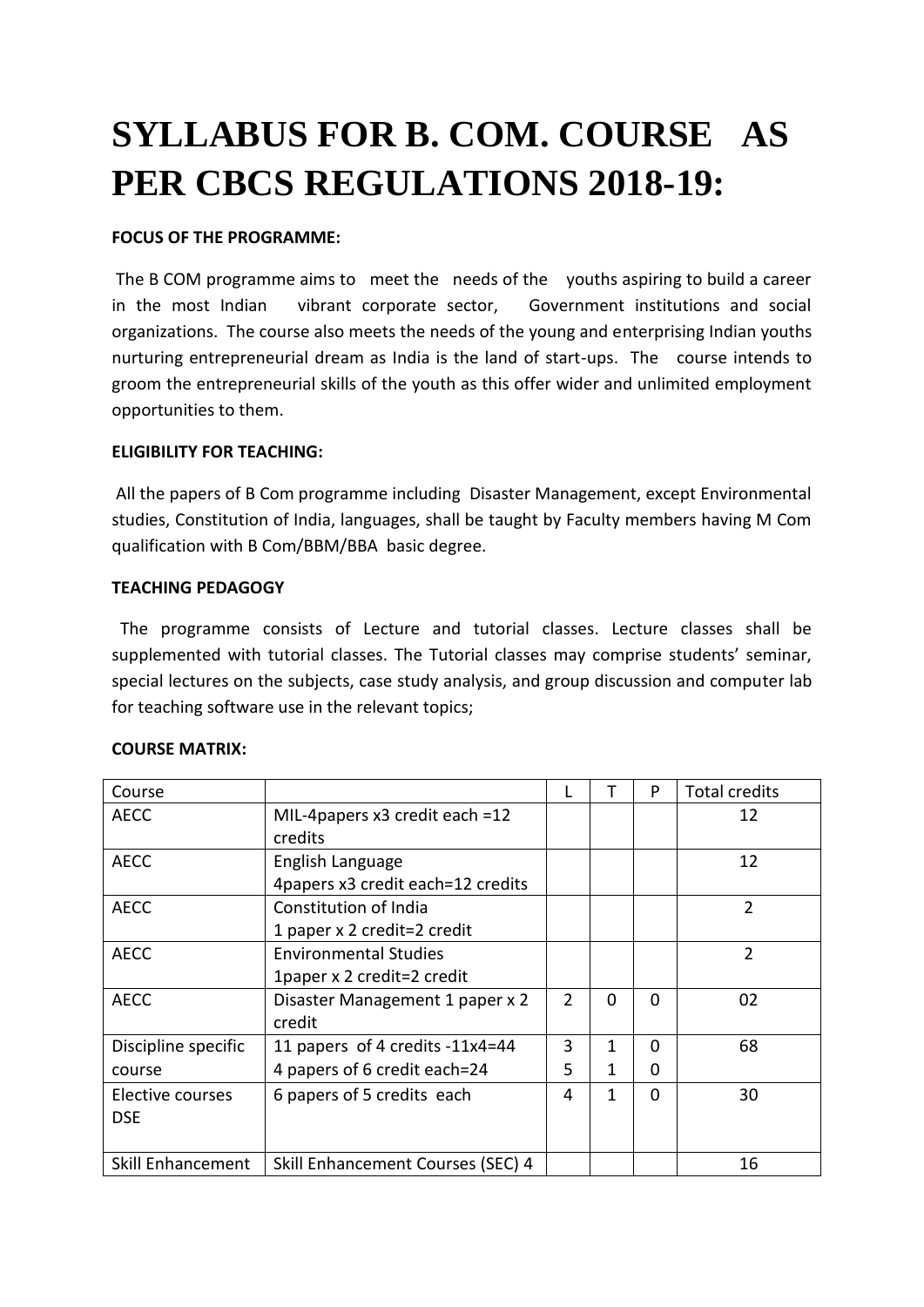| 11222<br>urses | . .<br>$\overline{\phantom{a}}$<br>$4 = 1$ |  |           |
|----------------|--------------------------------------------|--|-----------|
|                | <b>TOTAL</b><br>. .<br>$I$ $I$             |  | $\Lambda$ |

### **DETAILS OF B COM SUBJECTS AND SYLLABUS:**

| <b>SEM</b>   | SI<br>No | Course        | Subjects                                               | credit | <b>LTP</b> |
|--------------|----------|---------------|--------------------------------------------------------|--------|------------|
|              | 1.1      | <b>AECC</b>   | Kannada/MIL-1                                          | 03     |            |
|              | 1.2      | <b>AECC</b>   | English-1                                              | 03     |            |
| I            | 1.3      | DSC-1         | <b>Business Management</b>                             | 04     | 3:1:0      |
|              | 1.4      | DSC-2         | <b>Financial Accounting</b>                            | 06     | 5:1:0      |
|              | 1.5      | DSC-3         | Management of Banking and Insurance<br><b>Services</b> | 04     | 3:1:0      |
|              | 1.6      | <b>AECC</b>   | Environmental studies/ Constitution of<br>India        | 02     |            |
|              |          |               | TOTAL CREDIT FOR THE SEMESTER                          | 22     |            |
|              | 2.1      | <b>AECC</b>   | Kannada/MIL-2                                          | 03     |            |
|              | 2.2      | <b>AECC</b>   | English-2                                              | 03     |            |
| $\mathbf{I}$ | 2.3      | DSC-4         | <b>Cost Accounting</b>                                 | 04     | 3:1:0      |
|              | 2.4      | DSC-5         | Financial accounting II                                | 06     | 5:1:0      |
|              | 2.5      | DSC-6         | <b>Principles of Marketing</b>                         | 04     | 3:1:0      |
|              | 2.6      | <b>AECC</b>   | Environmental studies/constitution of India            | 02     |            |
|              |          |               | TOTAL CREDIT FOR THE SEMESTER                          | 22     |            |
|              | 3.1      | <b>AECC</b>   | Kannada/MIL-3                                          | 03     |            |
|              | 3.2      | <b>AECC</b>   | English-3                                              | 03     |            |
| III          | 3.3.     | DSC-7         | Corporate Accounting I                                 | 06     | 5:1:0      |
|              | 3.4      | DSC-8         | Income $Tax - I$                                       | 04     | 3:1:0      |
|              | 3.5      | $SEC-1$       | SEC-ANY ONE FROM GROUP-A                               | 04     | 3:1:0      |
|              | 3.6      | <b>AECC</b>   | Disaster Management                                    | 02     | 2:0:0      |
|              |          |               | TOTAL CREDIT FOR THE SEMESTER                          | 22     |            |
| IV           | 4.1      | <b>AECC</b>   | Kannada/MIL-4                                          | 3      |            |
|              |          | <b>AECC</b>   | English-4                                              | 3      |            |
|              |          | DSC-9         | Corporate Accounting II                                | 6      | 5:1:0      |
|              |          | <b>DSC-10</b> | Income Tax-II                                          | 4      | 3:1:0      |
|              |          | <b>DSC-11</b> | <b>Quantitative Techniques</b>                         | 4      | 3:1:0      |
|              |          | $SEC-2$       | SEC-ANY ONE FROM GROUP-A                               | 4      | 3:1:0      |
|              |          |               | TOTAL CREDIT FOR THE SEMESTER                          | 24     |            |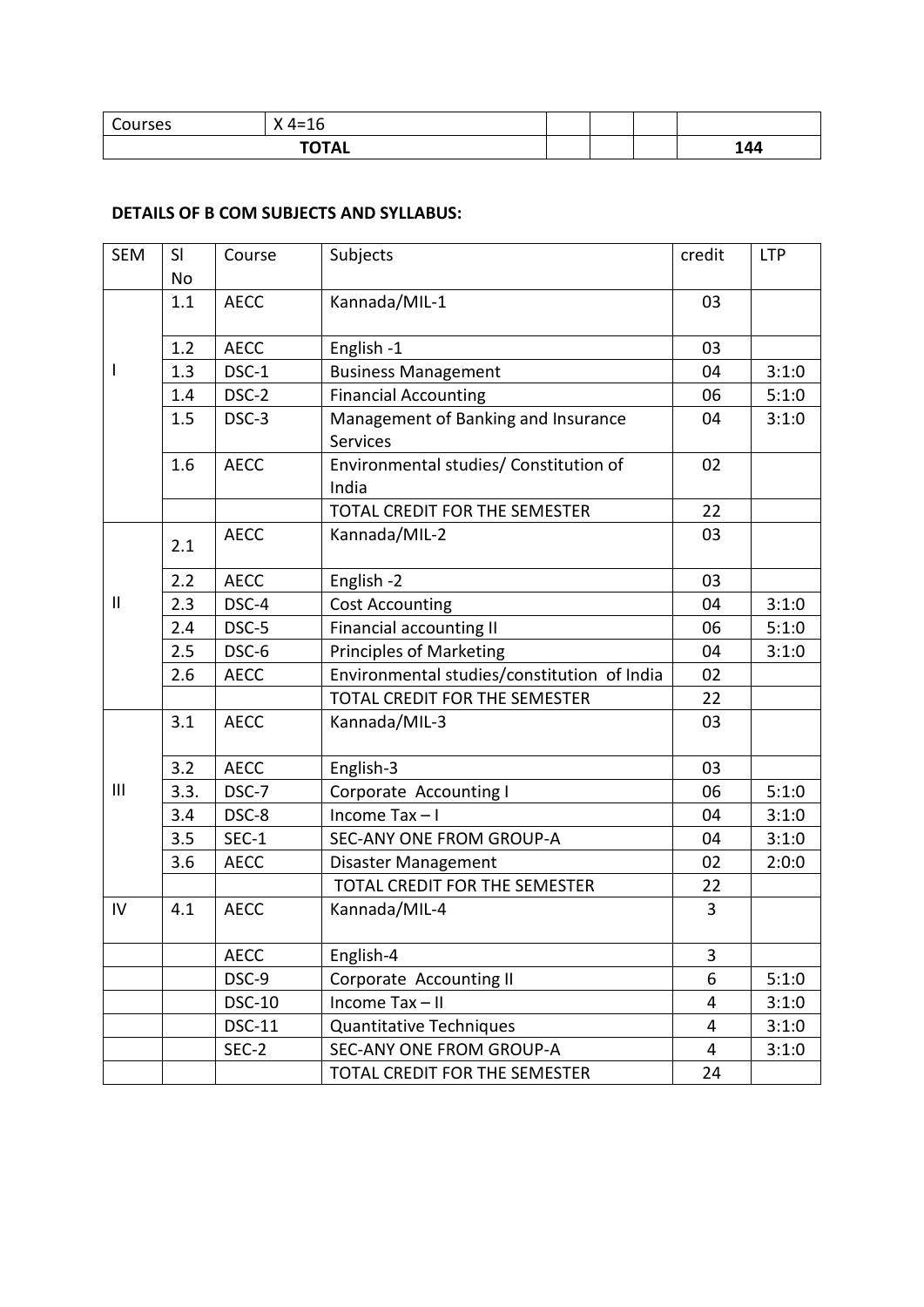| <b>SEM</b> | <b>SI</b> | Course        | Subjects                             | Credit | <b>LTP</b> |
|------------|-----------|---------------|--------------------------------------|--------|------------|
|            | No        |               |                                      |        |            |
|            | 5.1       | <b>DSC-12</b> | <b>Entrepreneurship Development</b>  | 4      | 3:1:0      |
|            | 5.2       | <b>DSC-13</b> | IFRS (IND-AS)                        | 4      | 3:1:0      |
|            | 5.3       | $SEC-3$       | SEC(Any One From - Group-A)          | 4      |            |
| V          | 5.4       | DSE-1         | Elective-I(Any One From Group-B)     | 5      | 4:1:0      |
|            | 5.5       | DSE-2         | Elective-II (Any One From Group-B)   | 5      | 4:1:0      |
|            | 5.6       | DSE-3         | Elective-III-(Any One From Group-B)  | 5      | 4:1:0      |
|            |           |               | <b>TOTAL CREDIT FOR THE SEMESTER</b> | 27     |            |
|            | 6.1       | <b>DSC-14</b> | Principles and Practice of Auditing  | 4      | 3:1:0      |
|            | 6.2       | <b>DSC-15</b> | <b>Business laws</b>                 | 4      | 3:1:0      |
|            | 6.3       | $SEC-4$       | SEC(Any One From Group-A)            | 4      |            |
| VI         | 6.4       | DSE-4         | Elective-I(Any one from Group-C)     | 5      | 4:1:0      |
|            | 6.5       | DSE-5         | Elective-II (Any one from Group-C)   | 5      | 4:1:0      |
|            | 6.6       | DSE-6         | Elective-III-(Any one from Group -C) | 5      | 4:1:0      |
|            |           |               | <b>TOTAL CREDIT FOR THE SEMESTER</b> | 27     |            |
|            |           |               | <b>GRAND TOTAL FOR ALL SEMESTERS</b> | 144    |            |

### **Group A- Skill Enhancement Courses (SEC)**

| SI.<br>No. | Course Title                                 |
|------------|----------------------------------------------|
| 1          | Computerized Accounting System               |
| 2          | E-Filling of Returns                         |
| 3          | Principles and Practice of General Insurance |
| 4          | Logistics and Supply Chain Management        |
| 5.         | <b>Corporate Tax Planning</b>                |
| 6          | Company Law and Secretarial Audit            |
| 7          | <b>Quantitative Decision tools</b>           |
| 8          | <b>Business Research Methodology</b>         |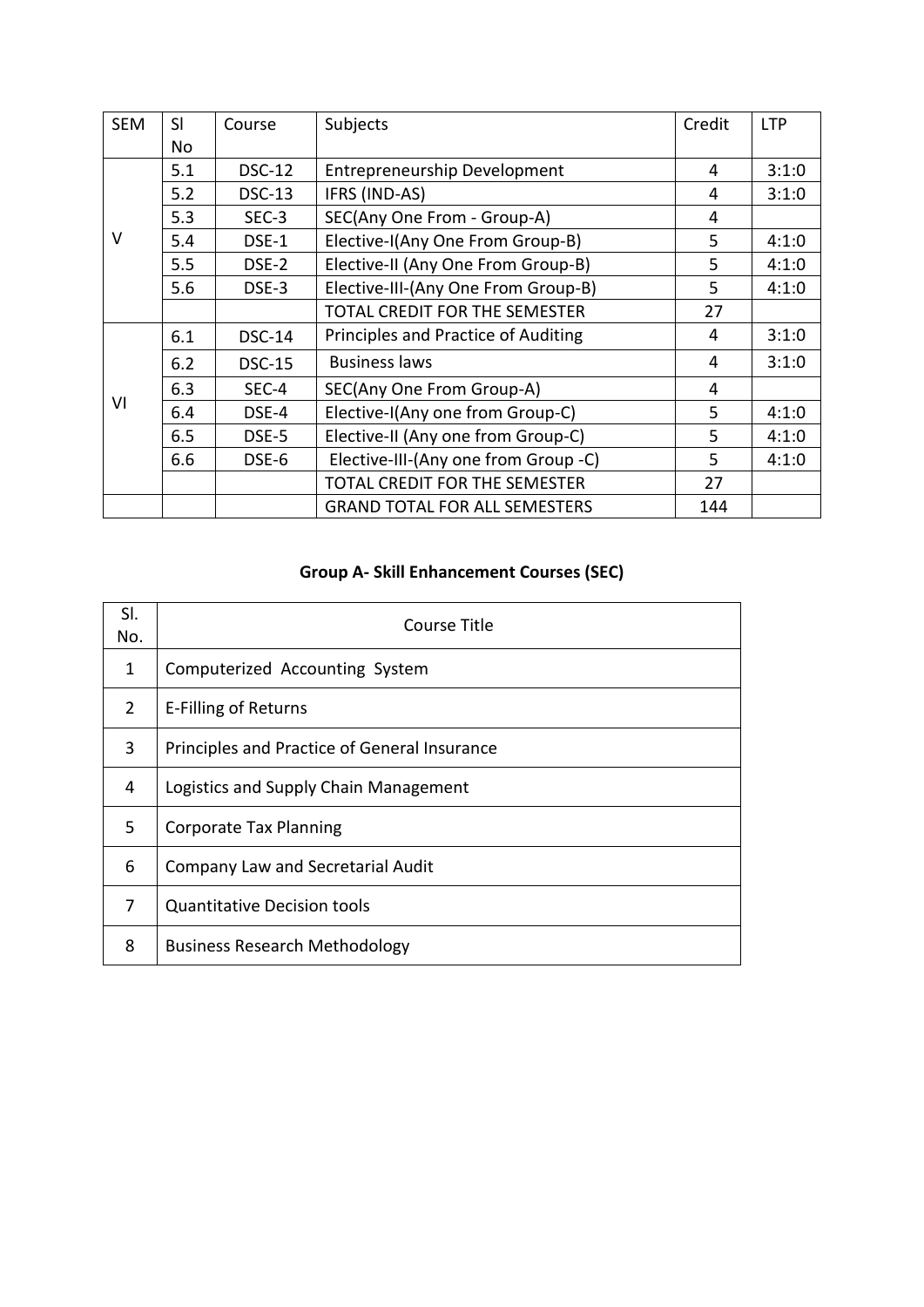### **Group B- DISCIPLINE SPECIFIC ELECTIVES (DSE)**

| SI.<br>No.     | 5 <sup>th</sup> Semester<br>Any three of the following |
|----------------|--------------------------------------------------------|
| 1              | <b>Consumer Affairs</b>                                |
| $\overline{2}$ | <b>International Business</b>                          |
| 3              | <b>Indirect Taxes-I</b>                                |
| 4              | Financial Management-I                                 |
| 5              | Advanced Cost and Management Accounting-I              |
| 6              | <b>Retail Management</b>                               |

### **GROUP-C- DISCIPLINE SPECIFIC ELECTIVES**

| SI.<br>No.    | 6 <sup>th</sup> Semester<br>Any three of the following |
|---------------|--------------------------------------------------------|
| 1             | Investment Analysis and Portfolio Management           |
| $\mathcal{P}$ | <b>Financial Derivatives</b>                           |
| 3             | Indirect Taxes-II                                      |
| 4             | Financial Management-II                                |
| 5             | Advanced Cost and Management<br>Accounting-II          |
| 6             | Organizational Behaviour                               |

### **Instructions:**

- 1. In Skill enhancement courses, students shall select 4 different subjects from Group A. In each semester one subject shall be selected at a time;
- 2. Students shall Elect 3 different subjects from Group B in  $5^{th}$  semester;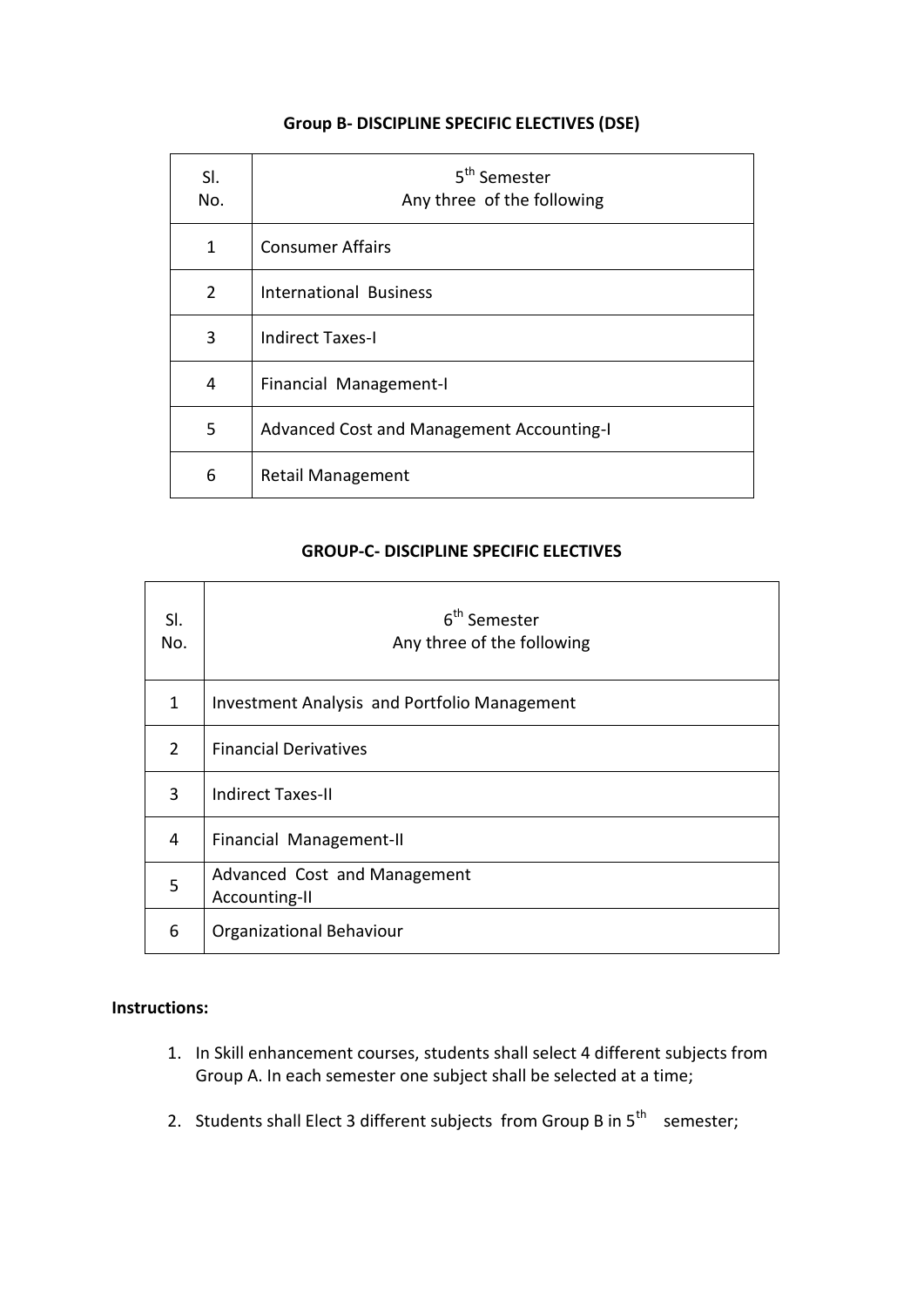- 3. Students shall select 3 different subjects from group C in  $6<sup>th</sup>$  semester;
- 4. MIL Modern Indian Languages; DSC-Discipline Specific course; DSE-Discipline Specific Elective; SEC-Skill Enhancement Course;
- 5. Students who opt for Indirect Tax–I, Financial Management-I, and Advanced Cost and Management Accounting-I in fifth semester shall opt for Indirect Tax -II; Financial Management-II, and Advanced Cost and Management Accounting-II in the 6<sup>th</sup> semester.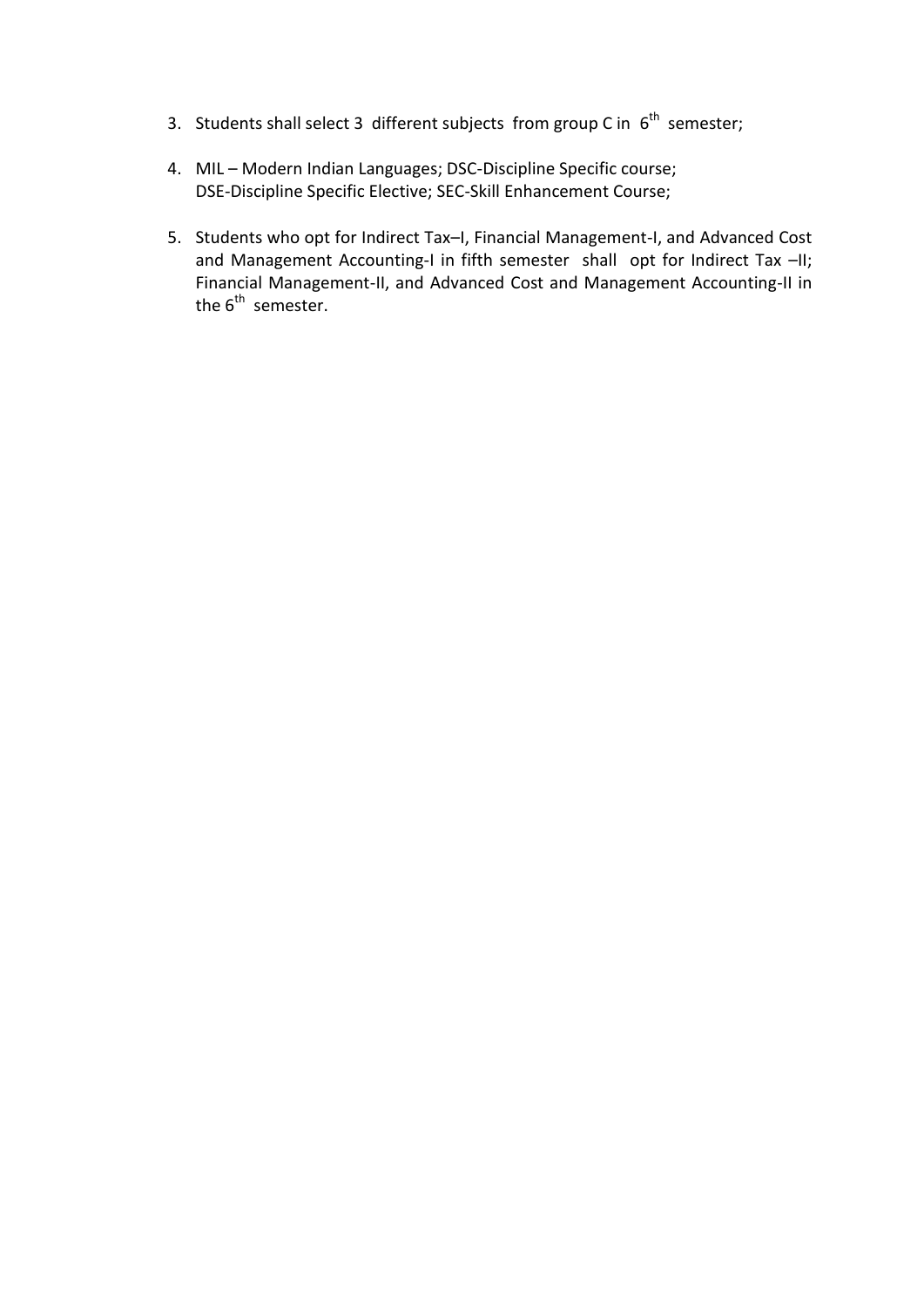### **DISCIPLINE SPECIFIC COURSE**

### **1.3: BUSINESS MANAGEMENT-**

### **LTP 3:1:0 4 HOURS PER WEEK**

**Objective:** To acquaint students with the management skills which enable them excel in their professional and personal life.

**UNIT-I-** Concepts of management, definition, characteristics of management, Management and Administration, functions of management, management by communication, management by systems, management by participation, management by motivation-MBO, MBE.

**UNIT-2-** planning- the process of management planning, decision making, strategy formulation, organizing, basic consideration-Departmentation- functional, project, matrix organization; decentralization and delegation of authority, dynamics of group behaviour.

UNIT-3- Leadership- concepts, types of leadership, motivation, concepts and theories, Maslow, Herzberg's theory, McGregor's theory X and Y.

**UNIT-4-** Controlling- meaning, definition, techniques of control, PERT, CPM, JIT, budgetary control, standard costing, co-ordination, principles of co-ordination, management audit.

**UNIT-5**- Emerging trends in management- Kaizen, TQM, TPM, MIS, ISO, change management, stress management, fish bone(ISHIKAWA)Diagram, business eco system, logistic management.

### **Reference Books:**

1.Gupta.C.B. Business Management, Sultan Chand & Sons

2. Koontz Harold and Heinz Weihrich ,Mc Graw Hill Book Company

3. Prasad L.M., Principles & Practice of Management, Sultan Chand & Sons

4.Stoner. A.F. and Freeman.R.E., Management, Prentice Hall of India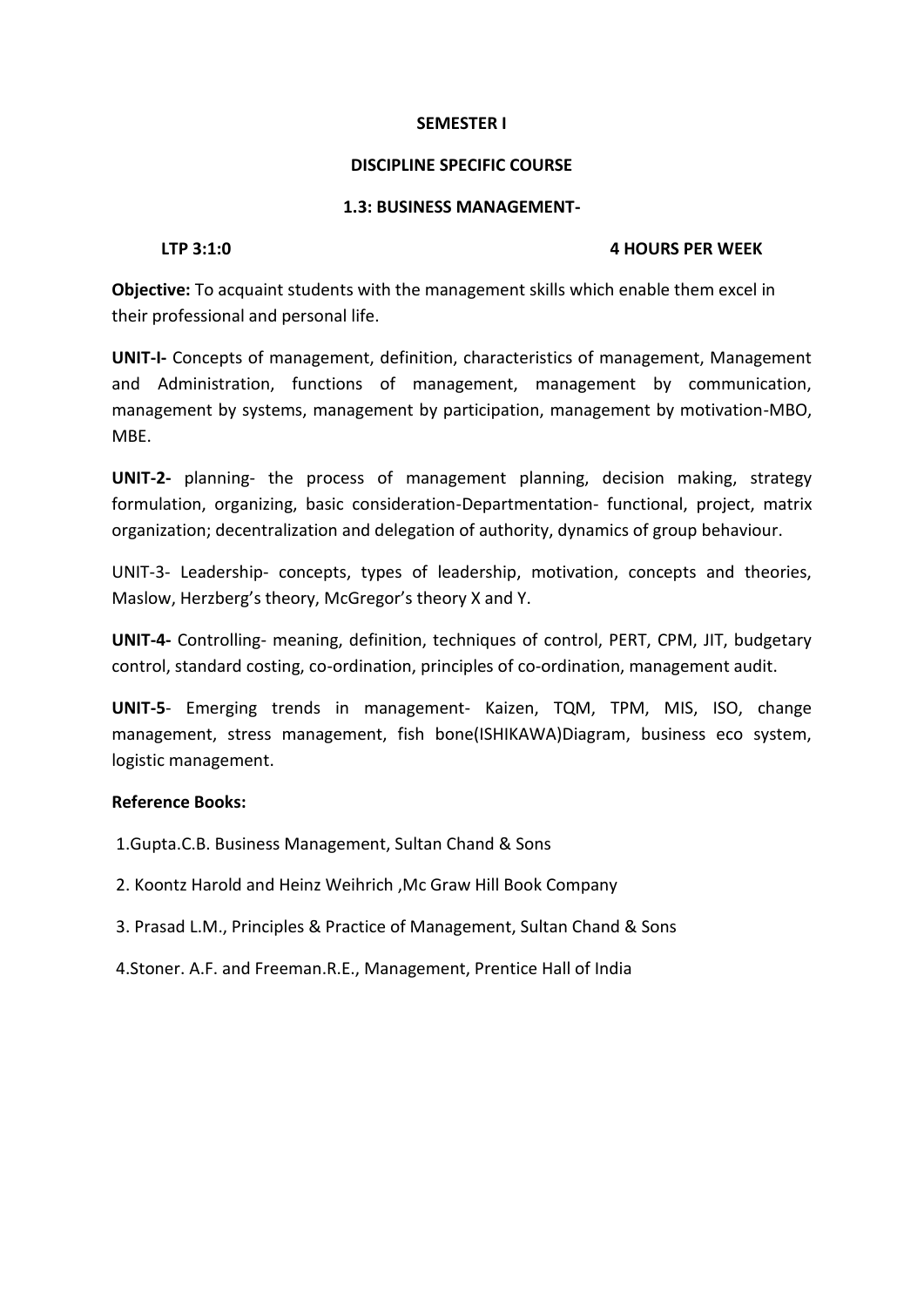### **DISCIPLINE SPECIFIC COURSE**

### **1.4: FINANCIAL ACCOUNTING-I**

### **LTP 5:1:0 6 hours per week**

**Objectives:** To provide students the opportunity to learn the fundamental accounting concepts, techniques and skills

**UNIT-1**-Accounting Principles and Standards- Accounting-Meaning and Definitions, Objectives-Accounting Cycle-Accounting Concepts and Conventions With Examples- An Overview Of Accounting Standards Issued By ICAI And IFRS.

**UNIT-2-**Final accounts of sole trading concern- Preparation of Trading and Profit And Loss Account and Balance sheet with adjustments.

**UNIT-3-**Accounts from incomplete records-Meaning, features and techniques of obtaining complete information, problems on conversion of single entry into double entry system.

**UNIT-4**- Branch Account-meaning and objectives of maintaining of branch accounts by head office, goods invoiced by H O at cost and invoice price, accounting treatment under – debtors system.

**UNIT-5**- Departmental accounts-Meaning, objectives, advantages of keeping departmental accounts, basis for allocation of joint expenses, internal transfer of goods, preparation of profit and loss account and balance sheet.

**UNIIT-6**- Computerized accounting-meaning features, introduction to tally, creation and alteration of company, groups and ledger accounts, generation of trial balance and financial statements.

### **Books for reference:**

1. Accounting Principles; Anthony, R.N. and Reece, J.S.: Richard Irwin Inc.

2. Advanced Accounting ; Gupta, R.L and Radhaswamy, M: Sultan Chand and Sons, New Delhi.

3. Advanced Accounts; Shukla. M.C., Grewal T.S., and Gupta,S.C.: S. Chand & Co. New Delhi.

4. Higher Sciences of Accountancy : . Agarwala A.N., Agarwala K.N.:Kitab Mahal, Allahabad.

5. Financial Accounts, Mishra A.K.: Sahitya Bhawan Publishers and Distributers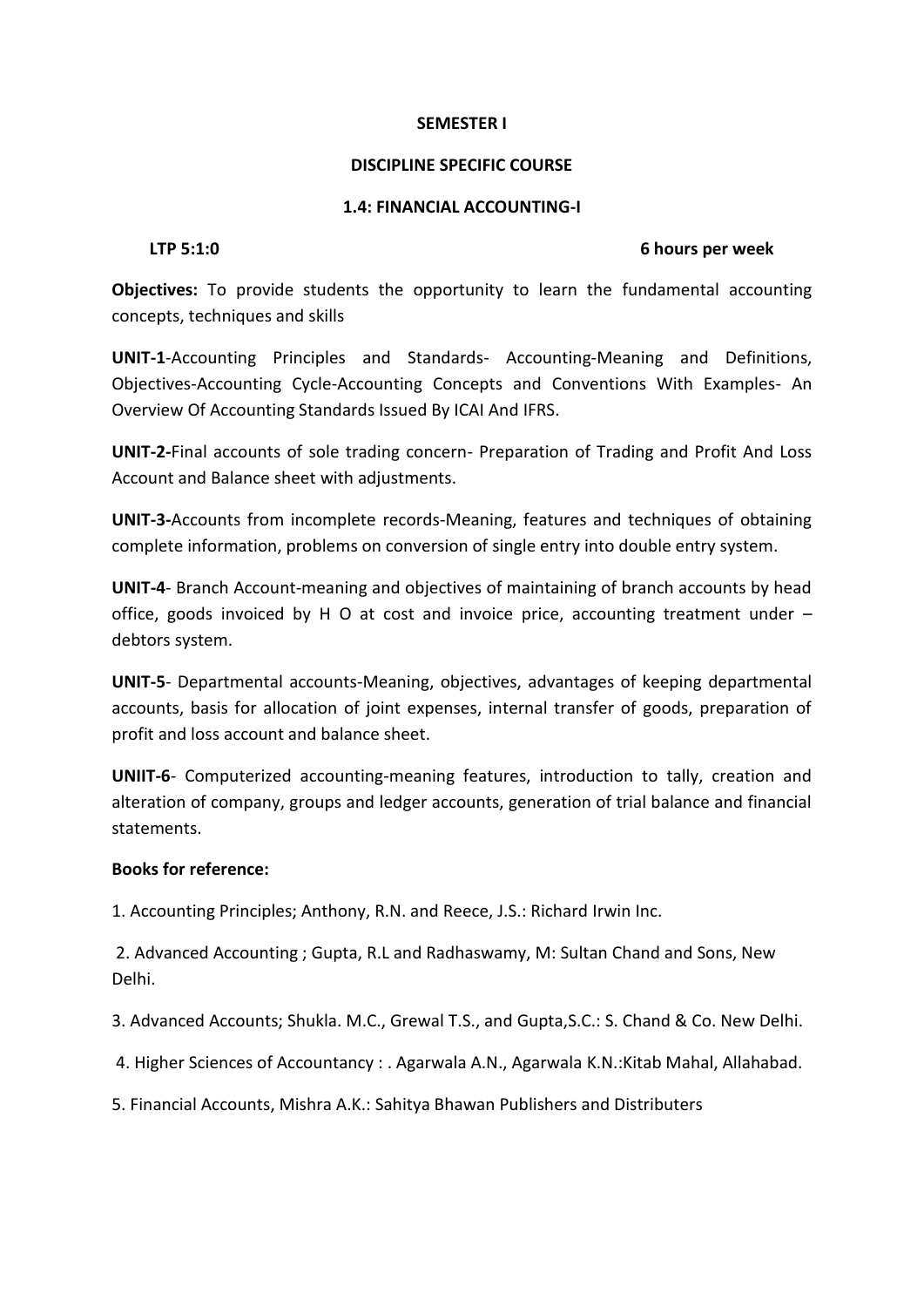### **DISCIPLINE SPECIFIC COURSE**

### **1.5: Management of Banking and Insurance Services**

### **LTP: 3:1:0 4 Hours Per Week**

**Objective:** To make students understand the concepts of banking and gain insight into insurance as a risk management tool

**UNIT-1**- Banking Operations: Definition of a Bank – Functions of Banker: Rising of funds by various Deposit Schemes - Lending of Money: Cash Credit – Overdraft-Loans-Purchasing and Discounting of Bills -Agency Services: Collection and Payment-Execution of Standing Orders – Collection of Dividend and Interest.

**UNIT-2**- Role of Central Bank- Policy Framework for RBI - RBI and Monetary Policy Regulation and Supervision of Banking system - Maintenance of CRR – SLR - Interest Rate Policy, Banking Regulation Act, 1949- objectives and features, Narasimham Committee Report I and II – Prudential norms: Capital Adequacy norms.

**UNIT-3-** The legal relationship between the Banker and Customer, the Multifarious Transactions between them and the Rights and Duties of the Parties springing out of such relationship, Nature of Banking Business, Legal Nature of Banker-Customer Relationship and their Mutual Rights and Duties.

**UNIT-4**-Meaning of Insurance, Definition, Nature, Functions, History of Insurance & Different Classifications: Comparison of Life Insurance with other Insurances, Basic Principles of Insurance: Key concepts, Economic Principles, Principles of insurance viz. Utmost good faith, Insurable interest, Indemnity, Subrogation, Contribution and Proximity Cause.

**UNIT-5-** The Business of Insurance: Management of risk by individuals – management of risk by insurers – fixing of premiums – reinsurance and its importance for insurers – role of insurance in economic development and social security – contribution of insurance to the society

### **Books for Reference:**

- 01. Indian Financial System, Vasanth Desai
- 02. Marketing of Financial Services, V.A. Avadhani
- 03. Financial Markets and Services, Gordan and Natarajan
- 04. Indian Financial System, Varshenoy and Mittal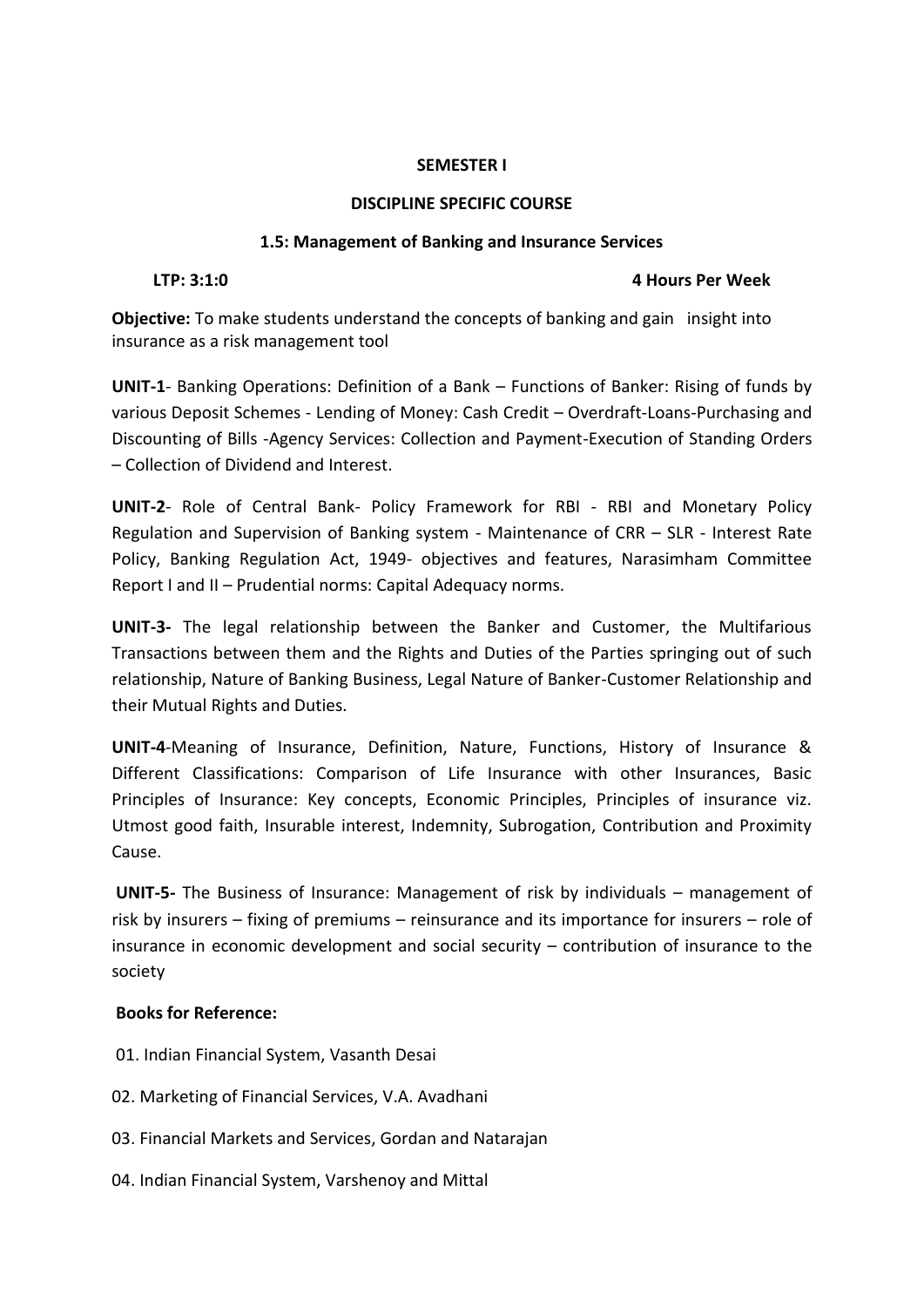## **ABILITY ENHANCEMENT COMPULSORY COURSE**

### **1.6: ENVIRONMENTAL STUDIES/ CONSTITUTION OF INDIA**

**(**SYLLABUS IS TO PROVIDED BY THE CONCDERNED BOARD)

### **SEMESTER II**

### **DISCIPLINE SPECIFIC COURSE**

### **2.3: COST ACCOUNTING**

### **LTP: 3:1:0 4 HOURS PER WEEK**

**Objectives:** Students will gain an understanding of the cost accounting concepts and techniques and their varied application in industry and services

**UNIT-1-** INTRODUCTION: Meaning and definition of cost, costing, cost accounting and cost accountancy; objectives, advantages and limitations of cost accounting, differences between cost accounting and financial accounting.

**UNIT-2**-Elements of cost, classification of cost, cost centre, cost unit, problems on preparation of cost sheet, tenders and quotations.

**UNIT-3**- Materials- Classification and codification of materials, functions of purchase department, stores department-stores records, techniques of inventory control-stock levels, EOQ, ABC analysis, Material losses-types and treatment , Pricing of Materials- problems on LIFO, FIFO and weighted average price.

**UNIT-4-** Labour: Methods of time keeping and time booking; methods of remuneration-time rate, piece rate, Halsey and Rowan Plan, Idle time-causes and treatment, overtime, labour turnover-causes, measurement and treatment; problems on Halsey method, Rowan plan, Merick differential piece rate system, FW Taylors differential piece system.

**UNIT-5-** Overheads: Meaning, Nature, methods of classification of overheads, allocation and apportionment-problems on primary distribution, secondary distribution, repeated distribution methods. Methods of absorption of overheads- problems on Machine Hour Rate only. Activity based costing –Meaning, purpose, benefits, stages, relevance in decisionmaking.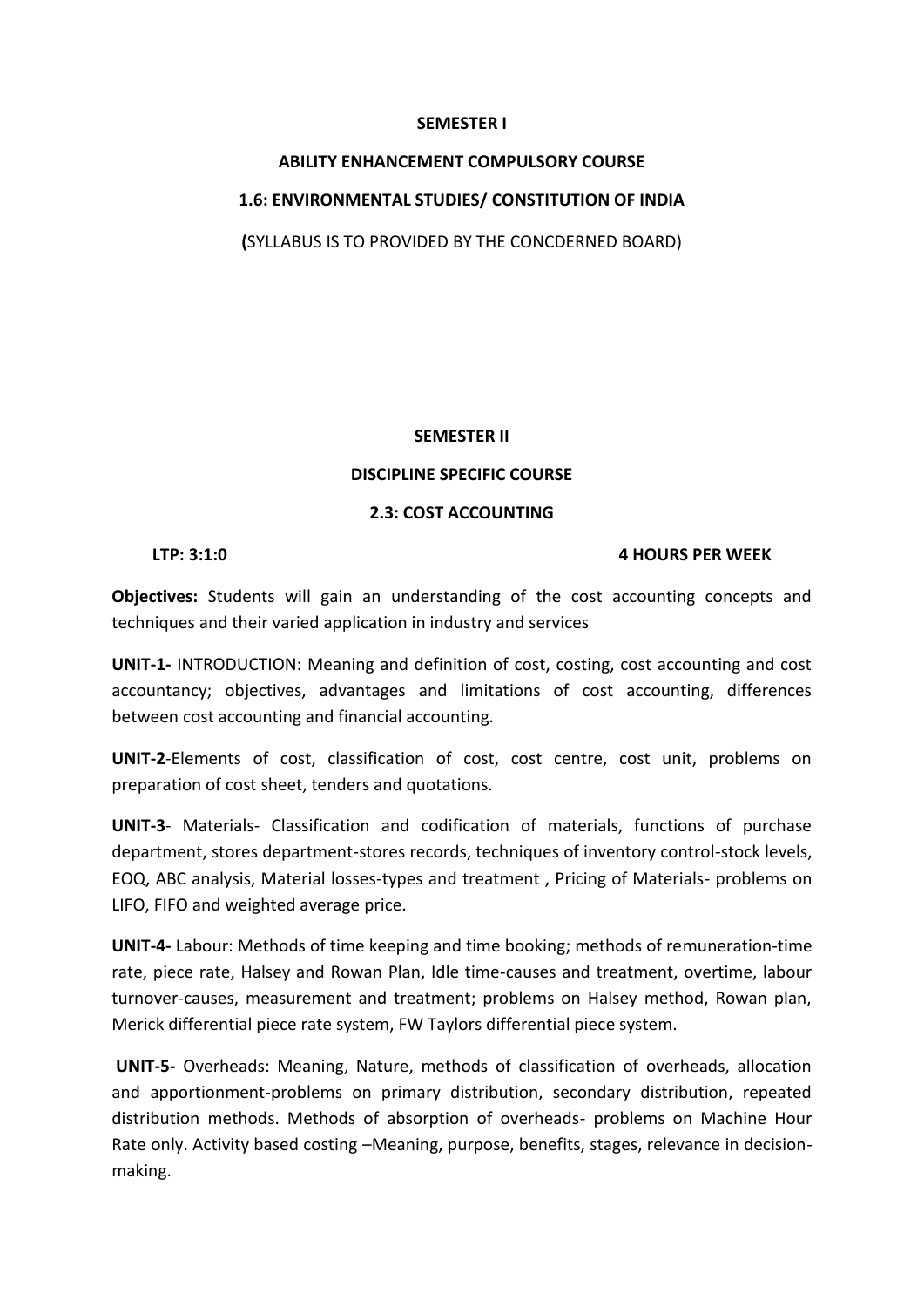### **BOOKS FOR REFERENCE:**

- 1. Cost Accounting: N.K. Prasad
- 2. Cost Accounting: Nigam & Sharma :
- 3. Practical Costing: Khanna Pandey & Ahuja
- 4: Cost Accounting: M.L. Agarwal
- 5. Cost Accounting: Jain & Narang
- 6. Cost Accounting: S.P. Iyengar
- 7. Cost Accounting: S.N. Maheshwari

### **SEMESTER II**

### **DISCIPLINE SPECIFIC COURSE**

### **2.4: FINANCIAL ACCOUNTING II**

### **LTP 5:1:0 6 hours per week**

**Objectives:** To develop an understanding among the students the use of different accounting methods in different business situations and use of computer as an accounting tool

**UNIT-1-**Accounting for consignment transaction-goods sent at cost price and at invoice price-types of commission-account sales-valuation of goods lost in transit- valuation of goods lost in transit-valuation of stock on consignment, problems on cost price and invoice price.

**UNIT-2**-Accounting for Hire purchase system- features, preparation of statement of analysis, ascertainment of cash price of an asset-problems on hire purchase system including repossession.

**UNIT-3-** Accounting for instalment system- meaning, features and differences between hirepurchase and instalment system, problems on instalment system.

**UNIT-4**-Accounting for royalties-minimum rent, short working, recoupment of short working-analytical table-preparation of ledger accounts in the books of both partiessublease (theory only)

**UNIT-5**- Financial statement of non-profit organization-meaning, recognition of capital and revenue items, receipts and payment account, income and expenditure account, preparation of income and expenditure account and balance sheet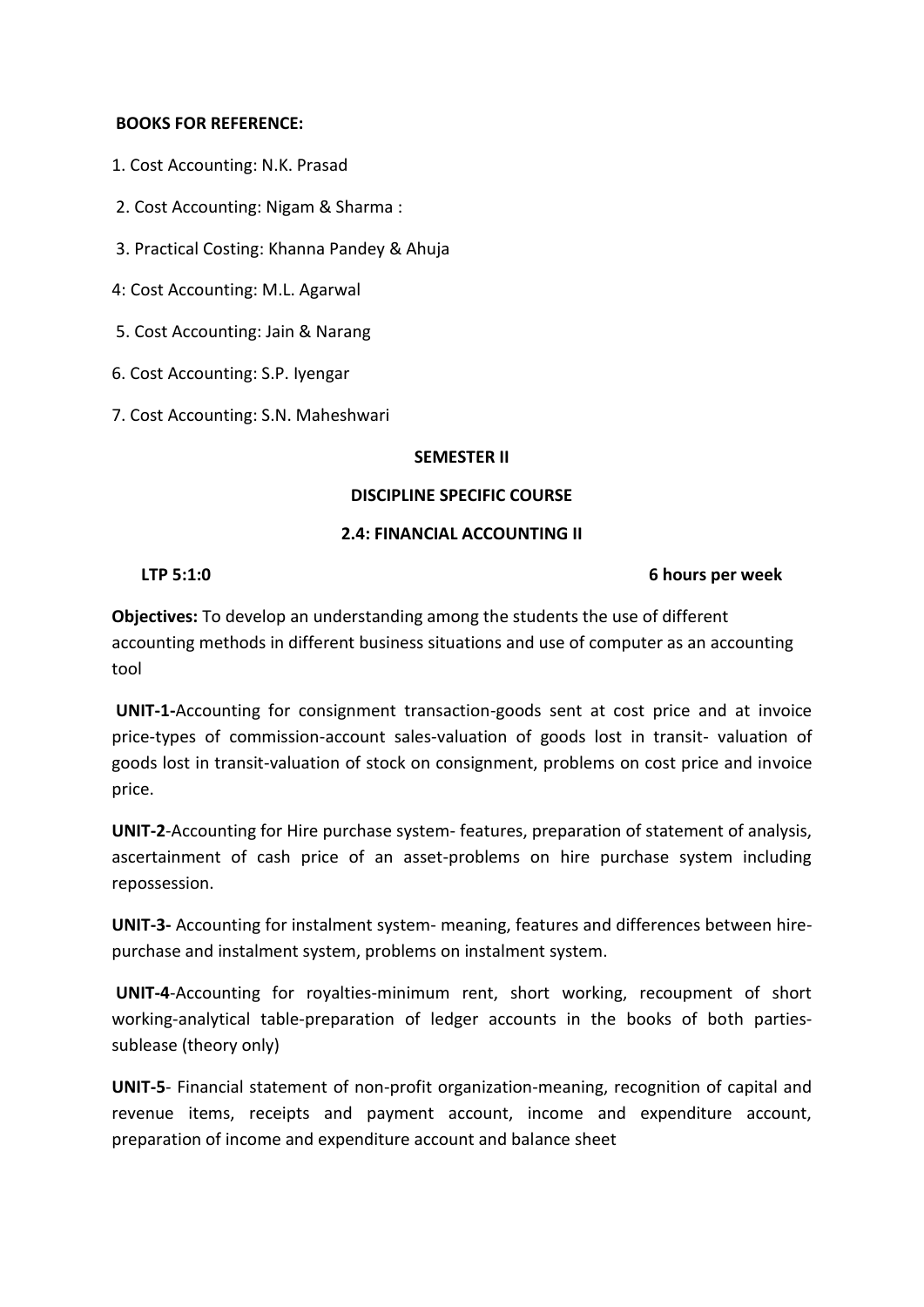**UNIT-6-** COMPUTERISED ACCOUNTING-Accounting with using tally –inventory creating stock group-stock categories- units of measures, godown and stock items, entering opening stock quantity and amount, tally voucher(accounting and inventory)-creating new voucher type.

### **BOOKS FOR REFERENCE:**

1. Accounting Principles; Anthony, R.N. and Reece, J.S.: Richard Irwin Inc.

2. Advanced Accounting ; Gupta, R.L and Radhaswamy, M: Sultan Chand and Sons, New Delhi.

3. Advanced Accounts; Shukla. M.C., Grewal T.S., and Gupta,S.C.: S. Chand & Co. New Delhi

4. Higher Sciences of Accountancy : . Agarwala A.N., Agarwala K.N.:Kitab Mahal, Allahabad.

5. Financial Accounts, Mishra A.K.: Sahitya Bhawan Publishers and Distributers

### **SEMESTER II**

### **DISCIPLINE SPECIFIC COURSE**

### **2.5: PRINCIPLES OF MARKETING**

### **LTP 3:1:0 4 HOURS PER WEEK**

**Objectives:** To enable students learn the basics of marketing concepts and skills which shall help them apply nuances of marketing techniques since marketing opens up a lot of business opportunities

**UNIT-1**-INTRODUCTION TO MARKEING-meaning, definition of market, marketing, marketing concepts, marketing mix, functions of marketing,

**UNIT-2**-Product-meaning; product strategies, product attributes, product classifications, Product life cycle, Branding, packaging, labelling.

**UNIT-3**- Service marketing, introduction, meaning, service mix, applications- hospital and tourism

**UNIT-4**- Advertising, publicity and event management- meaning and definition, importance advertising copy and layouts, social and economic effects of advertising. Introduction to event management, principles, concepts and designing.

**UNIT-5**-Retail marketing- meaning, nature classification, factors influencing, retailing, functions of retailing-the growing importance of retailing industry-Retail as a career.

### **BOOKS FOR REFERENCE**

1. Marketing Management **Philip Kotler.** 

2.Marketing principles and practices Chunawala.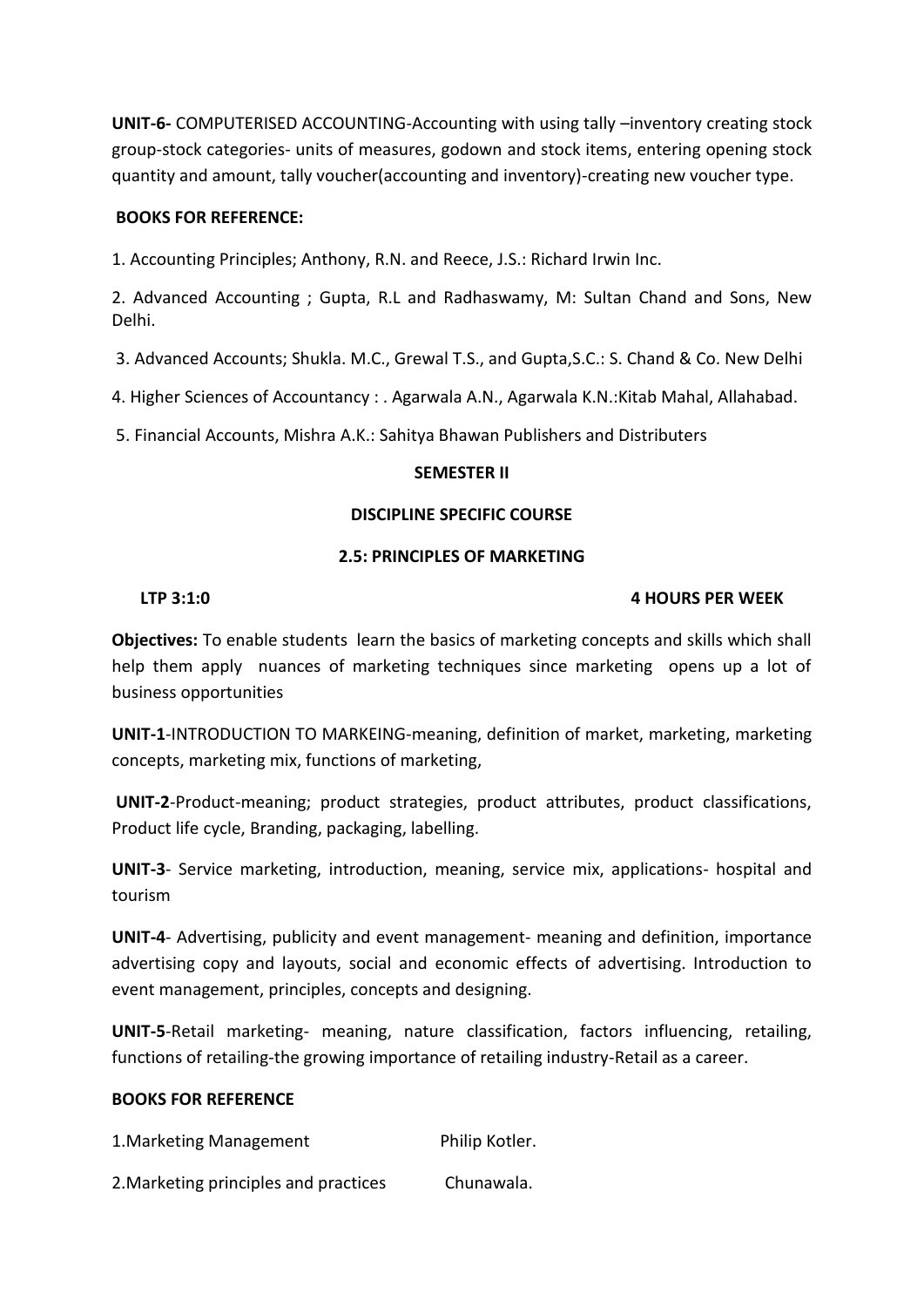3. Marketing Management Pillai and Bagavathi

4. Marketing Management Rajan Saxena

## **ABILITY ENHANCEMENT COMPULSORY COURSE 2.6: ENVIRONMENTAL STUDIES/ CONSTITUTION OF INDIA**

**(**SYLLABUS IS TO PROVIDED BY THE CONCDERNED BOARD)

### **SEMESTER III**

### **DISCIPLINE SPECIFIC COURSE**

### **3.3: CORPORATE ACCOUNTING-I**

**LTP 5:1:0 6 HOURS PER WEEK**

**Objectives:** To provide students an understanding of various accounting techniques applied in various vital financial events in corporate business

**UNIT-I-** Accounting for share capital: Meaning and types of shares-issue of shares oversubscription and prorate allotment- forfeiture of shares-reissue of forfeited shares-passing journal entries and preparing balance sheet.

**UNIT-2**-Financial statements of limited companies: Preparation of financial statements as per schedule III of Companies' Act-2013. Provisions of companies Act-2013 on Declaration of Dividends.

**UNIT-3-** Accounting For Redemption of Preference Shares And Issue Of Bonus Shares: Conditions for redemption of preference shares, and Accounting procedure for redemption; meaning of bonus shares and bonus issue-SEBI guidelines for bonus issue-accounting entries for issue of bonus shares.

**UNIT-4-**Issue and redemption of debentures: meaning and types of debentures-methods of redemption of debentures-journal entries for issue of debentures and conditions for redemption- financing for redemption of debentures.

**UNIT-V-** Liquidation of companies- Meaning and circumstances of liquidation- preparation of liquidator's final statement of account.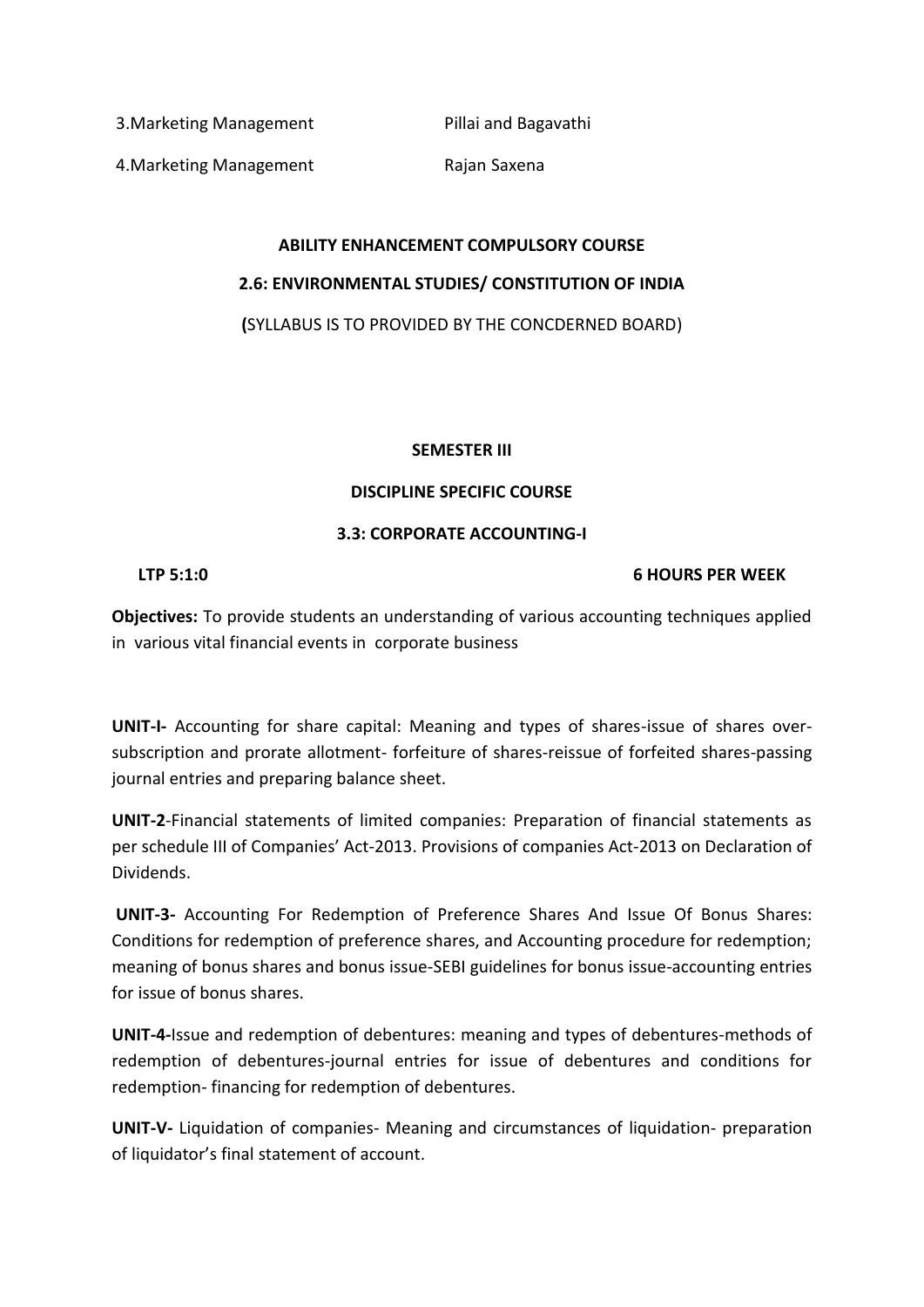**UNIT-VI-** Accounting for employees stock option plan, buy-back of securities, equity shares with differential rights, under writing of shares and debentures.

### **BOOKS FOR REFERENCE**:

1. Accounting Principles; Anthony, R.N. and Reece, J.S.: Richard Irwin Inc.

2. Advanced Accounting ; Gupta, R.L and Radhaswamy, M: Sultan Chand and Sons, New Delhi.

3. Advanced Accounts; Shukla. M.C., Grewal T.S., and Gupta,S.C.: S. Chand & Co. New Delhi.

4. Higher Sciences of Accountancy : . Agarwala A.N., Agarwala K.N.:Kitab Mahal, Allahabad.

5. Financial Accounts, Mishra A.K.: Sahitya Bhawan Publishers and Distributers

### **SEMESTER III**

### **DISCIPLINE SPECIFIC COURSE**

### **3.4: INCOME TAX-I**

### **LTP 3:1:0 4 HOURS PER WEEK**

**Objectives:** To make students gain knowledge of Income Tax Act 1961 including relevant current finance act, Heads of Income and applicable provisions to compute taxable incomes under different heads.

**UNIT-1**- Brief History of Income Tax Act, Finance Act, Scheme of Income Tax, Basic Concepts-Income, Assessee, person, Assessment year, Previous Year, Gross Total Income, Total Income, Marginal rate of Tax—Agricultural Income-Residential Status of individual, Incidence of Tax (including problems)- Incomes which do not form part of Total Income U/S 10.

**UNIT-2-** Heads of Income: Income from Salary -features of salary income-allowances, perquisites, provident fund, computation of Taxable salary income

**UNIT-3**- Income from salary: Retirement benefits-Gratuity, Commutation of Pension, Leave encashment- problems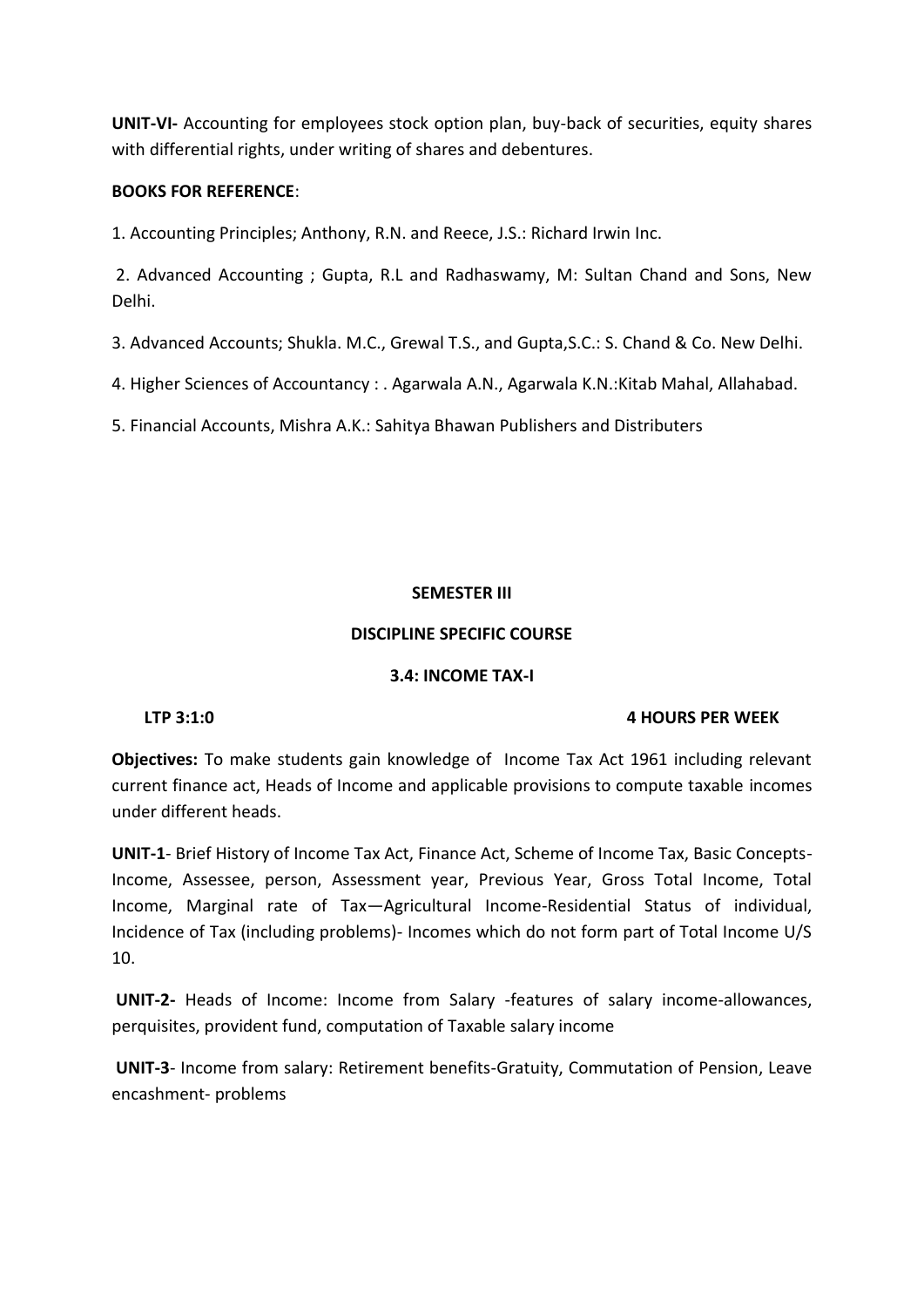**UNIT-4-**Income from House Property: basis of charge-deemed ownership-exemptions determination of annual value-Deductions u/s 24-computation of income from house property.

**UNIT-5**- Profits and gains of Business and profession (Individual Assessees)-Expenses expressly allowable and inadmissible, General Deductions/ expenditures u/s 37, losses, deemed profits, Method of accounting-computation of taxable income from business. Computation of Income from profession in Case of Advocates, Doctors, Chartered Accountant.

### **BOOKS FOR REFERENCE**

- 1. Direct Taxation-T.N.Manoharan
- 2. Direct Taxation- Girish Ahuja, & Ravi Gupta
- 3. Direct Taxation- Dr. Vinod.k.singania
- 4. Income Tax law and practice-Gaur & Narang
- 5. Income Tax Law- Dinakar Pagare
- 6. Income Tax Law & Accounts-Bhagavati Prasad
- 7. Income Tax Law and Accounts H.C. Mehrothra

### **III SEMESTER**

### **ABILITY ENHANCEMENT COMPULSORY COURSE**

### **3.6: DISASTER MANAGEMENT**

### **LTP 2:0:0 2 Hours per week**

**Objectives:** To familiarize students with the Disaster Management skills to enable them deal with manmade and natural disasters striking mankind

**UNIT-1-**Introduction to Disasters: Concepts, and definitions (Disaster, Hazard, Vulnerability, Resilience, Risks) . Disasters: Classification, Causes, Impacts (including social, economic, political, environmental, health, psychosocial, etc. ) Differential impacts- in terms of caste, class, gender, age, location, disability Global trends in disasters, urban disasters, pandemics, complex emergencies, Climate change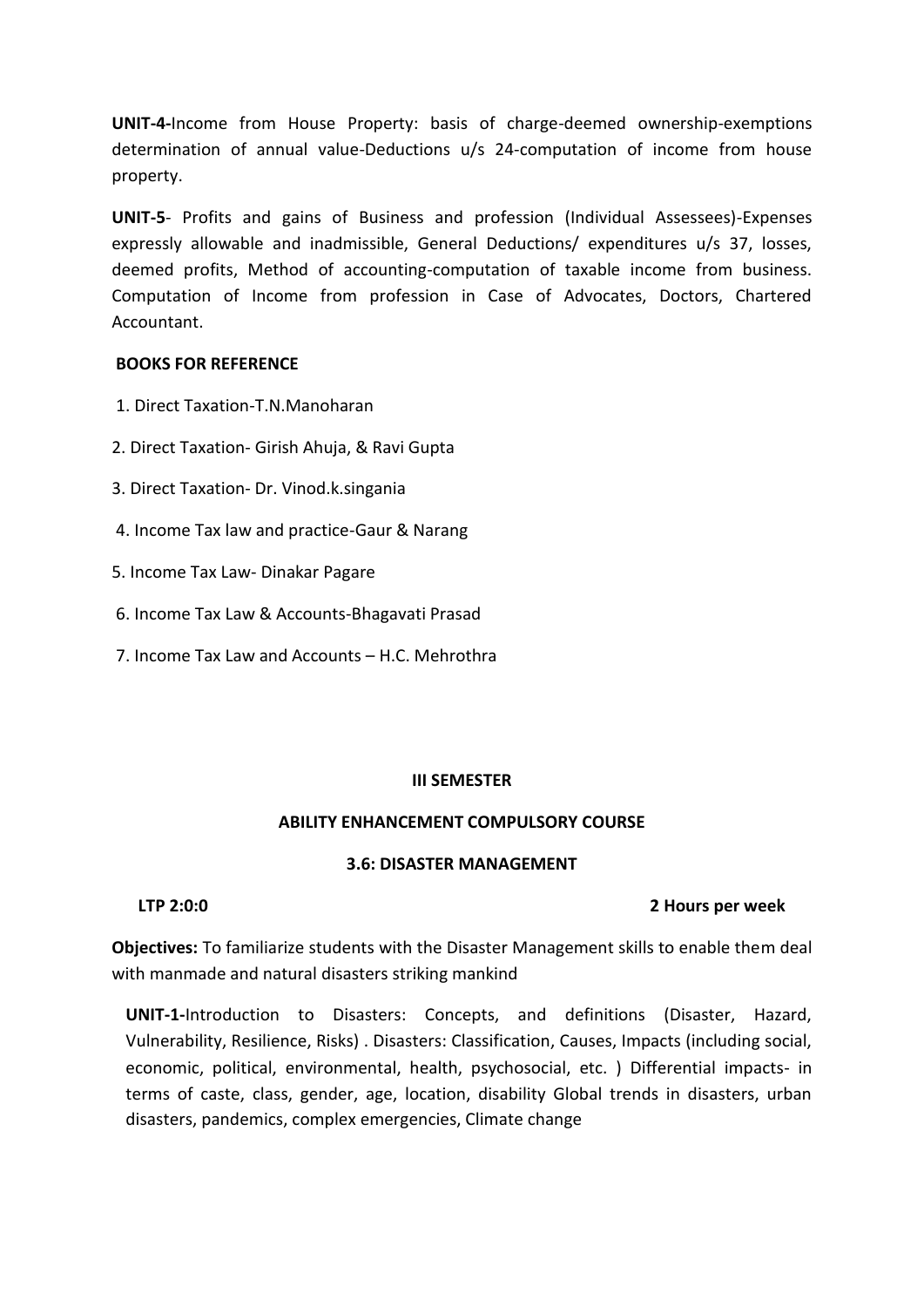**UNIT-2-**. Approaches to Disaster Risk reduction: Disaster cycle - its analysis, Phases, Culture of safety, prevention, mitigation and preparedness community based DRR, Structuralnonstructural measures, roles and responsibilities of- community, Panchayati Raj Institutions/Urban Local Bodies (PRIs/ULBs), states, Centre, and other stake-holders.

- **UNIT-3**-Inter-relationship between Disasters and Development: Factors affecting Vulnerabilities, differential impacts, impact of Development projects such as dams, embankments, changes in Land-use etc. Climate Change Adaptation. Relevance of indigenous knowledge, appropriate technology and local resources
- **UNIT-4** Disaster Risk Management in India Hazard and Vulnerability profile of India Components of Disaster Relief: Water, Food, Sanitation, Shelter, Health, Waste Management Institutional arrangements (Mitigation, Response and Preparedness, DM Act and Policy, Other related policies, plans, programmes and legislation)

### **Books for reference**

- 1. Gupta Anil K, Sreeja S. Nair.
- 2. 2011 Environmental Knowledge for Disaster Risk Management,
- 3.NIDM, New Delhi Indian Journal of Social Work 2002.
- 4. Special Issue on Psychosocial Aspects of Disasters, Volume 63, Issue 2, April.
- 5. Kapur, Anu & others, 2005: Disasters in India Studies of grim reality, Rawat Publishers, Jaipur
- 6.Kapur Anu 2010: Vulnerable India: A Geographical Study of Disasters, IIAS and Sage Publishers, New Delhi.

### **IV SEMESTER**

### **DISCIPLINE SPECIFIC COURSE**

### **4.3: CORPORATE ACCOUNTING- II**

### **LTP 5:1:0 6 HOURS PER WEEK**

**Objectives:** To understand the various higher accounting methods applied insurance and electricity undertakings; Accounting techniques applied in valuing Human Resources and effect of inflation on financial affairs

UNIT-1- Accounting for General insurance companies, fire and marine insurance, preparation of final accounts as per latest regulations

UNIT-2-Accounting for life insurance, preparation of valuation balance sheet, preparation of final accounts as per latest regulations.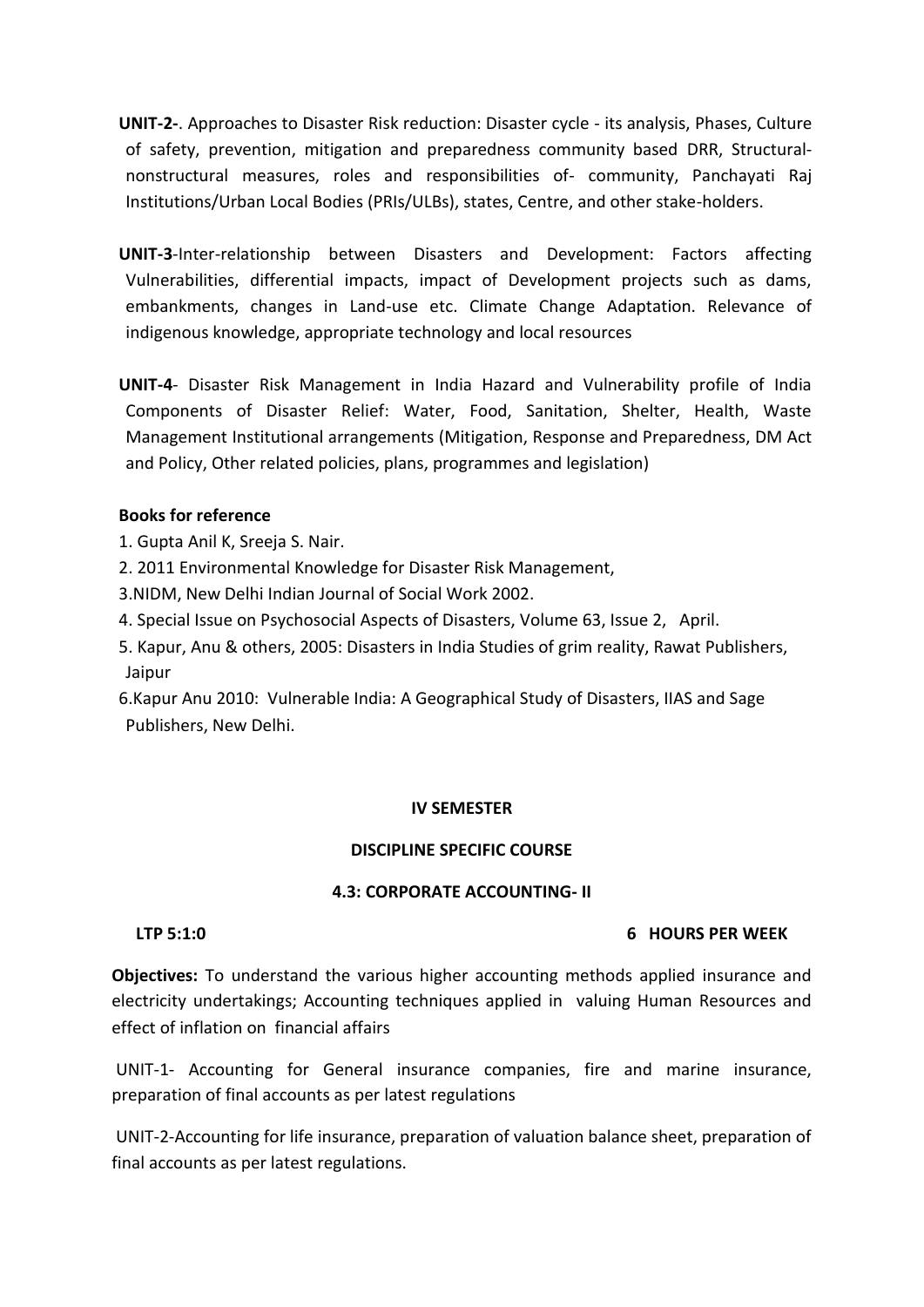UNIT-3-Final accounts of electricity companies, Forms of financial statements, differences between depreciation as per companies act and as per tariff policy under Electricity supply act 2003

. UNIT-4- Holding company accounts, Accounting for Holding Company: Preparation of Consolidated Balance Sheet, Minority interest, Computation of Goodwill/ Capital Reserve, Revaluation of assets of subsidiary Company.

UNIT-5- Human resource accounting: Accounting Aspects of Human Capital –Meaning, Basic Premises, Need and Significance of HRA, Advantages and Limitation of HRA; Monetary and Non-Monetary Models; Cost Based Models- Acquisition Cost Method, Replacement Cost Model, Opportunity Cost Method, standard cost method, Current Purchasing Power Method (C.P.P.M.).

UNIT-6- Inflation accounting and income measurement: Inflation Accounting: Concept – Limitations of historical based-cost financial statements – Methods of Inflation Accounting: Current Purchasing Power Method – Current Cost Accounting Method (Including problems). Income Concepts for financial reporting – Measurement and Reporting of Revenues, Expenses, Gains and Losses (Theory only) – Analysis of Changes in Gross Profit (Including problems).

BOOKS FOR REFERENCE:

1. Accounting Principles; Anthony, R.N. and Reece, J.S.: Richard Irwin Inc.

2. Advanced Accounting ; Gupta, R.L and Radhaswamy, M: Sultan Chand and Sons, New Delhi.

3. Advanced Accounts; Shukla. M.C., Grewal T.S., and Gupta,S.C.: S. Chand & Co. New Delhi.

4. Higher Sciences of Accountancy : Agarwala A.N. Agarwala, K.N.:Kitab Mahal, Allahabad.

5.Financial Accounts, MishraA.K :Sahitya Bhawan Publishers and Distributers

6.Chakraborty, S.K., Human Asset Accounting: The Indian Context in Topics in Accounting and Finance, Oxford University Press.

7.Flamholtz, Eric G., Human Resource Accounting: Advances in Concepts, Methods and Applications, Jossey Eass Publishers, San Francisco, London.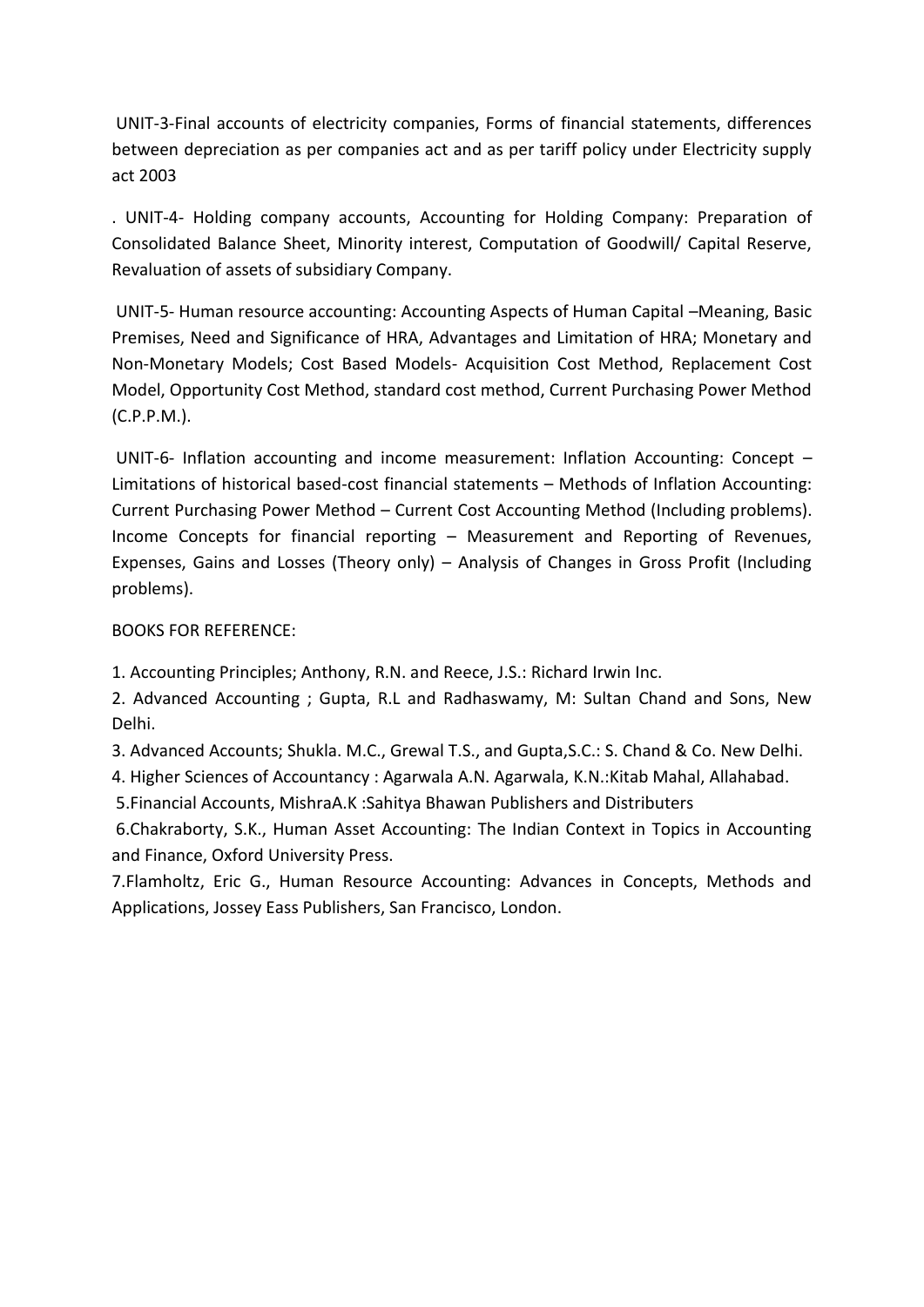### **DISCIPLINE SPECIFIC COURSE**

### **4.4: INCOME TAX-II**

### **LTP 3:1:0 4 HOURS PER WEEK**

**Objectives:** To gain an in depth understanding of IT provisions relating to assessment taxability of incomes of different assessees.

**UNIT-1**-Depreciation- meaning, computation of Deprecation; (b)Capital Gain, Capital Asset, Transfer, cost of acquisition, cost of improvement, indexation, types of Capital gainexemptions for individual assessee u/s 54-54GB-problmes

**UNIT-2-** Income from other sources (including problems), Set off and carry forward of losses (theory only)

**UNIT-3**-Assessment of Individual-Application of Deductions u/s 80C-80U, Section 87A computation of Tax liability.(Available software package for computation of tax liability, computation using Excel-Work sheet)

**UNIT-4**-Assessment of Partnership firm- Definition of Firm, Partner U/S 2(23) Residential Status -conditions u/s 184, Provisions u/s 40(b)-Deductions from 80G80JJA- Alternate Minimum Tax(AMT)-Computation of tax liability of Firms (Use of available software package for computation of tax liability, Related Forms and Challans-Computation using excel worksheet)

**UNIT-5**-Assessment of company-Definition of Company, Closely-held company, Widely-held Company, Indian Company, Foreign Company-Residential Status of company-Applicable Deductions u/s 80G -80JJA- Computation of Tax Liability (Including Minimum Alternate Tax) (Use of Software package-Quick Books/ Electrocom)

### **BOOKS FOR REFERENCE**

- 1. Direct Taxation-T.N.Manoharan
- 2. Direct Taxation- Girish Ahuja, & Ravi Gupta
- 3. Direct Taxation- Dr. Vinod.k.singania
- 4. Income Tax law and practice-Gaur & Narang
- 5. Income Tax Law- Dinakar Pagare
- 6. Income Tax Law & Accounts-Bhagavati Prasad
- 7. Income Tax Law and Accounts H.C. Mehrothra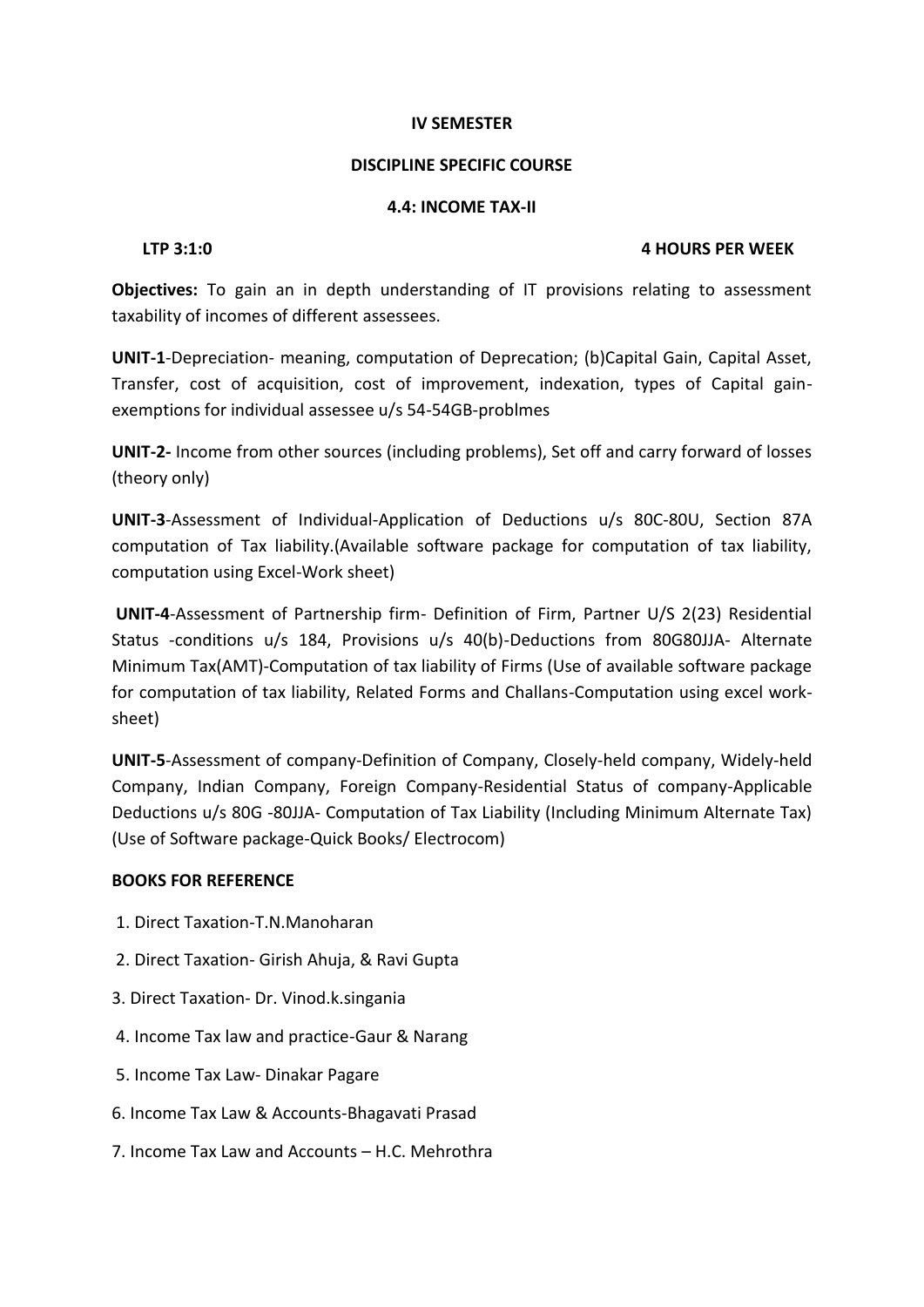### **DISCIPLINE SPECIFIC COURSE**

### **4.5: QUANTITATIVE TECHNIQUES-**

### **LTP: 3:1:0 4 HOURS PER WEEK**

**Objectives:** To make students acquire mathematical skills to be applied in analysis and interpretation of business data to facilitate decision making

**UNIT-1**-Indices and logarithms-Meaning-Basic laws of Indices and their application for simplification, laws of logarithms-common logarithms, application of log table for simplification.

**UNIT-2-** Progression-Meaning of sequence, progression; types of progressions; arithmetic progression and geometric progression-general terms and sum of 'n' term of Arithmetic progression and Geometric progression-Application problems on Arithmetic progression and geometric progression.

**UNIT-3**-Ratio, proportion, variation, and percentages and their application to business

**UNIT-4**-Simple interest and compound interest-Bills discounting- Meaning-concepts; Bankers discount, true discount, bankers' gain and present worth of bill.

**UNIT-5-** Matrices and determinants, meaning and types of matrices, matrix operation addition, subtraction and multiplication . Determinants of a matrix and its evaluation; solutions of linear equations by using cramer's rule.

### **Books for References**

1. Dr. B H Suresh and Mahadevaswamy G H, Quantitative Techniques,Nithya Publications, Mysore.

2. P.R. Vittal, Business Mathematics, Revised Edition,Margham Publications, New Delhi, 2001.

3. V.K.Kapoor, Introductory to Business Mathematics, S.CHAND, New Delhi, 2009.

4. Sancheti and Kapoor, Business Mathematics, Sultan chand and Sons, New Delhi-42.

5. G.K.Ranganath and T.V. Narsimha Rao Basic Mathematics- Volume II.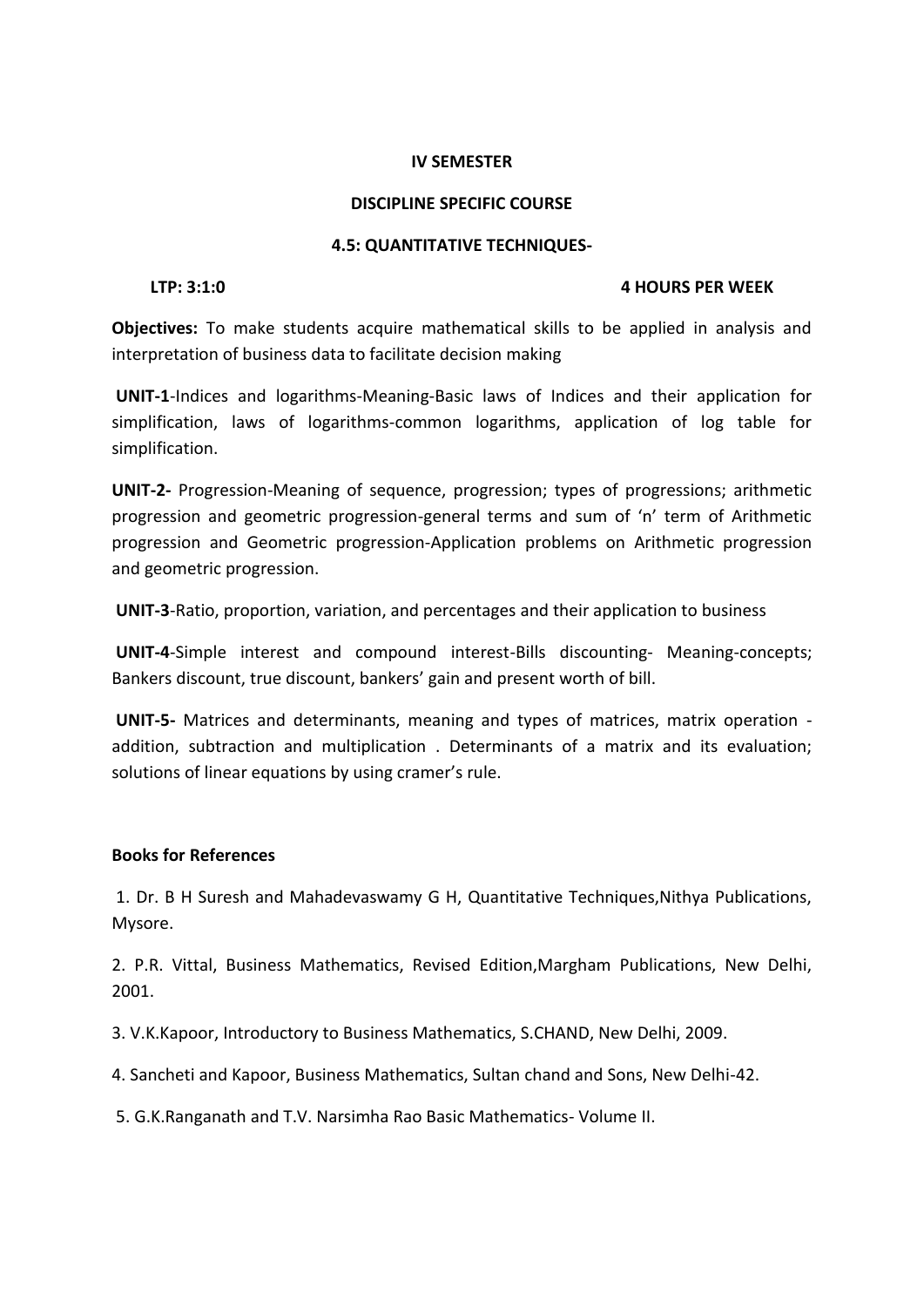### **DISCIPLINE SPECIFIC COURSE**

### **5.1: ENTREPRENEURSHIP DEVELOPMENT**

### **LTP 3:1:0 4 HOURS PER WEEK**

**Objectives:** To help students acquire entrepreneurial skills this shall give wings to the creative ideas of young minds. This will help harness their entrepreneurial potential to facilitate India achieve economic superpower

**UNIT-1-** Meaning, definition of Entrepreneur, Enterprise, Entrepreneurship, Characteristics of successful entrepreneur, Functions, Role of entrepreneur in economic development, women entrepreneur, Rural entrepreneur, Agricultural entrepreneur-meaning and challenges.

**UNIT-2**-Entrepreneurship development program(EDP), meaning, objective, importance, institutions doing EDP in India, DIC, CEDOCK, SSI, NSIC, EDII, AWAKE, KVIC,RUDSET, Industrial estate-Meaning and importance.

**UNIT-3**- Financing of small business in India, institutional and non-institutional assistance-SFCs, banks, SIDBI, NBFC-meaning and schemes; venture capital, bills discounting, factoring, state and central government subsidies and incentives for SSI(existing)-recent industrial policy(2011), PM MUDRA YOJANA- meaning, objectives, procedures for obtaining loan under MUDRA.

**UNIT-4-**Setting up of new business, forms for small business- small proprietorship, partnership, private company, cooperative society-meaning and nature, project formulation, project report-meaning, importance, general format of project report, project appraisal, financial, technical, marketing, social feasibility study, obtaining license, clearance certificate, registration procedure.

**UNIT-5**-Business ethics-meaning, ethics in business, importance, various social responsibility of an entrepreneur towards customers, suppliers, government and society, selfemployment-recent trends in the areas of self employment-event management-meaning and areas of business in event management( party organizing , catering, wedding plan and corporate event plan ) tourism-meaning, tourism products, E-marketing as self employment opportunity.

### **BOOKS FOR REFERNCE**

- 1. Entrepreneurship And Small Business Management- C B Guptha And S S Khanka
- 2.Entrepreneruship Development C B Guptha And Srinivasan
- 3.Entreprenership development development –Shankaraiah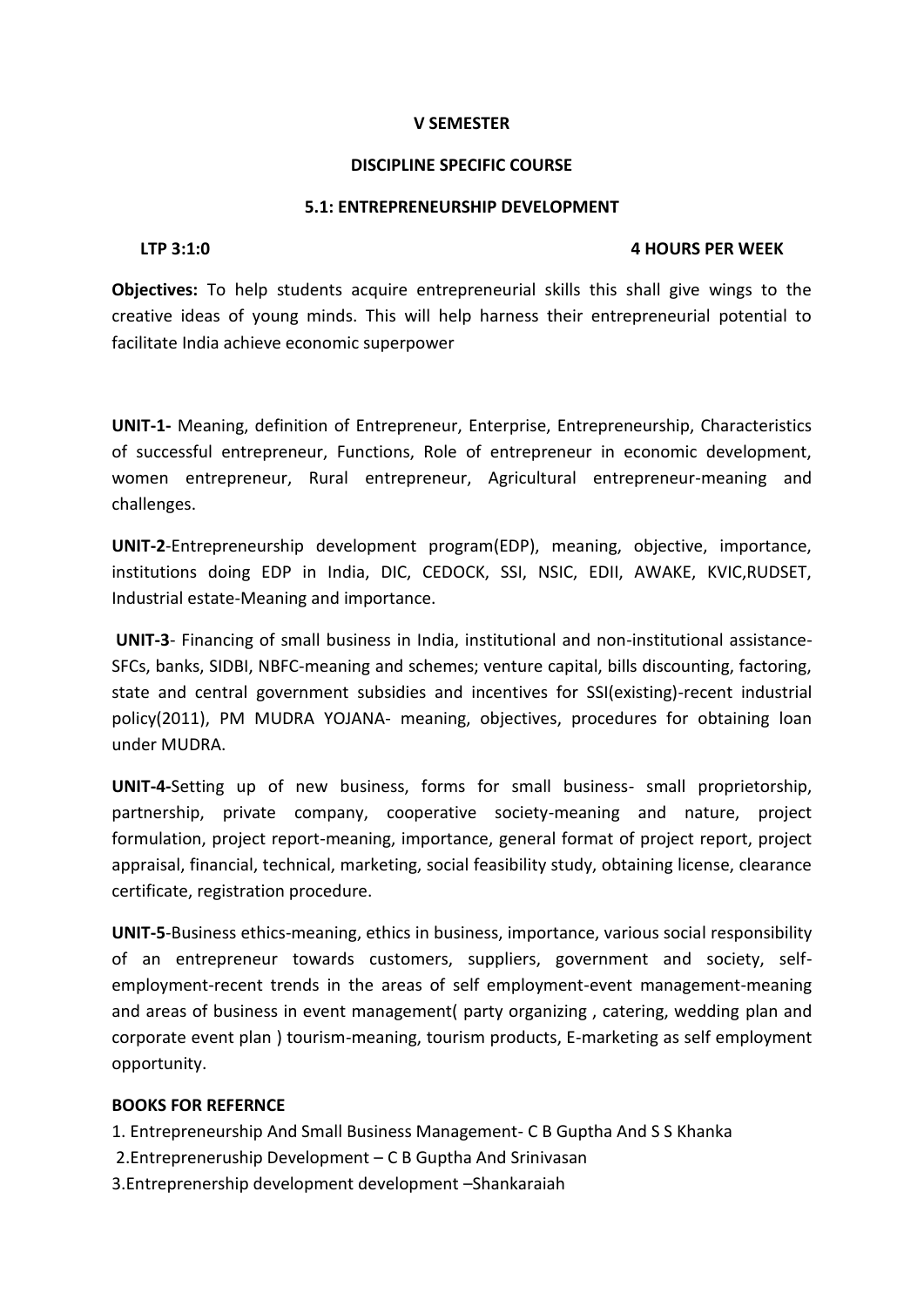### 4.Entrepreneurship development-S S Khanka

5. Management of small scale business and entreprenership- Vasantha Desai.

### **V SEMESTER**

### **DISCIPLINE SPECIFIC COURSE**

### **5.2: IFRS (IND -AS)**

### **LTP 3:1:0 4 HOURS PER WEEK**

**Objectives:** To impart a basic understanding of application of IFRS in the financial reporting practices in the globalized and turbulent business environment

**Unit-1-IFRS-**Meaning, Need for IFRS, IASB, IASB Current Structure, IFRS Due Process, Benefits and limitations of IFRS; Introduction to Indian Accounting Standards (IND-ASs - Converged IFRSs), Accounting Regulations in New Companies Act – 2013, IFRSs issued by IASB (1-17), List of IND-ASs.

**Unit–2-**Framework for the Preparation and Presentation of Financial Statements in accordance with Indian Accounting Standards-Meaning of Framework, Purpose and status - Scope - Application - Uses and their information and needs – objectives - Underlying assumptions – Qualitative characteristics – Elements of Financial statements – Recognition and Measurement of the elements of financial statement **(Only Theory)**.Balance sheet, Statement of changes in Equity, Statement of Profit and Loss consolidated financial statements, other comprehensive income as per schedule III of the Companies Act, 2013 – **Simple problems on each statement**.

**Unit–3-**Accounting for Assets and Liabilities-Recognition and Measurement criteria for Investment Property (IND-AS 40) – Borrowing Cost (IND-AS 23) –– Provisions, Contingent Assets and Contingent Liabilities (IND-AS 37) - Share-based Payment (IND-AS 102) - **Only Theory**.Recognition and Measurement for Property, Plant and Equipment (IND-AS 16) – Intangible Assets (IND-AS 38) - Inventories (IND-AS 2) -Leases (IND-AS 17) – Impairment of Assets (IND-AS 36) - **Theory and Simple Problems only**

**Unit-4-**Accounting for Revenue and Expenses- Income Taxes (IND-AS 12) – Employee Benefits (IND-AS 19) -Construction contracts (IND-AS 11) - Revenue (IND-AS 18) - Revenue from Contracts with Customers (IND-AS 115).

**Unit-5-**ND-AS on Business Combination, Consolidation and Disclosure-Consolidated Financial Statements (IND-AS 110) – Joint Arrangements (IND-AS 111) – Business Combinations (IND-AS 103) - Related Party Disclosures (IND-AS 24) – Operating Segments (IND-AS 108) – First-time adoption of International Financial Reporting Standards (IND-AS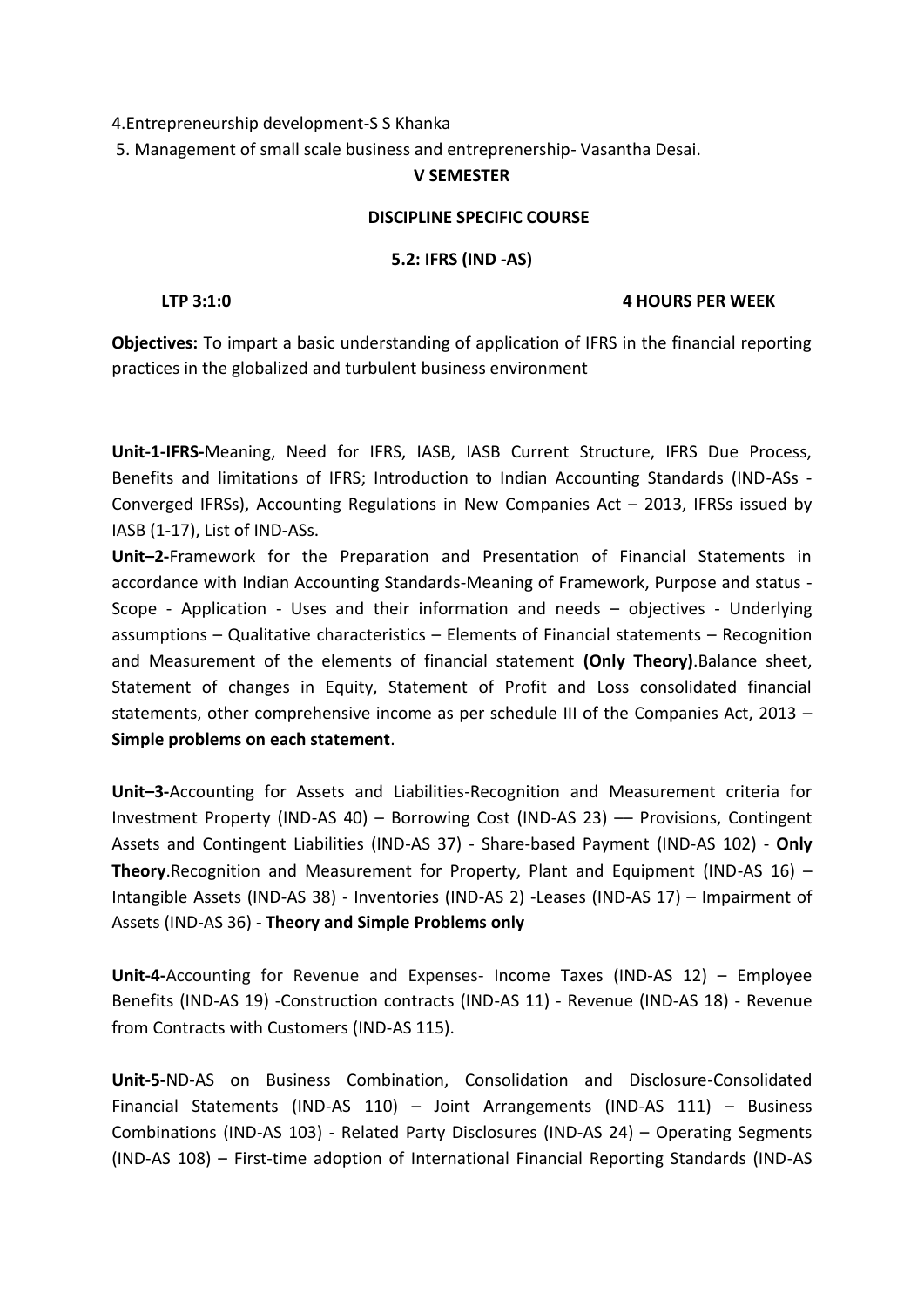101) – Financial Instruments: Disclosures (IND-AS 107) – Disclosure of interests in Other Entities (IND-AS 112) –Earning Per Share (IND-AS 33) – Interim Financial Reporting (IND-AS 34) – Insurance Contracts (IND-AS 104)– **Theory and Simple Problems only**.

### **Books for reference:**

- 1. A Quick Guide to Indian Accounting Standards (Ind-AS) by Chethan N. Patel and BhupendraMantri, Taxmann Publication (P.) Ltd.
- 2. Students' Guide to Ind ASs Converged IFRSs by Dr. D.S. Rawat, Taxmann Publication (P.) Ltd.
- 3. IFRS for India, Dr.A.L. Saini, Snow white publications
- 4. Roadmap to IFRS and Indian Accounting Standards by CA ShibaramaTripathy
- 5. IFRS concepts and applications by Kamal Garg, Bharath law house private limited
- 6. IFRS: A quick reference guide by Robert J Kirk, Elsevier Ltd.

### **VI SEMESTER**

### **DISCIPLINE SPECIFIC COURSE**

### **6.1: PRINCIPLES AND PRACTICE OF AUDITING**

### **LTP 3:1:0 4 Hours per week**

**Objectives:** To provide students with knowledge of auditing principles and practices being applied to render the financial records and reports more credible

**UNIT-1-**Introduction: meaning and definition of auditing- Nature and importance of auditing objectives of auditing-advantages, different types of audit, qualities of an auditoraudit report-auditing in a computerized environment.

**UNIT-2**- Audit planning and control: factors affecting audit planning-audit programme advantages-audit note book- appointment of a company auditor- qualifications, disqualifications-rights and duties of a company auditor.

**UNIT-3**- Internal check and internal control-meaning and objective-internal check for various transactions-limitations of internal control. Vouching-meaning and importance – vouching of cash transactions.

**UNIT-4**- verification and valuation of assets and liabilities, meaning- problems in valuation of assets, verification and valuation of assets and liabilities- goodwill, Stock in trade, Investments, Patents, Copy rights and trademarks, plant and machinery- capital, creditors, debentures, outstanding expenses, contingent liabilities.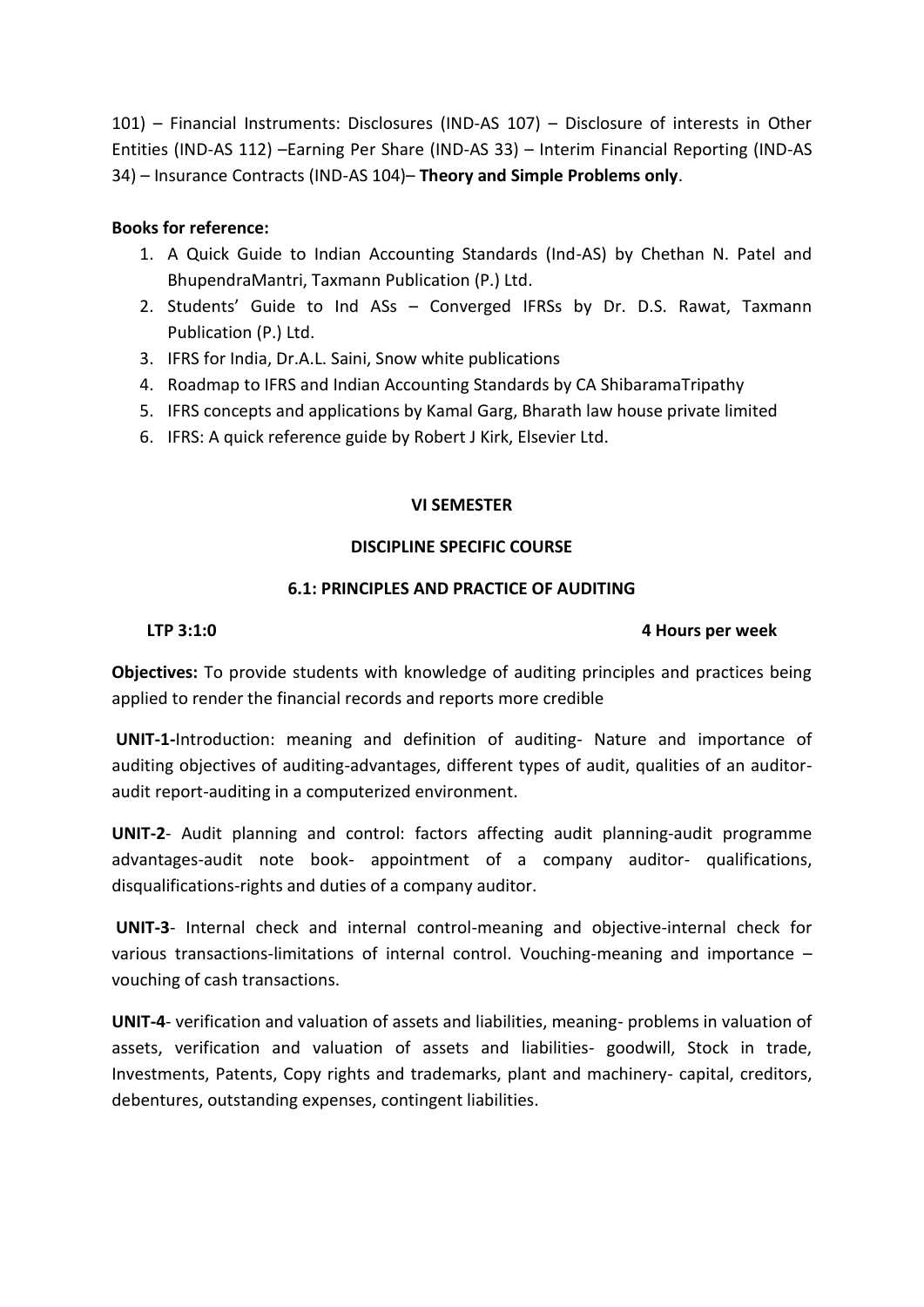**UNIT-5-** Audit of different types of organizations-audit of sole trader, audit of partnership firms, audit of hotels, audit of educational institutions, audit of trust, audit of co-operative societies.

### **Books for reference**

| 1. Auditing            | T R Sharma         |
|------------------------|--------------------|
| 2. Practical auditing  | B N Tandon,        |
| 3. Practical auditing- | Spicer and Spegler |
| 4. Auditing            | Jagadeesh prakash  |

### **VI SEMESTER**

### **DISCIPLINE SPECIFIC COURSE**

### **6.2: BUSINESS LAWS**

### **LTP 3:1:0 4 HOURS PER WEEK**

**Objectives:** To enable students gain an understanding of legal and regulatory framework which regulate the functioning of business establishments

**UNIT-1**- Concept of law, Sources Of Law- Mercantile Law; Agreement, Contract-Definition And Essentials Of a Contract, Legal Rules As To Valid Offer And Acceptance; Termination Of An Offer.

**UNIT-2**-Contractual Capacity-Minor's Agreement, Consideration-Definition, Essentials And Exceptions. Free Consent-Coercion, Undue Influence, Fraud, Misrepresentation, Mistake, Definition and Features Only.

**UNIT-3**- Contingent contract, Quasi contracts, Wagering Agreement, Discharge of A Contract, Remedies For Breach Of Contract.

**UNIT-4**- Intellectual Property Act- Definition and Registration Procedure for Patent, Copy Right, Trademarks.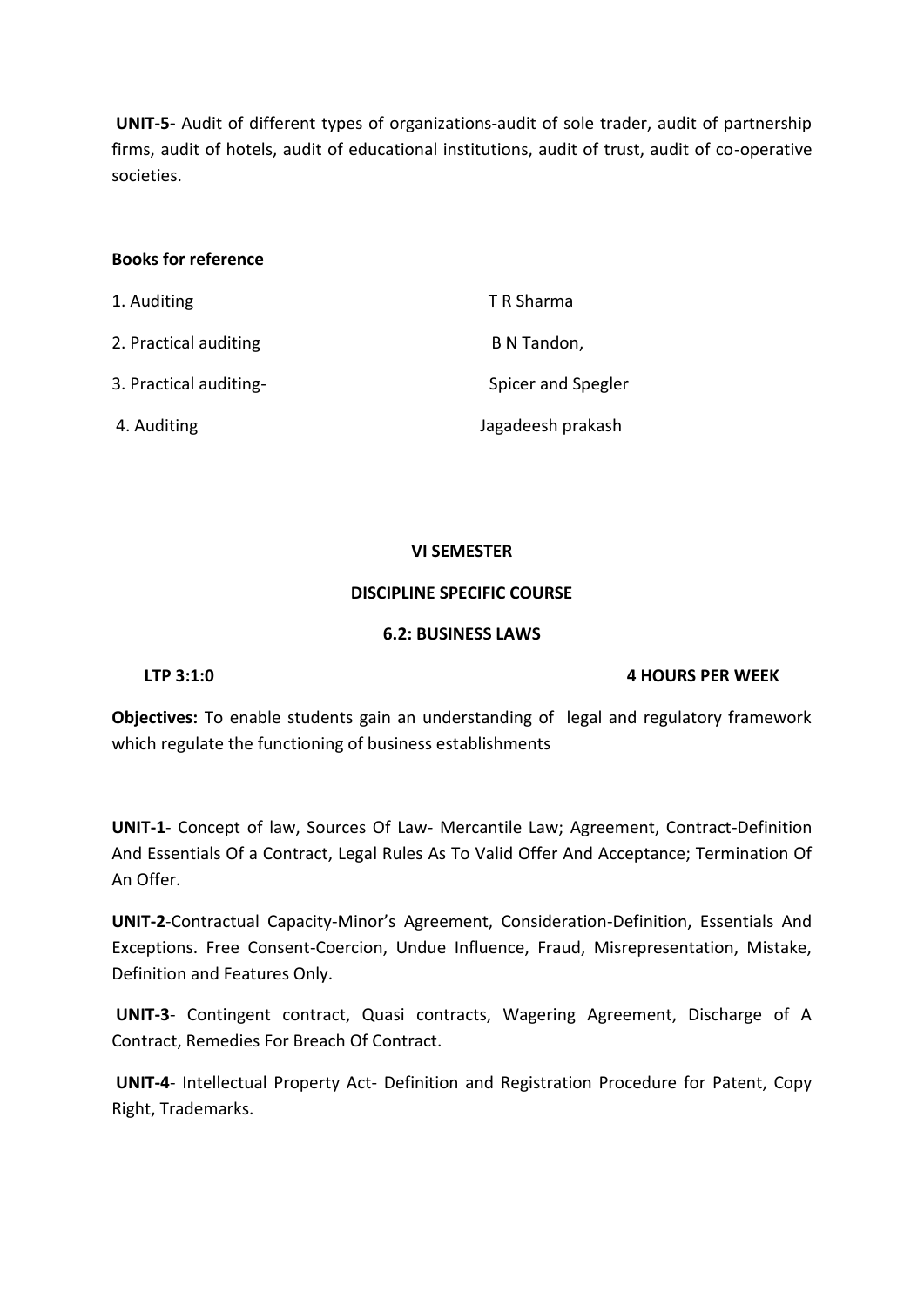**UNIT-5-** Information Technology Act 2000-Definition Of Information-Digital Signature, Legal Recognition Of Electronic Records, License To Issue Digital Signature Certificate And Acceptance Of Digital Signature.

### **Books for Reference:**

1. Mercantile Law N.D.Kapoor 2. Business Law – P C Tulsian and Bharat Tulsian 3. Mercantile Law P P S Gogna. 4.Mercantile Law Kamal Garg 5.Business law Tulsian

### **GROUP A**

### **SKILL ENHANCEMENT COURSE-1**

### **COMPUTERIZED ACCOUNTING SYSTEM-**

### **LTP- 3:0:1 4 hours per week**

**Objectives:** To impart students with knowledge of use of computers and related software's in order to enhance their job skills in the backdrop of increased computerization of accounting.

**Unit-1-**Computerized Accounting System:Meaning of Computerised Accounting ;Traditional/Manual System of Accounting; Process of Computerised Accounting; Features of Computerised Accounting; Difference Between Manual Accounting System and Computerised Accounting ; Advantages and Disadvantages of Computerised Accounting; Process/Steps In Computerised Financial Accounting; Advantages of the Computerised Financial Accounting System; Various Components of a Computerised Financial Accounting System

Unit-1- Voucher Types of Voucher ; Bank Payment Voucher ; Bank Receipt Voucher ; Cash Payment Voucher ; Cash Receipt Voucher ; General Voucher.

Unit—2-Bank Reconciliation Statement; Common transactions with bank ; Cashbook and bank statement ; Reasons for difference between cash book and bank statement ; Bank reconciliation statement

Unit-3- Computerized Accounting; Scope of Computerized Accounting; Computerized Accounting Software; Creating a Corporation in Computerized Accounting Software . Chart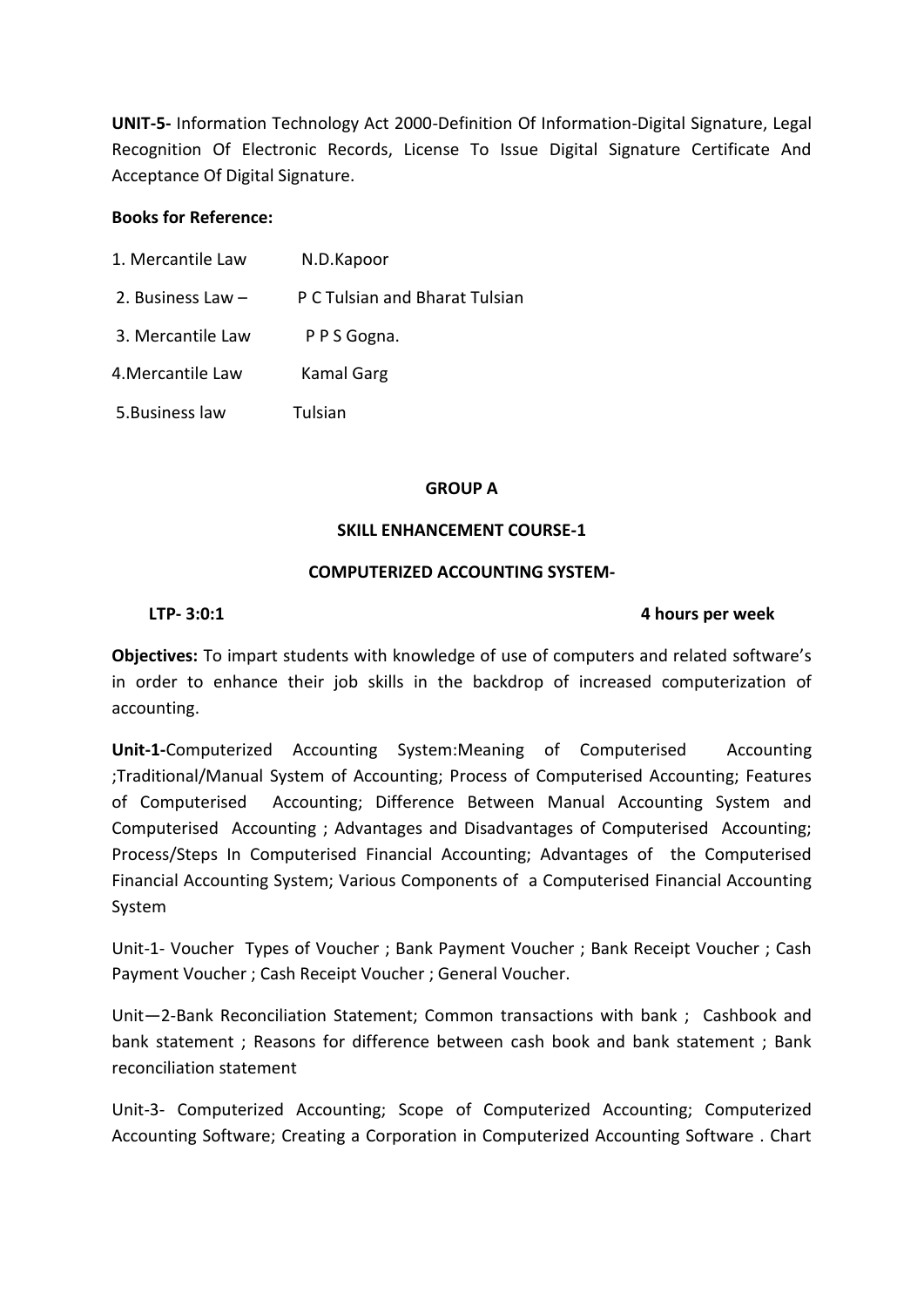of Accounts ; Creating Chart of Accounts ; Update Chart of accounts ; Charts of accounts Beginning Balances ; Organizational codes ; Editing charts of accounts;

Unit-4-.Periodic Reports; General Journal ; Ledger; Trial Balance ; Income Statement ; Balance Sheet Inventory report; Account Receivable report; Account Payable report

Uni-5- Data Entry System ; Voucher and Entry of vouchers ; Sales Entries ; Purchase Entries ; Cash Receipt Entries ; Cash Payment Entries ; Bank transaction Entries Maintain the Records of Sales & Customers ; Quotations to customers ; Sales orders ; Sales Invoices ; Sales receipts ; Record of Customers ; Sales report ;. Customer Report.

Unit-6-Maintain the Records of Purchases and Vendors/Suppliers ; Preparing the Quotations ; Purchase orders; Payment to vendors ; Record of vendors ; Utility Bills Payable ; Purchase Report ; Vendors Report

### **Books for reference:**

1.Computer Accounting (Accounting & Finance) Paperback – [Michael Fardon](https://www.amazon.in/s/ref=dp_byline_sr_book_1?ie=UTF8&field-author=Michael+Fardon&search-alias=stripbooks)

- 2. Computerized Accounting Spiral-bound 2008- [Arens and Ward](https://www.amazon.com/s/ref=dp_byline_sr_book_1?ie=UTF8&text=Arens+and+Ward&search-alias=books&field-author=Arens+and+Ward&sort=relevancerank) (Author)
- 3. Computerized Accounting -Prof.C.M.Tembhurnekar, Dr.Alok Dwivedi
- 4. https://margcompusoft.com/Free\_accounting\_software.html

### **SKILL ENHANCEMENT COURSE-2**

### **E-FILING OF RETURNS**

**Objectives:** To acquaint students with provisions and procedure concerning on-line filing of returns under Income Tax Act and GST Act.

 **LTP-3:1:0 4 hours per week**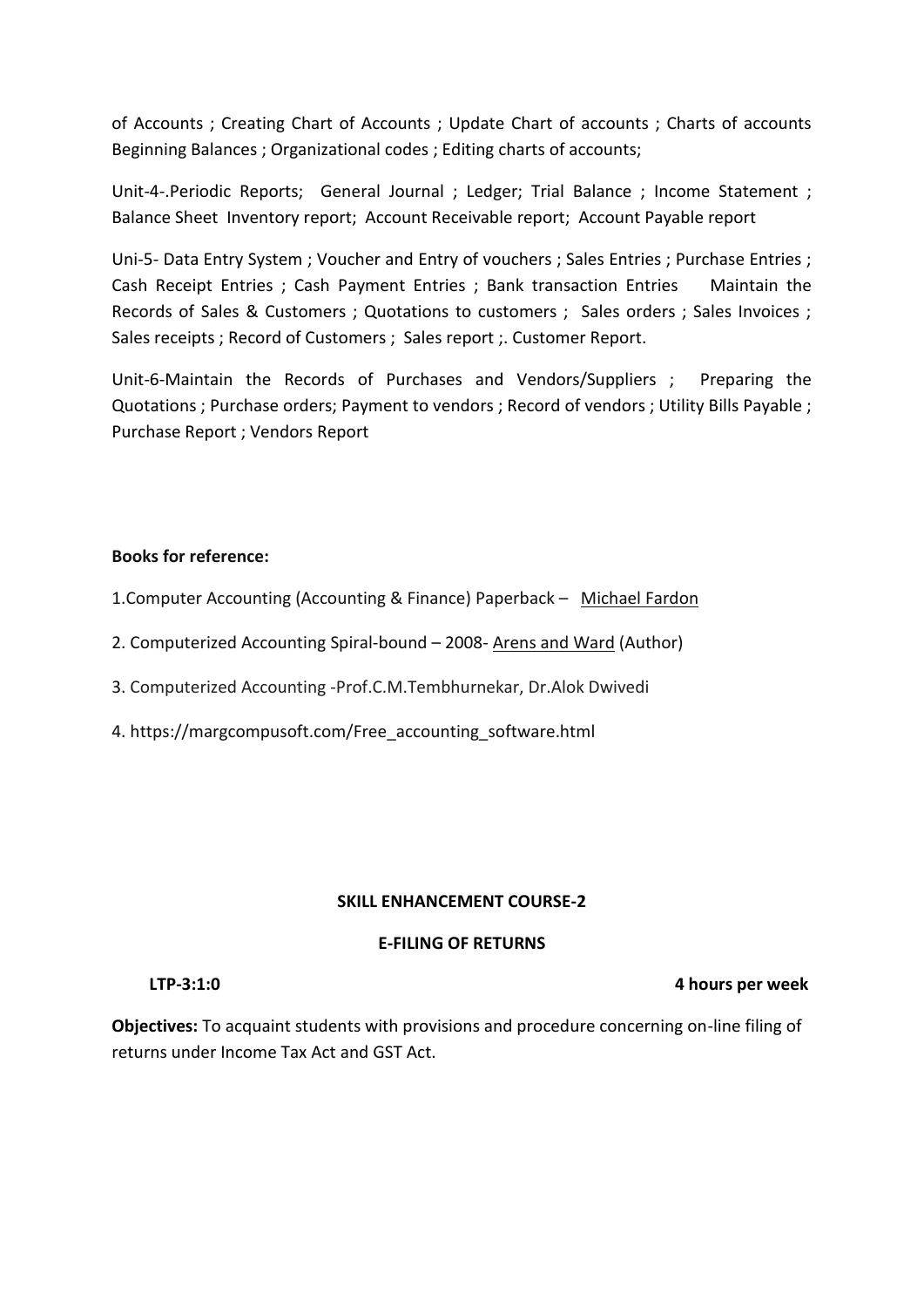**Unit-1**- E-filing of Returns- meaning- objectives- advantages, features of E-filing ; Types of efiling, e-filing Process flow, Types of e-Verification of Returns, How to e-file, Who should file e-return;

**Unit-2-** ITR-1 and ITR2- ITR-3- ITR-4 introduction- format- Heads of income coveredcontents- filling the return- steps involved in filing of ITR-1, ITR-2, ITR-3, ITR-4

**Unit 3**-ITR-5- ITR-6; ITR-7- introduction- format- Heads of income covered- contents- filling the return- steps involved in filing of ITR-5, ITR-6, ITR 7.

**Unit-4-**E-filing of returns under GST-GSTR-1- GSTR-1A, GSTR-2, GSTR 2A; GSTR-3, GSTR 3A, gstr-3B, GSTR 9, Assesses required to file, contents to be filled, Documents required,steps in filing the above returns;

**Unit-5**-returns to be filed by composition tax payers-GSTR-4A, GSTR-4, GSTR-9; Returns to be submitted by an input service distributor-GSTR 6, GSTR-6A; Returns to be filed by Tax Deductor-GSTR-7, GSTR-7A;Contents- steps to be followed in filing the above returns

### **References:**

- 1. https://incometaxindiaefiling.gov.in/eFiling/Portal
- 2. https://www.bankbazaar.com/tax/step-by-step-guide-efile-income-tax-returnonline.html
- 3. https://www.icicibank.com/knowledge-base/tax/steps-for-e-filing
- 4. https://taxguru.in/income-tax/download-free-ebook-the-process-efiling-income-taxreturns.html
- **5. Students Guide To e-Returns- vinod K singhania- taxmann**
- **6. https://www.profitbooks.net/gst-returns/**

### **SKILL ENHANCEMENT COURSE -3**

### **PRINCIPLES AND PRACTICE OF GENERAL INSURANCE**

### **LTP-3:1:0 4 Hours per week**

**Objectives:** To develop an understanding of the working of the insurance sector as it unfolds a lot of career opportunities. This necessitates students gain an insight into various facets of insurance sector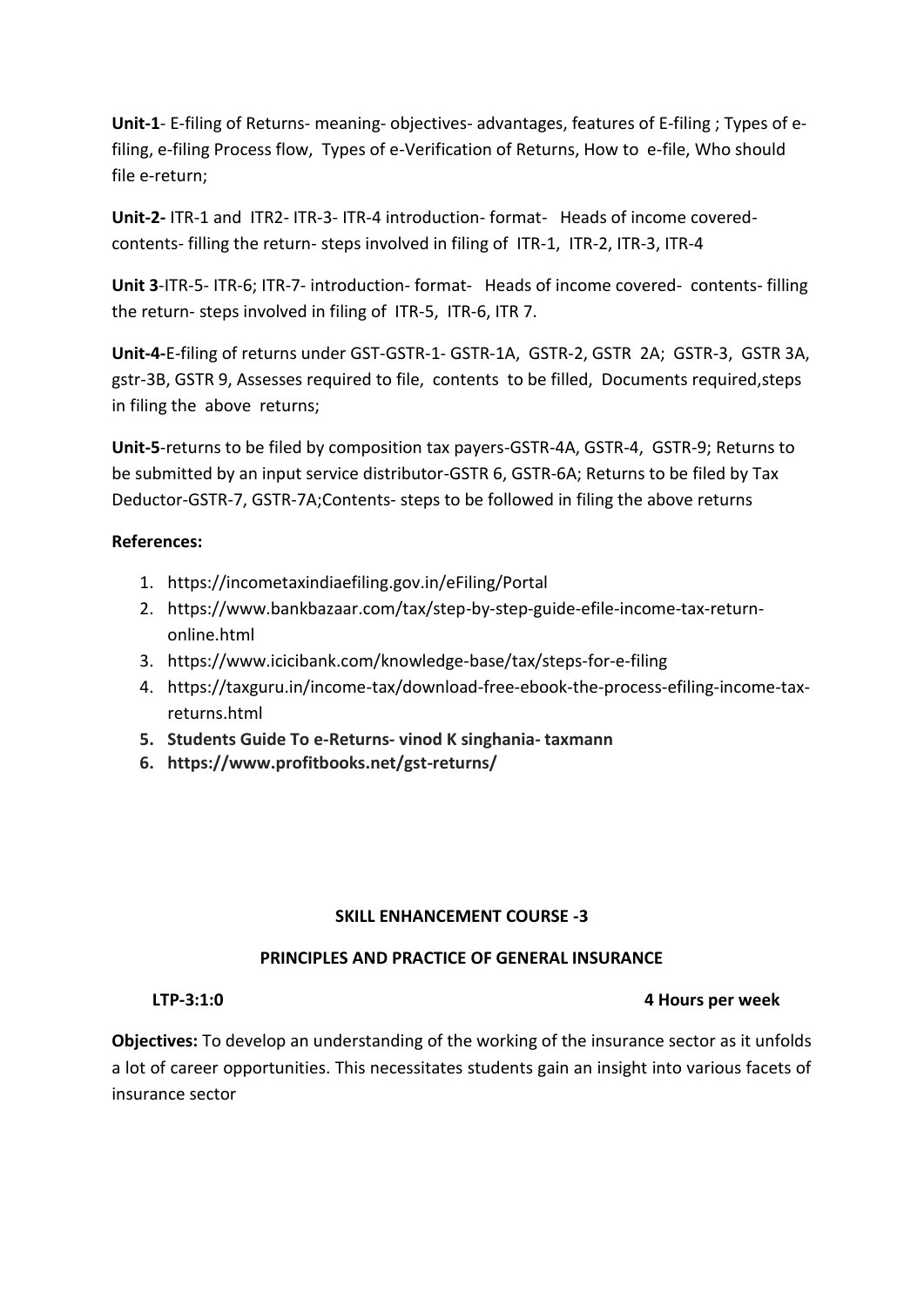**UNIT-I** -Meaning of General Insurance – The Evolution and Growth of General Insurance – Types of General Insurance – Fundamentals of General Insurance –Recent innovations. Organization and Management of General Insurance Companies – Regulatory Framework for General Insurance in India.

**UNIT-2**- Fire Insurance: Standard policies – Fire Insurance coverage – Consequential loss (fire) Insurance policies – Declaration policies, Marine Insurance: Marine Cargo policies – Hull policies – Institute cargo clauses – Institute hull clauses – Open policies – Accumulation of risk per location -Motor Insurance: Types of policies – Third party Insurance – Comprehensive coverage – Conditions and Exclusions – premium.

**UNIT-3-**Non life miscellaneous insurances: Personal Accident Insurance, Health Insurance and Mediclaim policies, Liability Insurance, Burglary Insurance other Miscellaneous Insurances, Rural Insurance covers, Engineering Insurance and its Consequential loss covers, Aviation hull and Aviation liability.

**UNIT-4**- Underwriting and Settlement of Claims: Proposal forms, Cover notes, Certificates of Insurance, Endorsements, Moral and Physical Hazards, Statistics Spreading of Risks, Premium Rating, Premium Loading.

**UNIT-5-** Settlement of Claims: Claim procedure, TPAs: Claim forms, Investigation / Assessment, Essential Claim Documents, Settlement Limitation, Arbitration, Loss Minimization and Salvage.

### **TEXT BOOK REFERENCES**

1. Insurance Institute of India – IC 34 – General Insurance

2. Insurance Institute of India – IC 45- General Insurance Underwriting

3. Module I, Principles and Practice of General Insurance, The Institute of Chartered Accountants of India: New Delhi.

4. H Narayanan, Indian Insurance: A Profile, Jaico Publishing House: Mumbai.

5. K.C. Mishra and G.E. Thomas, General Insurance - Principles and Practice, Cengage Learning: New Delhi

### **SKILL ENHANCEMENT COURSE-4**

### **LOGISTICS AND SUPPLY CHAIN MANAGEMENT**

**LTP-3:1:0 4 hours per week**

**Objectives:** To acquire knowledge of working of a strategic and supportive service that facilitates the smooth functioning of business undertakings.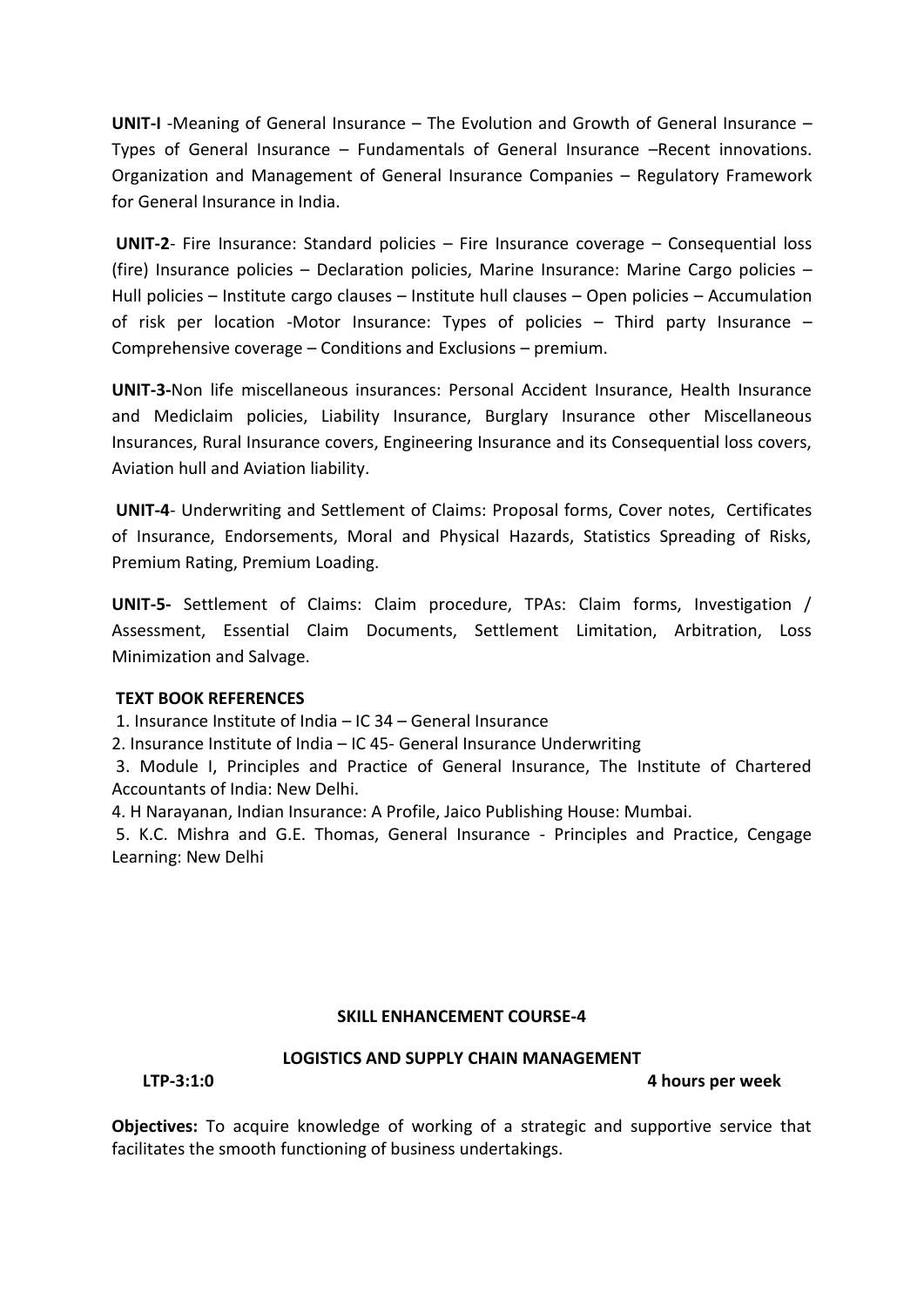**UNIT -1-** INTRODUCTION TO SUPPLY CHAIN MANAGEMENT, Supply chain – objectives, importance, decision phases, process view, competitive and supply chain strategies, achieving strategic fit, supply chain drivers, obstacles, framework, facilities, inventory, transportation, information, sourcing, pricing.

**UNIT-2-**DESIGNING THE SUPPLY CHAIN NETWORK, Designing the distribution network, role of distribution, factors influencing distribution, design options – e-business and its impact, distribution networks in practice, network design in the supply chain, role of network ,factors affecting the network design decisions, modelling for supply chain.

**UNIT- 3**- DESIGNING AND PLANNING TRANSPORTATION NETWORKS-Role of transportation, modes and their performance, transportation, infrastructure and policies, design options and their trade-offs, tailored transportation. SOURCING AND PRICING: Sourcing, In-house or Outsource –  $3^{rd}$  and  $4^{th}$  PLs – supplier scoring and assessment, selection, design collaboration, procurement process, sourcing planning and analysis. Pricing and revenue management for multiple customers, perishable products, seasonal demand, bulk and spot contracts.

**UNIT- 4-** INFORMATION TECHNOLOGY IN THE SUPPLY CHAIN-IT Framework – customer relationship management, internal supply chain management – supplier relationship management, transaction management, future of IT. COORDINATION IN A SUPPLY CHAIN: Lack of supply chain coordination and the Bullwhip effect, obstacle to coordination, managerial levers, building partnerships and trust , continuous replenishment and vendormanaged inventories, collaborative planning, forecasting and replenishment.

**UNIT-5**-DIMENSIONS OF LOGISTICS-Introduction: A macro and micro dimension, logistics interfaces with other areas, approach to analysing logistics systems, logistics and systems analysis, techniques of logistics system analysis – factors affecting the cost and importance of logistics.

**UNIT- 6**- DEMAND MANAGEMENT AND CUSTOMER SERVICE-Outbound to customer logistics systems ,Demand Management, Traditional Forecasting, CPFRP, customer service, expected cost of stock-outs, channels of distribution.

### **REFERENCES**

- 1. Sunil Chopra and Peter Meindl, Supply Chain Management Strategy, Planning and Operation, Pearson.
- 2. Coyle, Bardi, Longley, The management of Business Logistics A supply Chain Perspective, Thomson Press.
- 3. Supply Chain Management by Janat Shah Pearson Publication.
- 4. Donald J Bowersox, Dand J Closs, M Bixby Coluper, Supply Chain Logistics Management, TMH, Second Edition.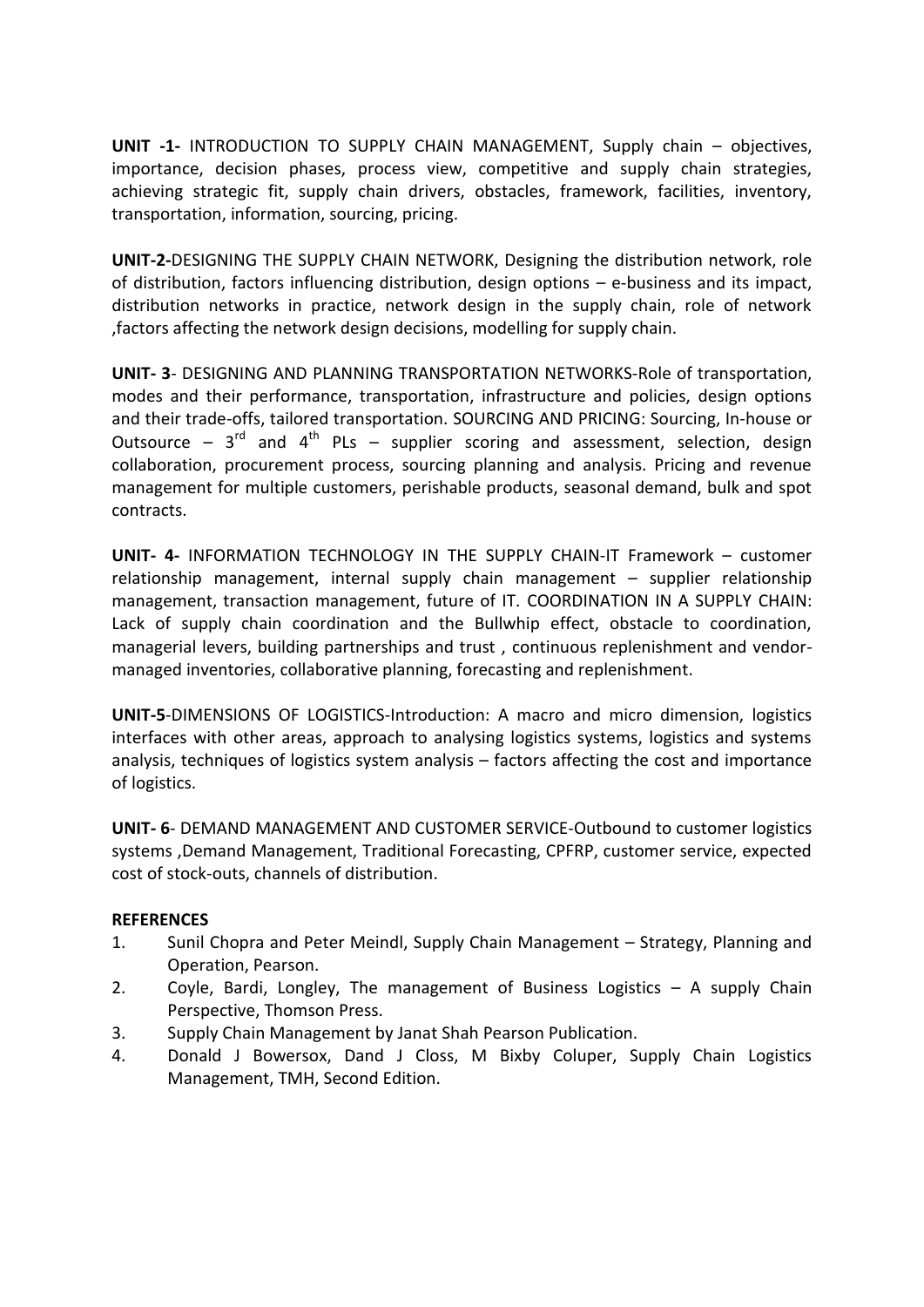### **SKILL ENHANCEMENT COURSE-5**

### **COMPANY LAW AND SECRETARIAL PRACTICE**

### **LTP-3:1: O 4 Hours per week**

**Objectives:** To impart students with knowledge of companies Act-2013 and role of company secretary in corporate affairs

**Unit-1**-Companies Act- Introduction- companies Act 2013- features of companies Act - 2013, Types of companies- Public companies, Pvt company, statutory corporation, One person company, Dormant company, Associate company, Small company, Limited Liability Partnership- Application of Company Law to banking/insurance sector- Registrar of companies- functions, Ministry of Corporate affairs-functions; SEBI-functions of SEBI.

**Unit-2**-Secretary- Definition, Who can be company secretary, Appointment, General Legal position, Duties of a Company Secretary, Rights of Company Secretary, Liabilities of Company Secretary, Qualification For Appointment as secretary, Dismissal of the Secretary, Secretary in the Whole time practice, Secretarial Compliance certificate, Specimen form

**Unit-3**-Company Formation And Conversion Choice of the form of the business entity, Conversion/reconversion of one form of business entity into another, Procedure for incorporation of private/public companies, Companies limited by guarantee and unlimited companies and their conversion/re-conversion registration., Obtaining certificate of commencement of business, Obtaining certificate of re-registration, Commencement of new business and certification,

**Unit-4**-Procedure for alteration of various clauses of memorandum, Procedures for alteration of articles, Effect of alteration, specimen forms: Procedure for issue of Shares – Public Issue, Rights Issue and Bonus Shares, Issue of Shares at Par/Premium/Discount; Issue of Shares on Preferential /Private Placement Basis – Allotment, Calls on Shares and Issue of Certificates – Issue of Sweat Equity Shares, Employees Stock Option Scheme (ESOPs), Employees Stock Purchase Scheme (ESPS), Shares with Differential Voting Rights

**Unit-5-.**Meetings, Collective Decision Making Forums, Authority, Accountability, Delegation and Responsibility ; Board Meetings , Convening and Management of Meetings of Board and Committees; Preparation of Notices and Agenda Papers, General Meetings, Convening and Management of Statutory Meeting, Annual and Extra-Ordinary General Meetings, Voting through Electronic Means; Conducting a Poll and Adjournment of a Meeting; Post-Meeting Formalities, Preparation of Minutes and Dissemination of Information and Decisions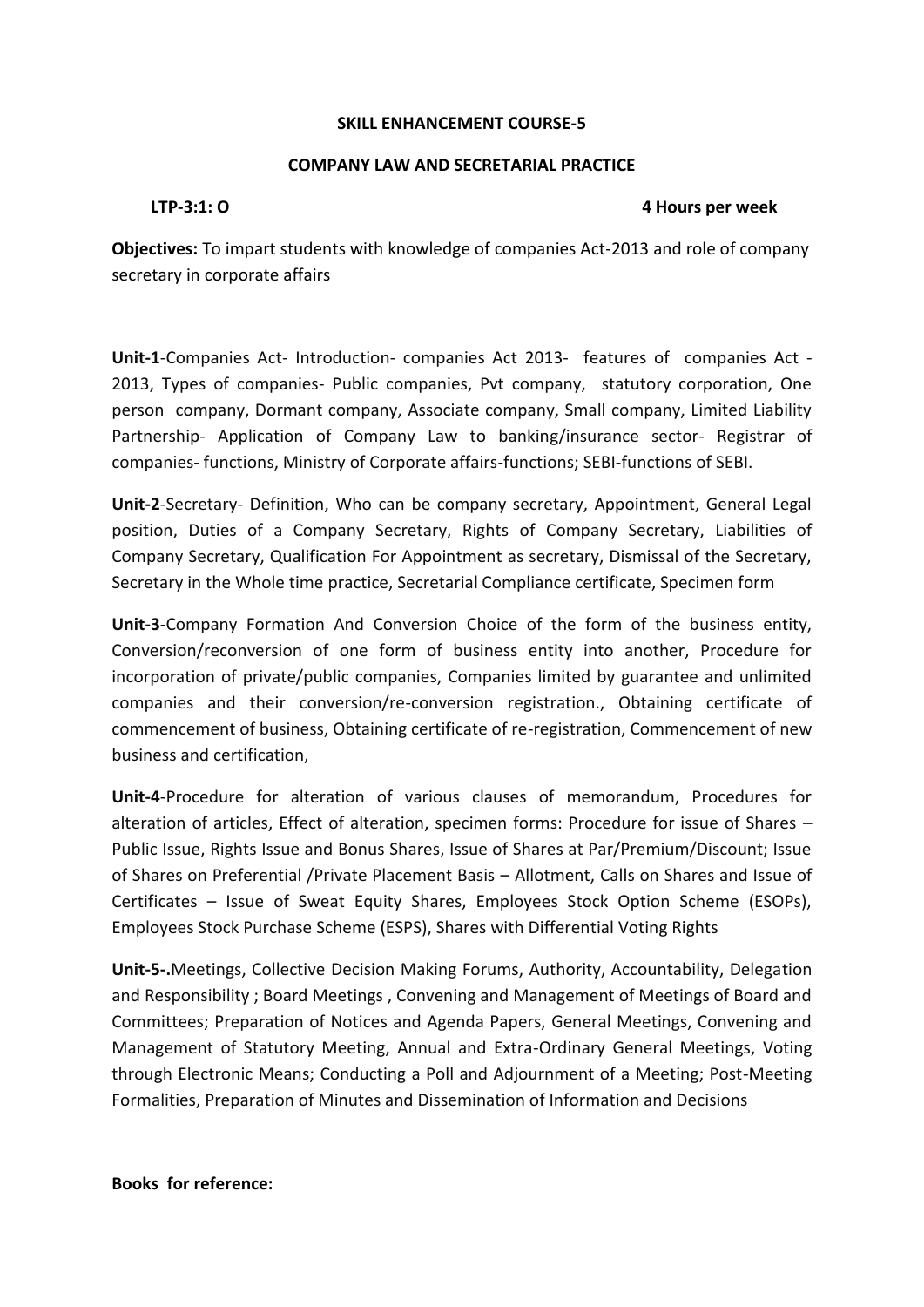1. S.Srikanth , Shanti Rekha Rajagopal ,Revathy Blakrishnan, Corporate Laws and Secretarial Practice, Jain Book

2. M C Kuchhal, Secretarial Practice, Vikas Publishing House, New Delhi.

3. Sangeet Kedia, Advanced Company Law And Practice, Pooja Law Publishing Company,

### **GROUP A**

### **SKILL ENHANCEMENT COURSE-6**

### **CORPORATE TAX PLANNING**

### **LTP 3:1:0 4 Hours Per Week**

**Objectives:** To equip students with tax planning skill using various tax schemes and incentives available while taking strategic business decisions

**Unit-1-** Introduction: Corporation tax, Tax Planning, Tax Evasion, Tax Avoidance, Tax Management, Dividend Tax, Domestic Company, Foreign Company.

**Unit-2**-Tax Planning for new Business: Location and Nature of Business, Forms of Business Organization

**Unit-3**-Tax Planning and Financial Management Decisions: Tax Planning relating to Capital Structure Decision, Dividend Policy, Inter-Corporate Dividends and Bonus Shares

**Unit-3**-Tax Planning and Managerial Decisions: Tax planning in respect of Own or Lease, sale of assets used for scientific research, make or buy decisions, repair, replace, renewal or renovation of an asset, shut-down or continue decisions.

**Unit-4**--Special Tax Provisions: Tax provisions in respect of Free Trade Zone, Tax provisions in respect of Infrastructure Development, Tax provisions in respect of Backward Areas, Tax provisions in respect of Tax Incentives to Exporters.

**Unit-5**-Amalgamation -Meaning of amalgamation under the Income-tax Act , Transactions not treated as amalgamation, Actual cost and written down value when assets are transferred in a scheme of amalgamation, When a capital asset (other than a block of assets) is transferred, When a block of asset is transferred, Assets in amalgamation not treated as transfer, Transfer of capital assets to amalgamated Indian company,

**Unit-6**- Tax Payment: Tax deduction at source, Tax collection at source, and Advance payment of tax, Relief for double taxation [Secs. 90, 90A and 91], ADT agreements [Sec. 90]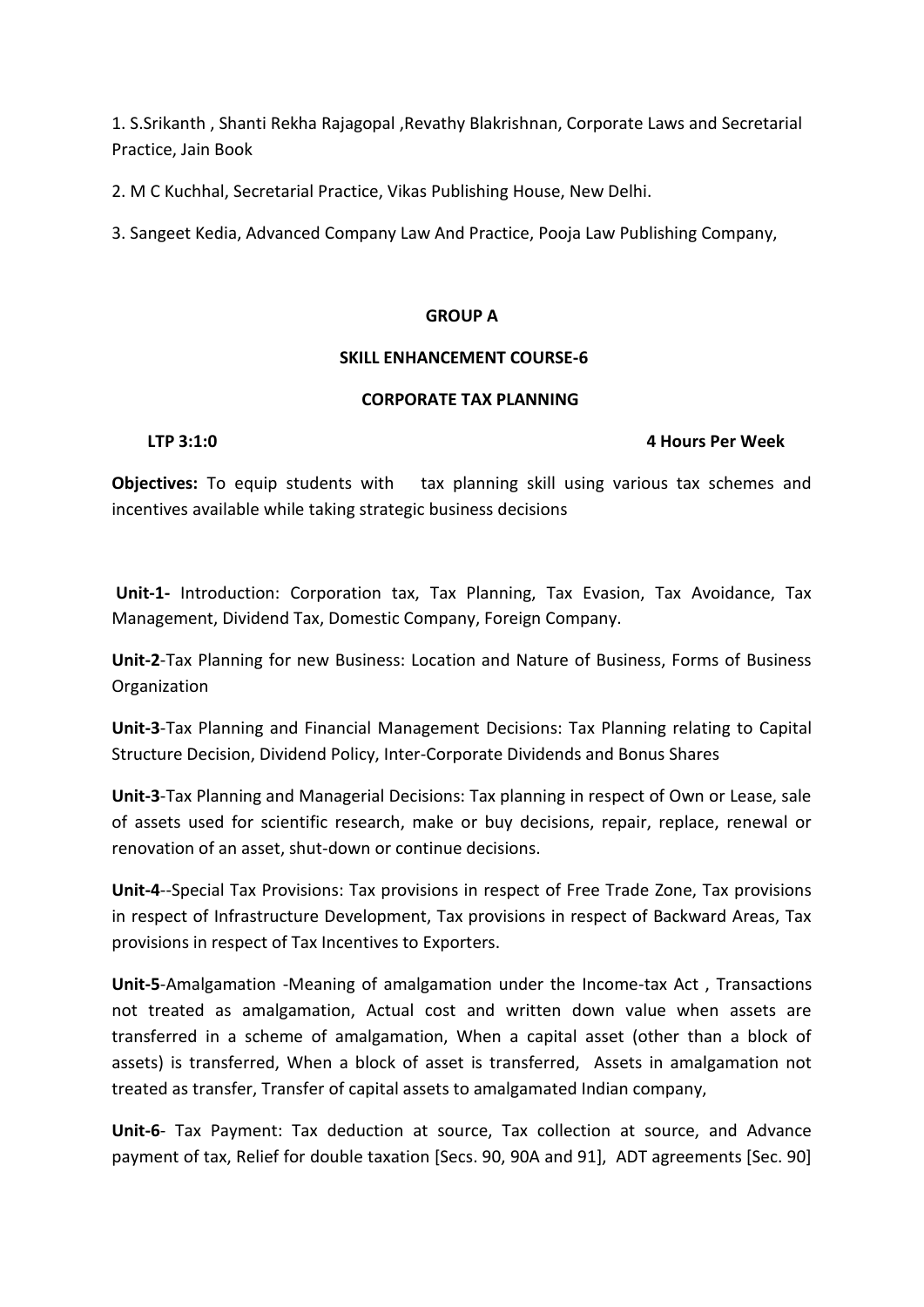, Modes of granting relief under ADT agreements , Unilateral relief [Sec. 91], Double taxation relief in case of specified associations [Sec. 90A]

### **Books for reference:**

- 1. Direct Tax Laws and Practices- Vibnod K. Singhania
- 2. Direct Taxes H C Meharothra
- 3. Corporate tax planning & business tax procedures- Vinod K songhania
- 4. Direct Tax Laws T.N. Manoharan & G.R. Hari

### **SKILL ENHANCEMENT COURSE-7**

### **QUANTITATIVE DECISION TOOLS**

### **LTP-3:1:0 4 hours per week**

**Objectives:** To equip students with statistical tools which have wider applications in business situation analysis and with research skills to analyse and find solutions to various problems facing various business undertakings

**UNIT-1-** Meaning and definition of statistics, functions, advantages, limitations- collection of data-methods of collecting primary data, and sources of secondary data-classification and tabulation-SPSS –Introduction, uses, creation of variables and entering data.

**UNIT –2**- Measure of central tendency-Meaning and Definition of Averages-Arithmetic mean, Median, Mode[grouping method], standard deviation, Calculation of mean, median and Standard deviation using SPSS.

**UNIT-3**-Correlation-Meaning and Definition, types of correlation, Methods of calculating correlation co-efficient [Karl pear sons and Spearman's correlation] calculation of correlation using SPSS; Regression-Meaning and Definition, Distinction between correlation and Regression, Regression equations and estimations Calculation of Regression using SPSS.

**UNIT-4**-Index Numbers – Definition – Types – Methods of Construction and Problems in the Construction – Cost of living index numbers. Note-Besides solving problems chapter-wise in class rooms, teach using SPSS in computer lab.

**UNIT-5**-Testing of Hypothesis: meaning of hypothesis, types of hypotheses, test of Significance Procedure of testing hypothesis – Z test, one sample t test, Chi square test.

### **Books for Reference:**

1. Fundamentals of Statistics: D. N. Elhance, Veena Elhance and B. M. Aggarwal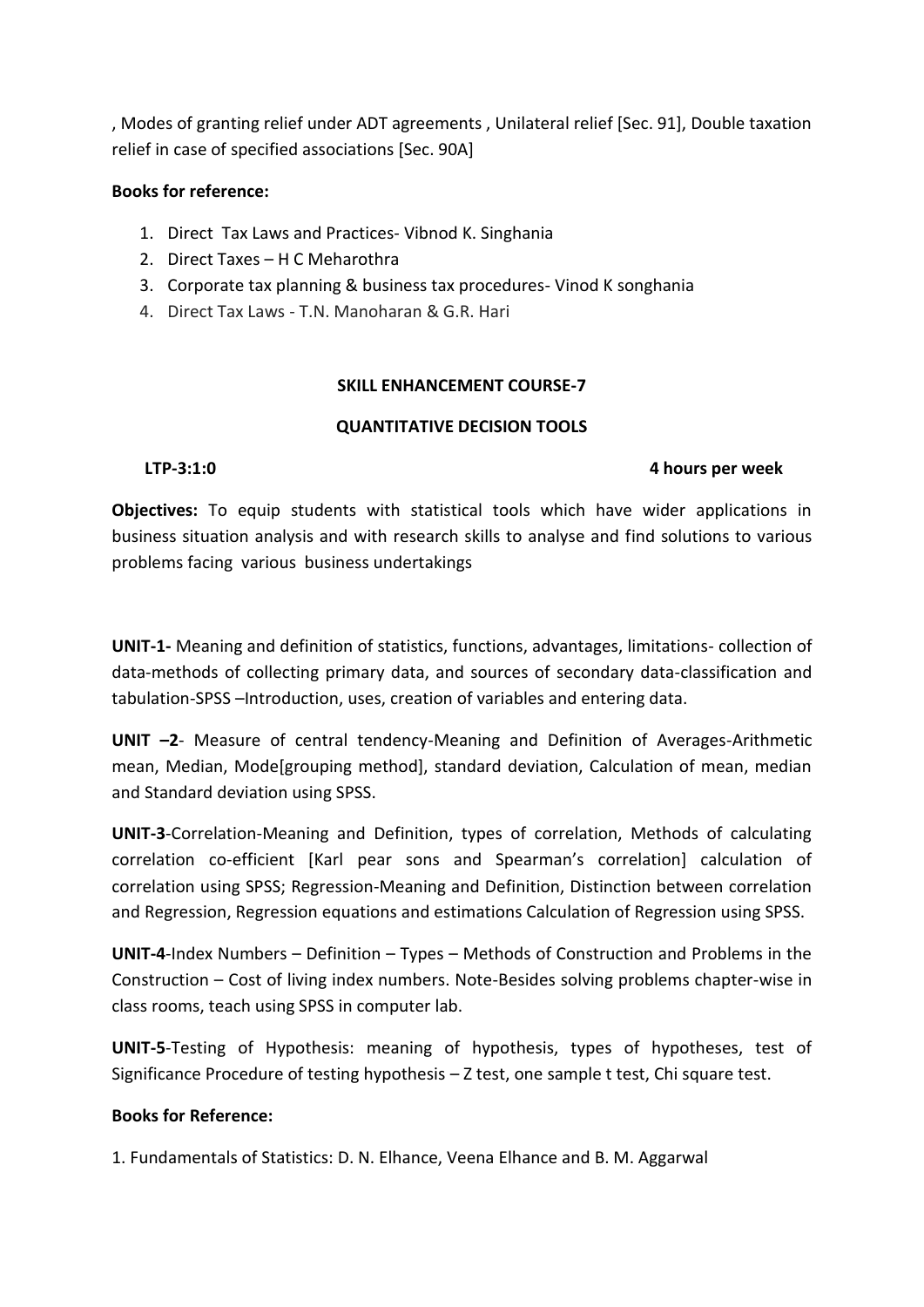2. Statistical Methods: S. P Gupta.

- 3. Fundamentals of Statistics: S.C Gupta
- 4. Practical Statistics: R S N Pillai and Bhagavathi

5. Statistics (Theory, Methods and Application): D.C. Sancheti and V.K. Kapoor

6. Statistics for Management: Richard I. Levin and David S. Rubin

7. Statistics: Dr. B.H. Suresh, Dr. G.H. Mahadevaswamy, Nithya Publications, Mysore.

### **SKILL ENHANCEMENT COURSE-8**

### **BUSINESS RESEARCH METHODS**

### **LTP-3:1:0 4 Hours Per Week**

**Objectives:** To provide students an opportunity to acquire research skills which facilitate an incisive analysis of various issues in the realm of business and education

**UNIT-1**-INTRODUCTION TO BUSINESS RESEARCH-Meaning, types, criteria of good research, scientific approach to research in physical and management science, limitations of applying scientific methods in business research problems, ethical issues in business research, research process, problem formulation, preparation of business research plan/proposal.

**UNIT-2**-BUSINESS RESEARCH DESIGN-Types of business research, Exploratory, Descriptive, and Causal research, Exploratory research: Meaning, suitability, collection, hypothesis, formulation, Descriptive research: Meaning, types of descriptive studies, data collection methods, Causal research: Meaning, various types of experimental designs, types of errors affecting research design.

**UNIT-3-**DATA COLLECTION-Primary and Secondary data – Sources – advantages/disadvantages, Data collection Methods – Observations, Survey, Interview and Questionnaire design, Qualitative Techniques of data collection. Measurement and Scaling Techniques: Nominal Scale, Ordinal Scale, Interval Scale, Rating Scale, Criteria for good measurement, attitude measurement.

**UNIT-4-** SAMPLING AND HYPOTHESIS TESTING-Sampling: Meaning, Steps in Sampling process, Types of Sampling – Probability and non probability Sampling Techniques, Errors in sampling. Hypothesis: Meaning, Types, characteristics, sources, Formulation of Hypothesis, Errors in hypothesis testing.

**UNIT-5**-DATA ANALYSIS-Editing, Coding, Classification, Tabulation, Univariate, Bivariate and multivariate Analysis, Interpretation.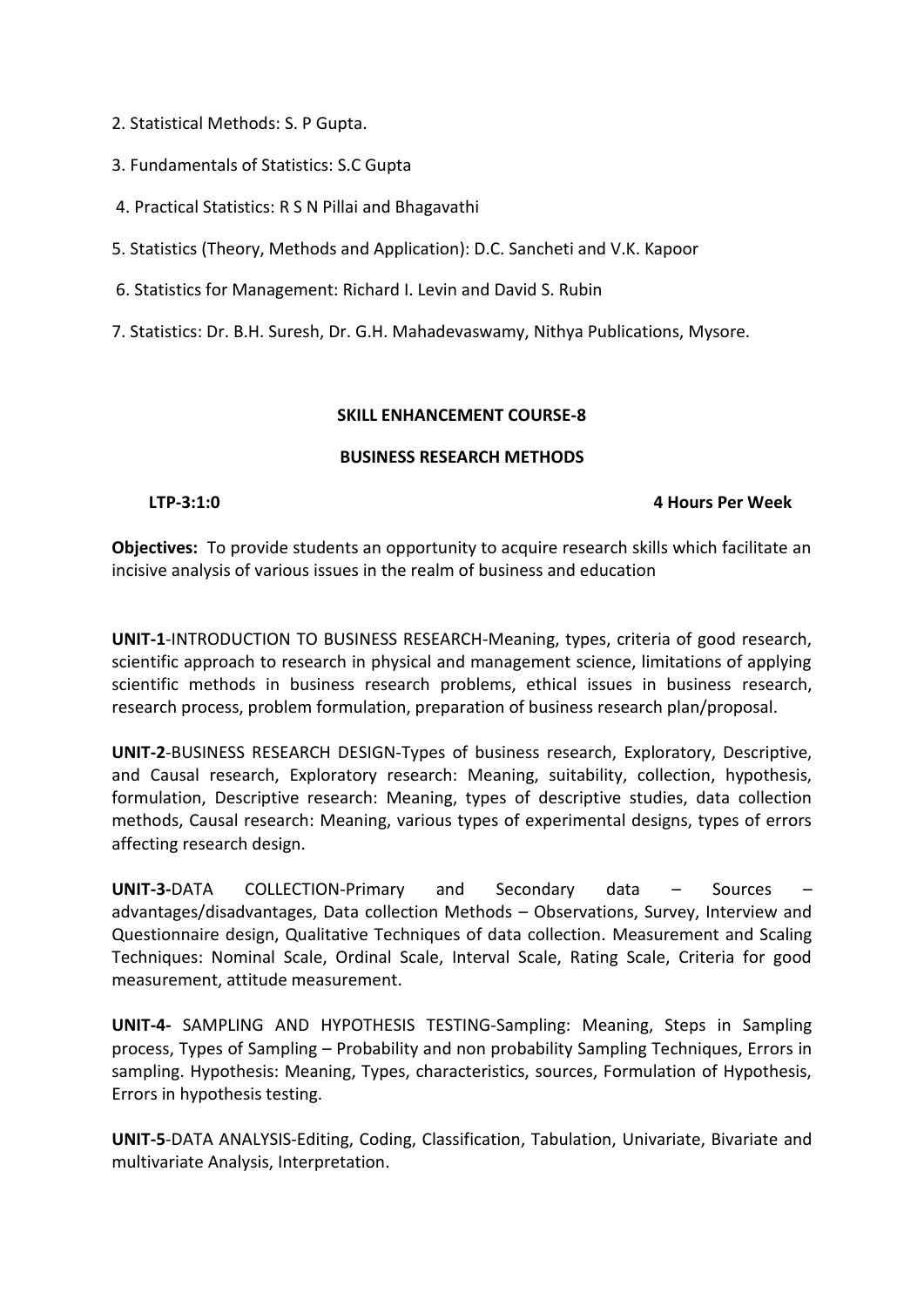**UNIT- 6-** RESEARCH REPORT-Types, advantages, disadvantages, Components of research reports, format, chapterisation, language, referencing.

### **REFERENCES**

- 1. Marketing Research Naresh K Malhotra Pearson Education.
- 2. Business Research Methods- S.N.Murthy/U.Bhojanna- Excel Books.
- 3. Business Research Methods–Donald R. Cooper & Pamela S Schindler,TMH.
- 4. Marketing research: Text and cases- Rajendra Nargundkar TMH.
- 5. Business Research Methods Alan Bryman & Emma Bell, Oxford.
- 6. Research Methodology C R Kothari- Vishwa Prakashan.
- 7. Business Research Methods William G Zikmund- Thomson,
- 8. Methodology of Research in Social Sciences O R Krishnaswami, M Ranganatham, HPH.

### **V SEMESTER**

### **GROUP –B-**

### **DISCIPLINE SPECIFIC ELECTIVE**

### **CONSUMER AFFAIRS**

**LTP 4:1:0 5 Hours per week**

**Objectives:** To impart with knowledge of legal and regulatory framework this ensures protection of consumer rights and interest. To enable students learn various grievances redressal mechanisms available to consumers.

**Unit 1:** Conceptual Framework - Consumer and Markets: Concept of Consumer, Nature of markets: Liberalization and Globalization of markets with special reference to Indian Consumer Markets, E-Commerce with reference to Indian Market, Concept of Price in Retail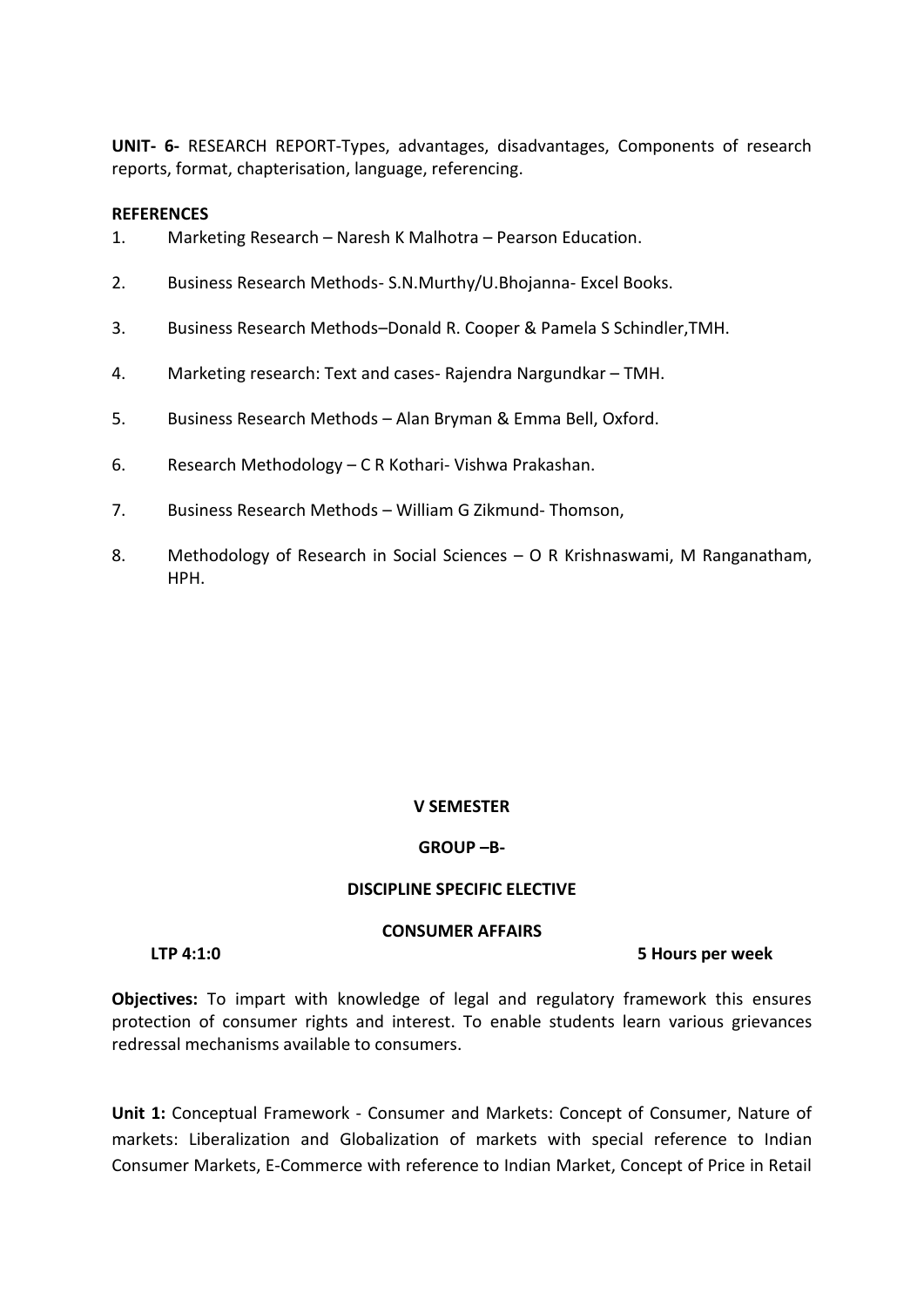and Wholesale, Maximum Retail Price (MRP), Fair Price, GST, labeling and packaging along with relevant laws, Legal Metrology. Experiencing and Voicing Dissatisfaction: Consumer buying process, Consumer Satisfaction/dissatisfaction-Grievances-complaint, Consumer Complaining Behaviour: Alternatives available to Dissatisfied Consumers; Complaint Handling Process: ISO 10000 suite

**Unit- 2-** The Consumer Protection Law in India; Objectives and Basic Concepts: Consumer rights and UN Guidelines on consumer protection, Consumer goods, defect in goods, spurious goods and services, service, deficiency in service, unfair trade practice, restrictive trade practice. Organizational set-up under the Consumer Protection Act:

**Unit-3**-Advisory Bodies: Consumer Protection Councils at the Central, State and District Levels; Adjudicatory Bodies: District Forums, State Commissions, National Commission: Their Composition, Powers, and Jurisdiction (Pecuniary and Territorial), Role of Supreme Court under the CPA with important case law.

**Unit-4**- Grievance Redressal Mechanism under the Indian Consumer Protection Law , Who can file a complaint? Grounds of filing a complaint; Limitation period; Procedure for filing and hearing of a complaint; Disposal of cases, Relief/Remedy available; Temporary Injunction, Enforcement of order, Appeal, frivolous and vexatious complaints; Offences and penalties. Leading Cases decided under Consumer Protection law by Supreme Court/National Commission: Medical Negligence; Banking; Insurance; Housing & Real Estate; Electricity and Telecom Services; Education; Defective Products; Unfair Trade Practices.

**Unit -5**-Role of Industry Regulators in Consumer Protection . Banking: RBI and Banking Ombudsman ii. Insurance: IRDA and Insurance Ombudsman iii. Telecommunication: TRAI iv. Food Products: FSSAI v. Electricity Supply: Electricity Regulatory Commission vi. Real Estate Regulatory Authority

**Unit 6**: Contemporary Issues in Consumer Affairs; Consumer Movement in India: Evolution of Consumer Movement in India, Formation of consumer organizations and their role in consumer protection, Misleading Advertisements and sustainable consumption, National Consumer Helpline, Comparative Product testing, Sustainable consumption and energy ratings.

Quality and Standardization: Voluntary and Mandatory standards; Role of BIS, Indian Standards Mark (ISI), Ag-mark, Hallmarking, Licensing and Surveillance; Role of International Standards: ISO an Overview

**Note:** Unit 2, 3 and 4 refer to the Consumer Protection Act, 1986. Any change in law would be added appropriately after the new law is notified

### **Suggested Readings:**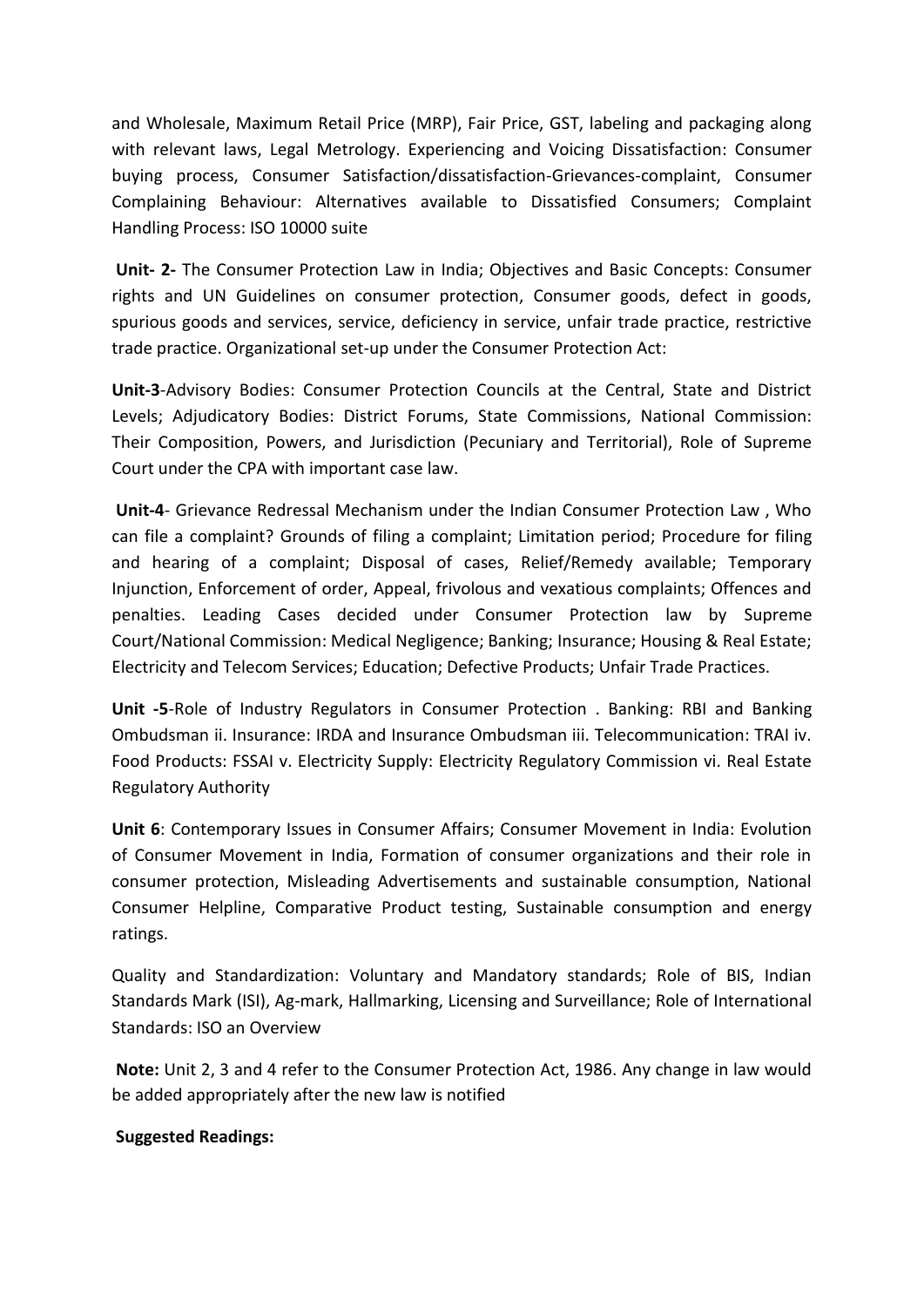1. Khanna, Sri Ram, Savita Hanspal, Sheetal Kapoor, and H.K. Awasthi. (2007) Consumer Affairs, Universities Press.

2. Choudhary, Ram Naresh Prasad (2005). Consumer Protection Law Provisions and Procedure, Deep and Deep Publications Pvt Ltd.

3. G. Ganesan and M. Sumathy. (2012). Globalisation and Consumerism: Issues and Challenges, Regal Publications

4. Suresh Misra and Sapna Chadah (2012). Consumer Protection in India: Issues and Concerns, IIPA, New Delhi

5. Rajyalaxmi Rao (2012), Consumer is King, Universal Law Publishing Company

6. Girimaji, Pushpa (2002). Consumer Right for Everyone Penguin Books.

7. E-books :- [www.consumereducation.in](http://www.consumereducation.in/)

8. Empowering Consumers e-book,

9. e-book, [www.consumeraffairs.nic.in](http://www.consumeraffairs.nic.in/)

### **V SEMESTER DISCIPLINE SPECIFIC ELECTIVE INTERNATIONAL BUSINESS**

### **LTP- 4:1:0 5 HOURS PER WEEK**

**Objective:** To develop an understanding of modes of globalising the business, and international treaties that regulate functioning of MNCs

**Unit- 1-**Introduction-Globalisation – Meaning and implications - Globalisation of markets and production – The emerging global economy - Drivers of Globalisation. Modes and entry strategies of international business – arguments for and against – trends in international trade. Differences between domestic and international business.

**Unit- 2-** International Business Environment-Cultural aspects, values and norms, social structure, religious and ethical systems, language, education, implications of cultural differences on business. International business environment, Political and legal factors, political systems, legal systems, International business environment, Economic factors, the determinants of economic development. Tariffs, subsidies, local content requirements, administrative policies, anti dumping policies, political and economic arguments for intervention ,Development of the world trading system.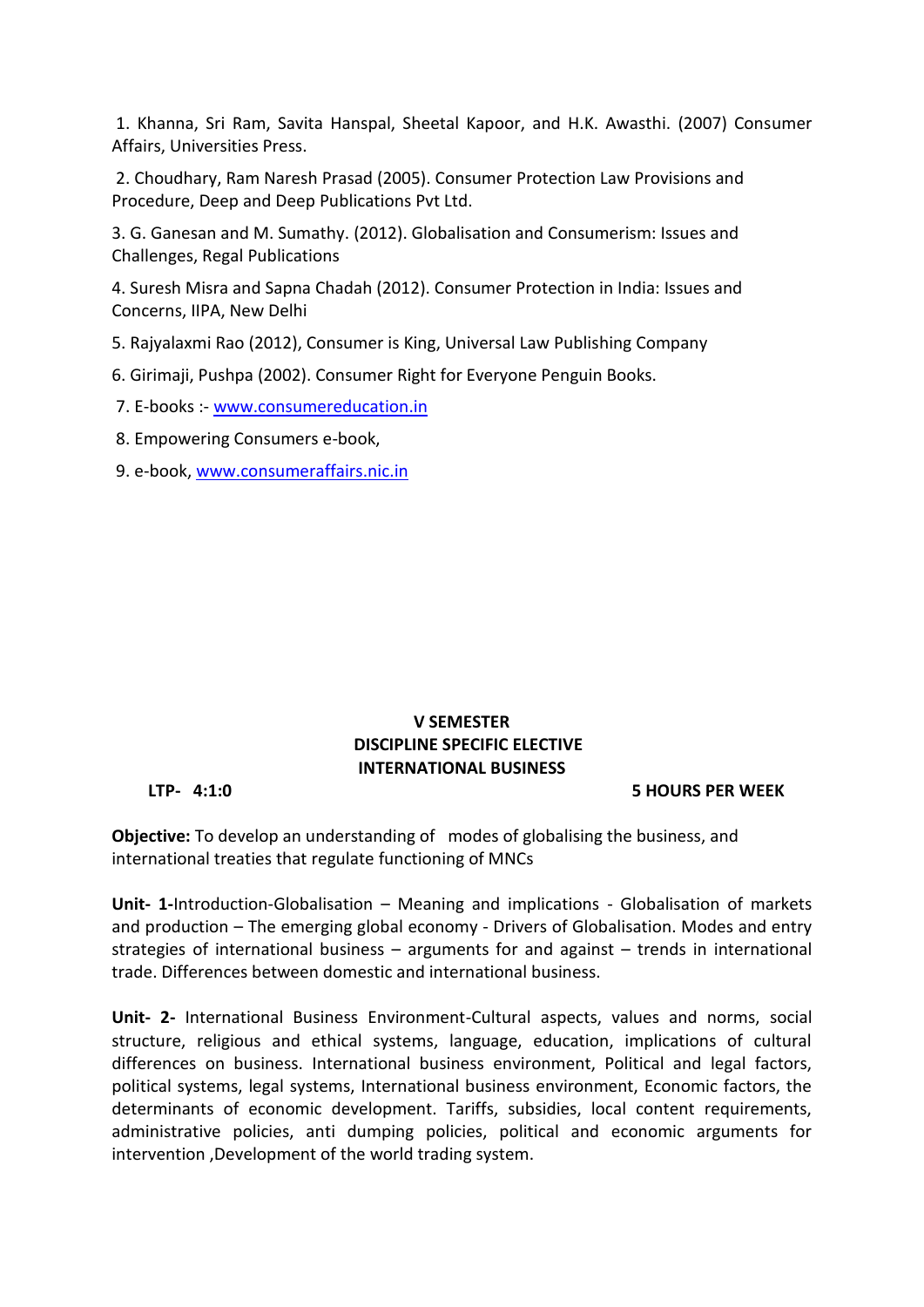**UNIT-3-** WTO and Regional Integrations-GATT, the Uruguay round of negotiations. WTO, genesis and functions, the future of WTO. Regional Integrations, Trading Blocks, nature and levels of integration, arguments for and against regional integration, Trading blocks, European Union, ASEAN, APEC, NAFTA, SAARC.

**UNIT-4**-Multinational Corporations, Organisation, design and structures, head quarters and subsidiary relations in multinational corporations.

**UNIT -5**- Foreign Exchange Market-Functions, nature of foreign exchange market, the trading mechanism, exchange rate determination, balance of trade, stability of exchange rate, currency convertibility

**UNIT 6**-International Monetary System, Funding facilities and strategies of IMF and World Bank, Expatriation and Repatriation, Ethical dimensions in International Business.

### **REFERENCES**

- 1. Charles W L Hill. And Arun Kumar Jain. International Business: competing in the global market place, Mc Graw-Hill.
- 2. John D. Daniels Lee H Radebaugh, International Business: Environments and Operations Addison Wesley.
- 3. Justin Paul International Business Prentice Hall of India.
- 4. Oded Shenkar Yadong Luo: International Business John Wiley and Co.
- 5. Wild J. John, Wild L. Keneth and Han C. Y. Jerry, International Business: An integrated approach, Prentice Hall
- 6. Alan M. Rugman and Richard M. Hodgetts International Business by Pearson Education.

### **V SEMESTER**

### **DISCIPLINE SPECIFIC ELECTIVE-**

### **INDIRECT TAXES-I**

### **LTP-4:1:0 5 Hours per week**

**Objective:** To impart with knowledge of the changed landscape of indirect taxes merged into one tax- GST. Students equipped with knowledge of GST provisions relating to registration, computation of GST and filing of returns prove to be of great value to the business concerns

**Unit-1**-Introduction to GST- Indirect tax Structure in India, Issues in Indirect Tax, Rationale for Transition to GST; GST-Meaning, Definition of GST, Types of GST, Features of GST, Benefits of GST, Problems on Computation of GST.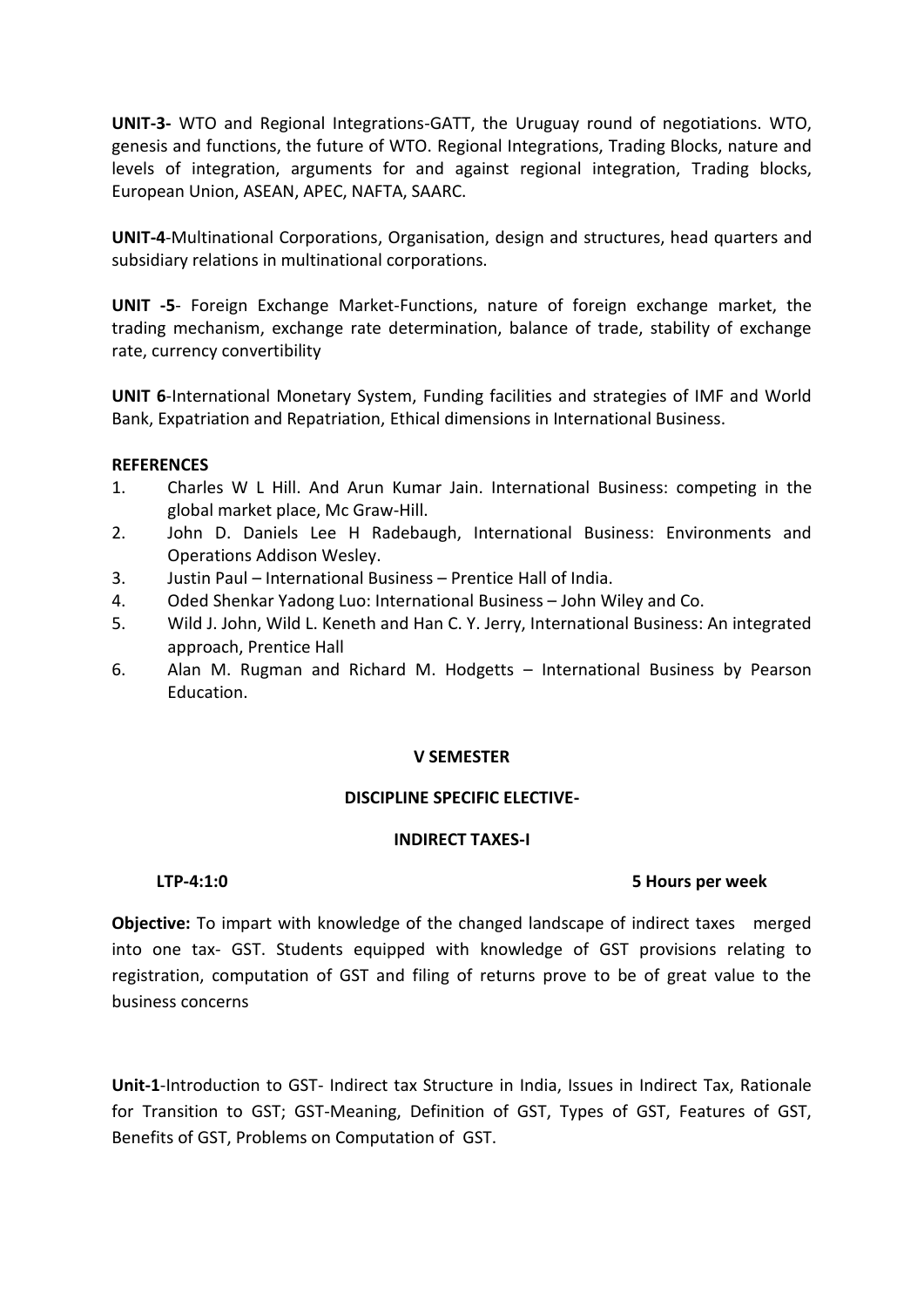**Unit-2-**DEFINITIONS-Actionable claim, Address of Delivery, Aggregate Turnover, Agriculturist, Associated enterprises, Business, GST Council, Credit note and Debit note, Deemed exports, Draw-back, Electronic Credit ledger, Exempt Supplies, Input, Input service, Input Service Distributor, Input Tax, Input tax Credit, Intra-state supply of Goods, Job work, Reverse Charge, Invoice, Composition Levy, Mixed Supply, outward supply, Person, Turnover in State

**Unit-3**- Levy and Collection of Tax: Scope of supply; Levy of GST; Liability of tax payable person, Rate and value of tax, meaning and conditions of supply, list of transactions without consideration list of neither a supply of goods, nor supply of services; meaning and treatment of mixed supply: meaning and treatment of composite supply: reverse charge mechanism: Composition levy.

**Unit-4**-THE INTEGRATED GOODS AND SERVICE TAX ACT,2017-Short title, extent and commencement; Definitions; Central tax, Customs frontier of India, Export of Goods and Services, Import of goods and services; Location of Recipient of service, Location of supplier of service; Appointment of officers; Levy and Collection; Power to grant exemption from tax; Inter-State supply;. Intra-State supply; Supplies in territorial waters

**Unit-5-**Place of supply of goods other than supply of goods imported into, or exported from India;. Place of supply of goods imported into, or exported from India; Place of supply of services where location of supplier and recipient1 is in India; Place of supply of services where location of supplier or location of recipient is outside India; Special provision for payment of tax by a supplier of online information and database access or retrieval services

**Unit-6-** Time of supply-Introduction, time of supply-forward charge, reverse charge, residuary, special charges-Time of supply of service- forward charge, reverse charge, Vouchers, Residuary, Special charges. Problems on determination of time of supply.

### **References:**

- 1.Taxmann publications
- 2.Compendium on Goods and service tax-Dr. Manju S
- 3.www.cbec.gov.in/
- 4. [www.ICSI.edu.in](http://www.icsi.edu.in/)
- 5.www.icai.org.
- 6.Students Guide To GST & Customs Law Vinod K Singhania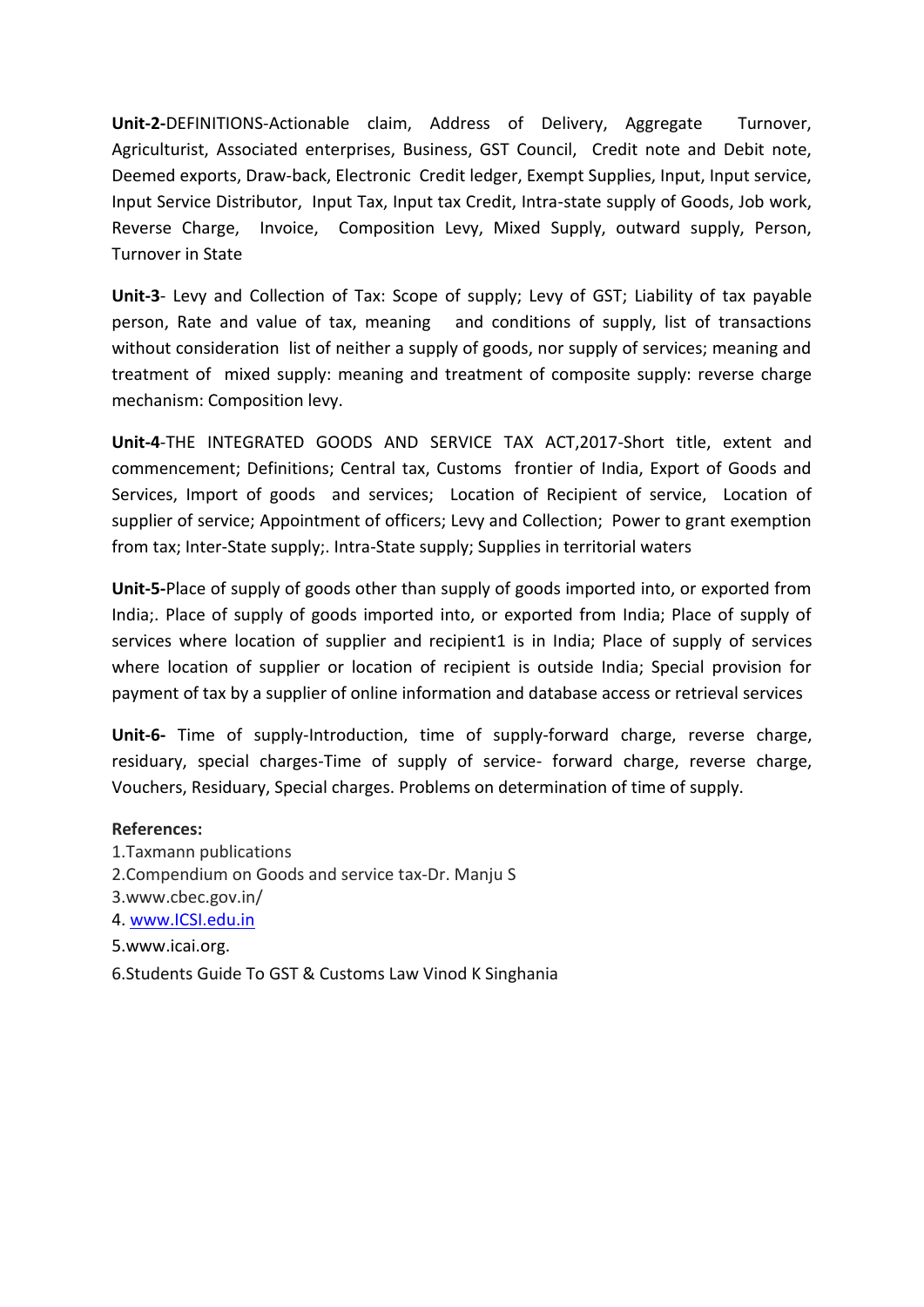### **DISCIPLINE SPECIFIC ELECTIVE**

### **FINANCIAL MANAGEMENT-I**

### **LTP 4:1:0 5 HOURS PER WEEK**

**Objectives:** To enable students understand the basic concepts and tools of finance applied in the corporate financial affairs

 **UNIT-1**-introduction to financial management, meaning-scope-goals of financial management-sources of finance,

**UNIT-2**-Time value of Money-present value and future value concepts-present value of annuity, application of present and future value to investment decisions, preparation of amortization table.

**UNIT-3-**Cost of capital, meaning- importance of cost of capital in financial decisions, determination of specific costs-cost of debt- cost of preference share capital-cost of equity, cost of retained earnings-weighted average cost of capital-Leverages- meaning- types problems on Leverages.

**UNIT –4**-Capital structure-meaning-optimum capital structure-features of appropriate capital structure-factors influencing capital structure-theories of capital structure-NI approach-NOI approach, MM approach, traditional approach, determination of optimal debt-equity mix.

**UNIT- 5-** Capital budgeting: Meaning-features, role of capital budgeting, techniques of capital budgeting-payback period, average rate of return, net present value, profitability index, internal rate of return, discounted pay back method. Application of excel in capital budgeting techniques.

**UNIT-6-**Dividend decisions-meaning, Dividend decisions, Dividend policies-objectives of dividend policy-determinants of dividend policy-dividend relevance- Walter's model, Gordon model-Dividend irrelevance-MM hypothesis.

### **BOOKS FOR REFERENCE :**

1. Financial Management I.M.Pandey. 2. Financial Management Ravi Kishore

3. Financial Management Dr.V.R.Palanivelu 4. Financial Management Kulkarni

5.Financial Management Tulsian P C 6. Financial Management Khan and Jain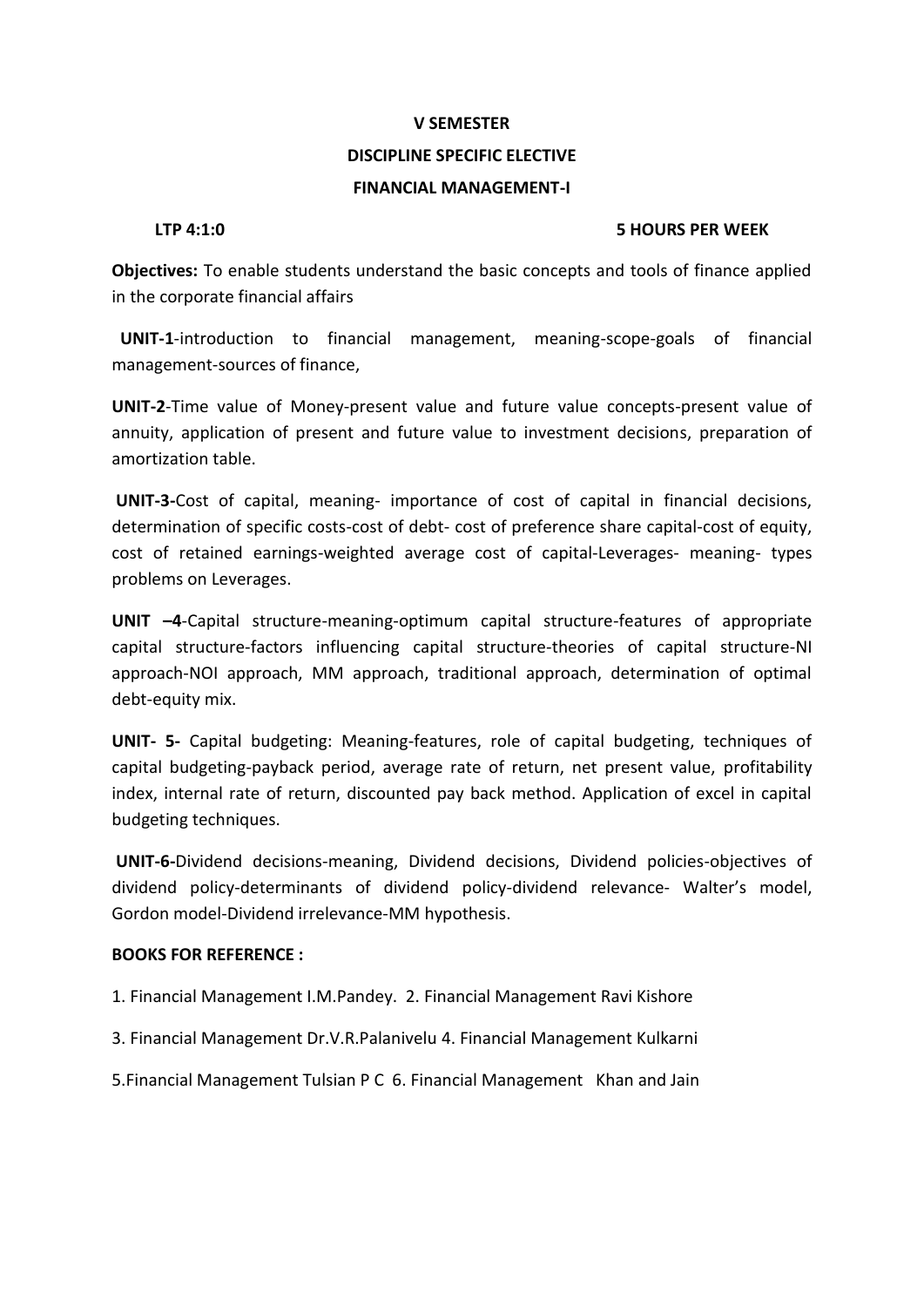### **DISCIPLINE SPECIFIC ELECTIVE** -

### **ADVANCED COST AND MANAGEMENT ACCOUNTING-I**

### **LTP-4:1:0 5 Hours Per Week**

**Objectives:** To make students understand the various costing techniques applied in different industries to ascertain the cost of products and services

**UNIT-1-** Introduction to Costing Methods: Meaning, Importance and Categories, Cost accounting Standards- Generally Accepted Cost Accounting Principles (GACAP)- Purpose, Objective and Applicability.

**UNIT-2**- Contract costing: Introduction- Contract account, Profit on incomplete contracts, work in progress, Contractee's Accounts, Escalation clause.

**UNIT-3-**Process costing: Introduction, Distinction between Job costing, and process costing, process losses, inter-process profits, Joint products and by-products- Meaning, features, differences, problems on process accounts including joint and by products.

**UNIT-4**-Operating Costing-Introduction, transport costing, standing charges, operating/running charges, preparations of operating cost sheet.

**UNIT-5-**Reconciliation of cost and financial accounts-need for reconciliation, reasons for disagreement, reconciliation procedure, problems on reconciliation.

**UNIT-6-**Activity based costing(ABC);Definition, Features, Advantages, Differences between ABC and traditional costing, Allocation of overheads; Objectives of ABC, Development of ABC, Implementation of ABC, Problems on Computation of Activity Based Costing and Traditional Costing;

### **BOOKS FOR REFERENCE:**

- 1. Cost Accounting: N.K. Prasad
- 2. Cost Accounting: Nigam & Sharma :
- 3. Practical Costing: Khanna, Pandey & Ahuja
- 4: Cost Accounting: M.L. Agarwal
- 5. Cost Accounting: Jain & Narang
- 6. Cost Accounting: S.P. Iyengar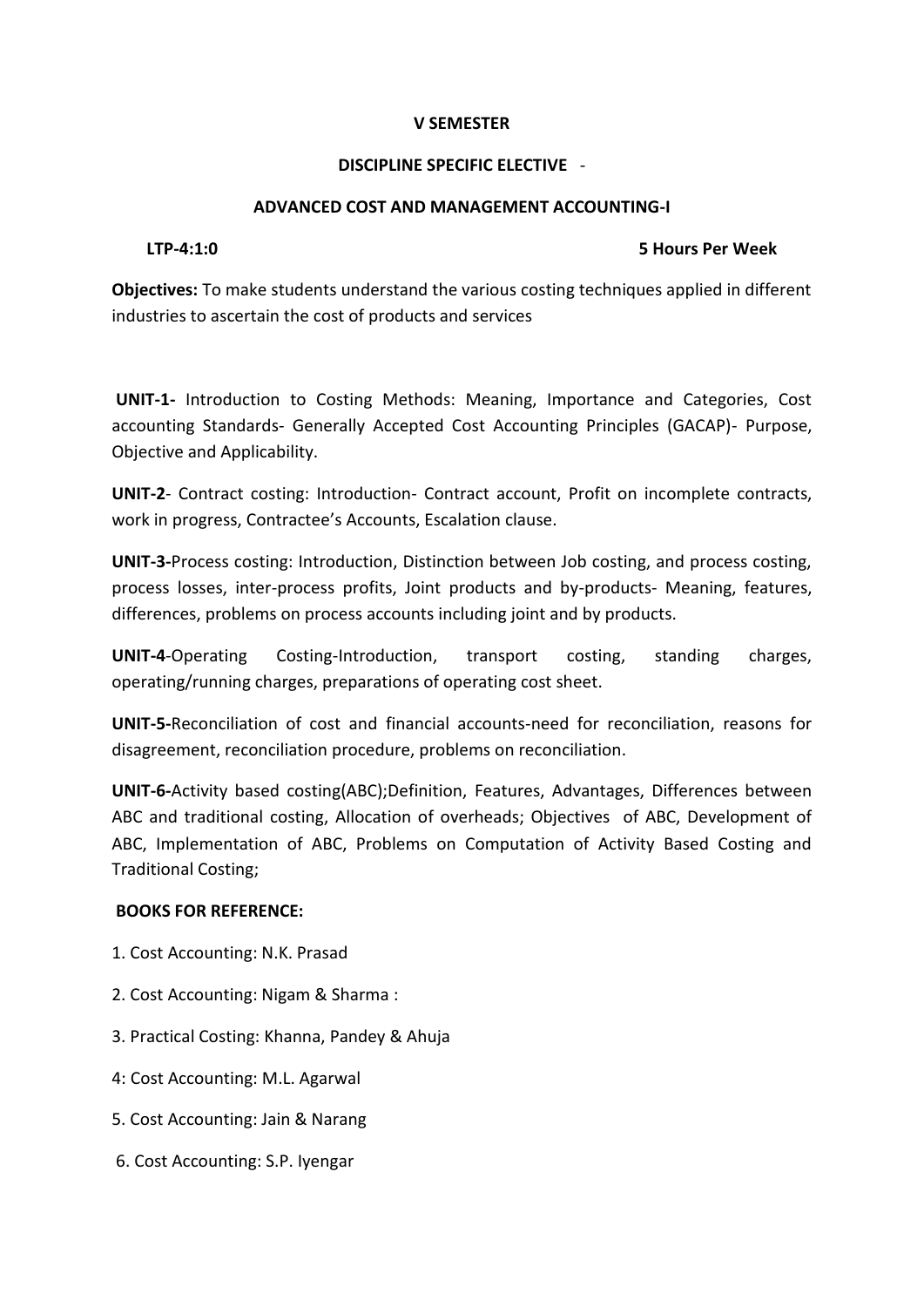### **DISCIPLINE SPECIFIC ELECTIVE**

### **RETAIL MANAGEMENT**

### **LTP-4:1:0 5 Hours per week**

**Objectives:** To acquaint students with the knowledge of modern retail business format and various dimensions of retail operations

**Unit – 1**- Introduction to Retailing: Concept of retailing, Functions of retailing, Terms and Definition, retail formats and types, Retailing Channels, Retail industry in India, Importance of retailing, Changing trends in retailing.

**Unit – 2**-Understanding the Retail Consumer: Retail consumer behaviour, Factors influencing the Retail consumer, Customer decision making process, Types of decision making, Market research for understanding retail consume.

**Unit – 3**- Retail Market Segmentation and Strategies: Market Segmentation and its benefits, kinds of markets, definition of Retail strategy, Strategy for effective market segmentation, Strategies for penetration of new markets, Growth strategies, Retail value chain.

**Unit – 4-** Retail Location Selection: Importance of Retail locations, Types of retail locations, Factors determining the location decision, Steps involved in choosing a retail locations, Measurement of success of location.

**Unit – 5**- Merchandise Management: Meaning of Merchandising, Factors influencing Merchandising, Functions of Merchandising Manager, Merchandise planning, Merchandise buying, Analyzing Merchandise performance.

**Unit – 6**- Retail Operations and Retail Pricing: Store administration, Premises management, Inventory Management, Store Management, receipt Management, Customer service, Retail Pricing, Factors influencing retail prices pricing strategies, controlling costs.

### **References:**

- 1. Retail Management 01 Edition S. C. Bhatia
- 2. Retail Management: Text and Cases (English, Paperback, Swapna Pradhan
- 3. Retail Management; Principles and Practices R. Sudarshan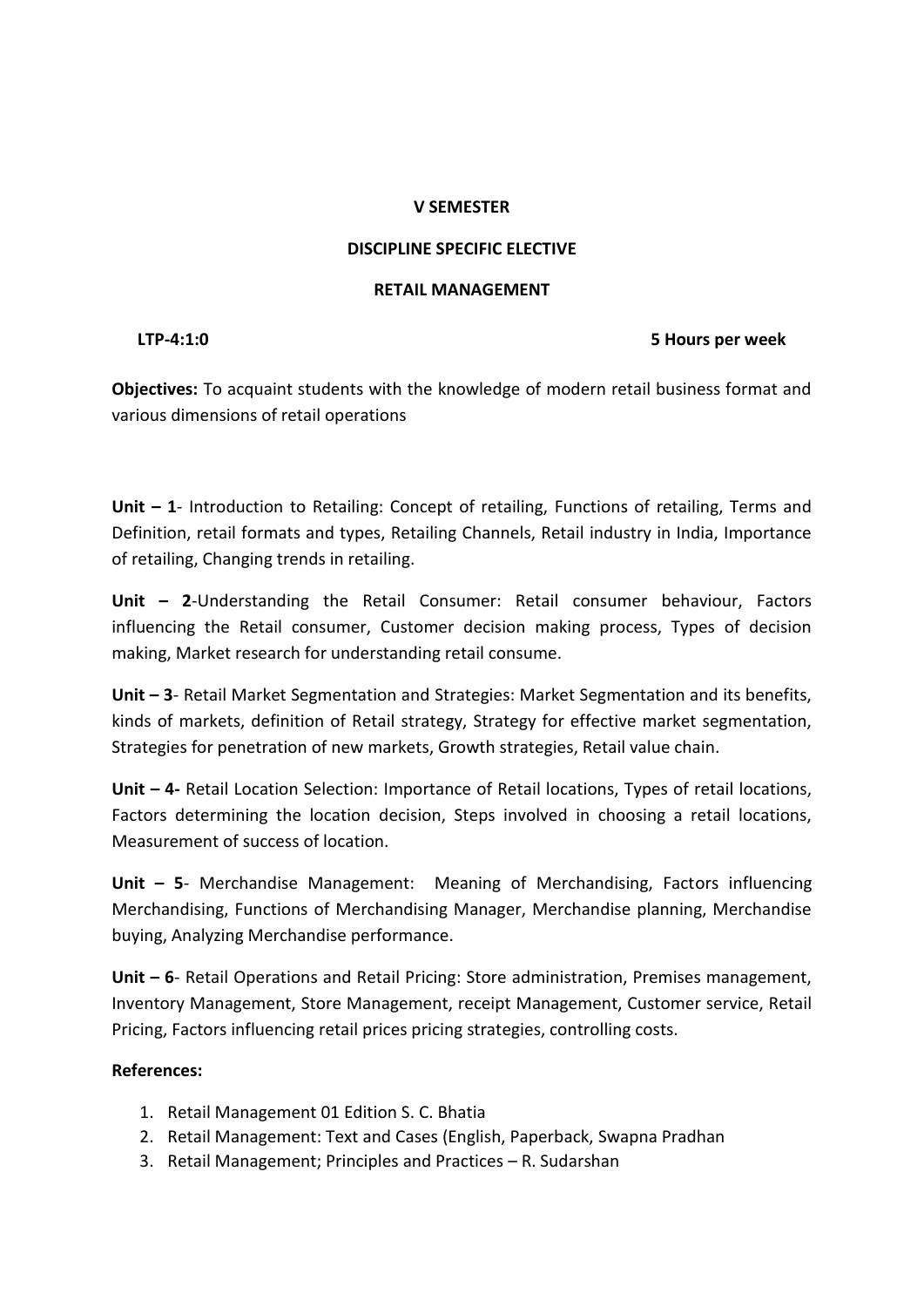4. Retail Management PB (English, Paperback, Mathur U C)

### **GROUP C**

### **VI SEMESTER**

### **DISCIPLINE SPECIFIC ELECTIVE**

### **INVESTMENT ANALYSIS AND PORTFOLIO MANAGEMENT**

### **LTP-4:1:0 5 Hours per week**

**Objectives:** To learn the basics of investment, stock market, investment analysis tools and construction of portfolio of assets which optimize return and minimize risk

**Unit- 1**-Introduction to Investment-Meaning, Financial and Economic Meaning, Characteristics, Objectives, Investment v/s Speculation, Investment v/s Gambling, Types of Investors and Investment avenues.

**Unit-2**- Indian Financial System and Stock Market-Investment Planning, Introduction to Stock Market, Overview of Indian Financial System, Market Indices, Methods of Computation of Market Indices.

**Unit-3**-Portfolio Management- Meaning, Phases, Evolution, Role of Portfolio Management, Calculation of Risk and Return, Fundamental Analysis: Economic Analysis, Industry analysis and Company analysis and Technical Analysis: Meaning, Dow Theory, basic Principles, Trends and charts.

**Unit-4**-Share and Bond Valuation-Share: concepts and present value, share valuation model, constant Growth Model, Multiple Growth Model, Discount rate, Multiplier Approach to share values and Regression Analysis. Bonds: Bond Returns, Prices, Pricing Theories, Bond Risks and Bond Duration.

**Unit-5**-Efficient Market Hypothesis and Portfolio Analysis-EMH: Random Walk Theory, the Efficient Market Hypothesis, Forms of Market Efficiency. Portfolio Analysis: Expected Return and Risk of Portfolio, Reduction of Portfolio Risk through Diversification, Portfolio with more than two Securities – solved examples.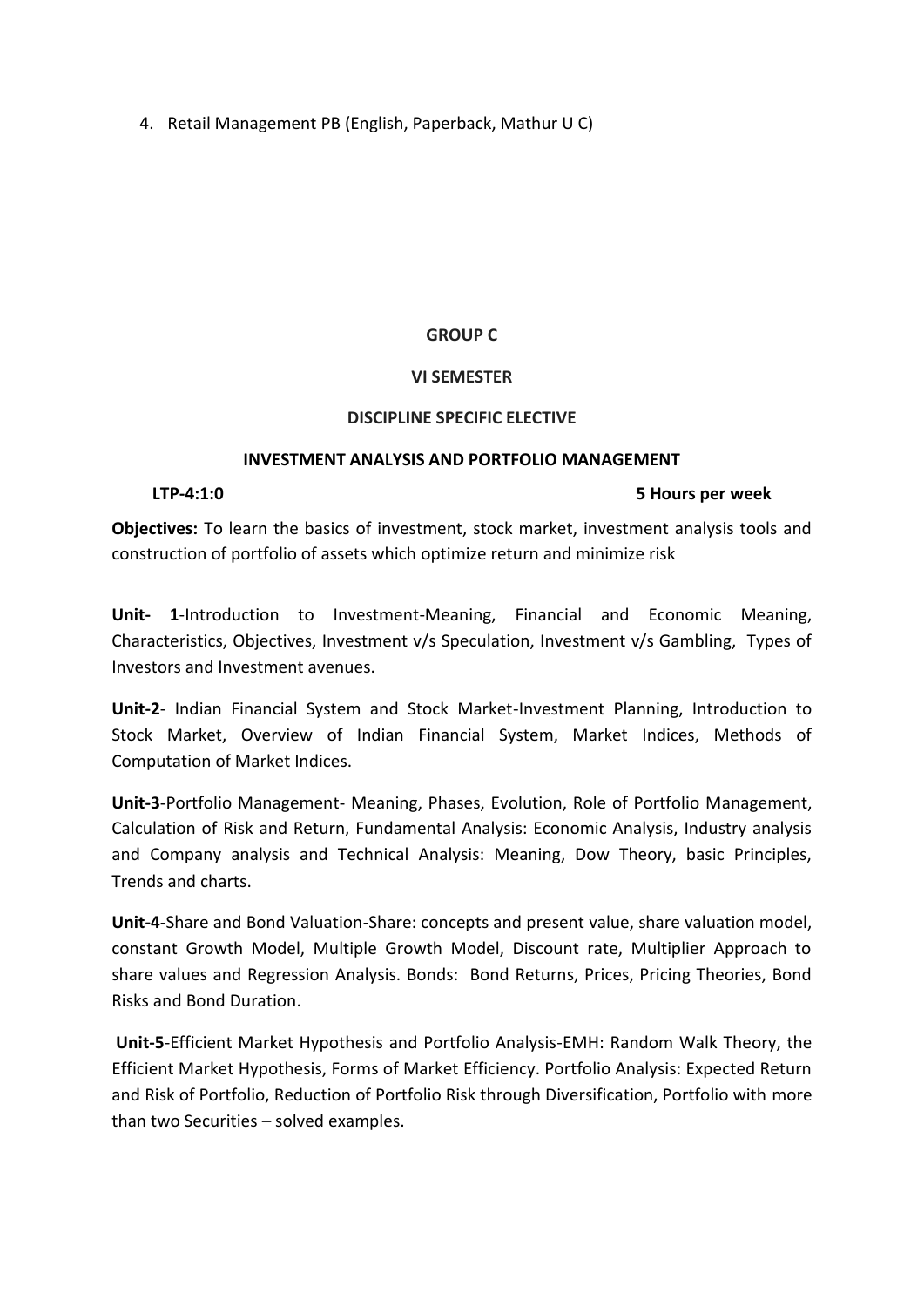**Unit-6-** Portfolio Selection -Feasible set of Portfolios, Selection of Optimal Portfolio, Limitations of Markowitz Model and Single Index Model and Multi Index Model. Capital Asset Pricing Model and Arbitrage Pricing Theory.

### **BOOKS FOR REFERENCE**

- 1. Investment analysis and Portfolio Management Prasanna Chandra
- 2. Security Analysis and Portfolio Management Punithavathi pandian
- 3. Security Analysis and portfolio Management Ambika Prasad Dash
- 4. Security Analysis and Portfolio Management, M. Ranganatham, R. Madhumathi

### **VI SEMESTER DISCIPLINE SPECIFIC ELECTIVE-FINANCIAL DERIVATIVES**

### **LTP 4:1:0 5 Hours Per Week**

**Objectives:** To develop an understanding of the basics of financial derivative market, different financial derivatives and their trading mechanisms

**Unit-1**-Financial Derivatives - Introduction, -meaning- Types of financial derivatives - Features of derivatives market - Factors contributing to the growth of derivatives - functions of derivative markets - traders in derivatives markets - Derivatives market in India

**Unit-2**-Futures and forwards - differences-valuation of futures, Mechanics of buying & selling futures, Margins, Hedging using futures -specification of futures - Commodity futures, Index futures, interest rate futures – arbitrage opportunities.

**Unit-3**-Options: Types of options, option pricing, factors affecting option pricing – call and put options on dividend and non-dividend paying stocks put-call parity - mechanics of options -stock options - options on stock index - options on futures – interest rate options. Concept of exotic option. Hedging & Trading strategies involving options, valuation of option: basic model, one step binomial model, Black and Scholes Model,

**Unit-4**-Financial Swaps- features and uses of swaps - Mechanics of interest rate swaps – valuation of interest rate swaps – currency swaps – valuation of currency swaps

**Unit-5-**Commodity derivatives: commodity futures market-exchanges for commodity futures in India, Forward Market Commissions and regulation-commodities traded – trading and settlements – physical delivery of commodities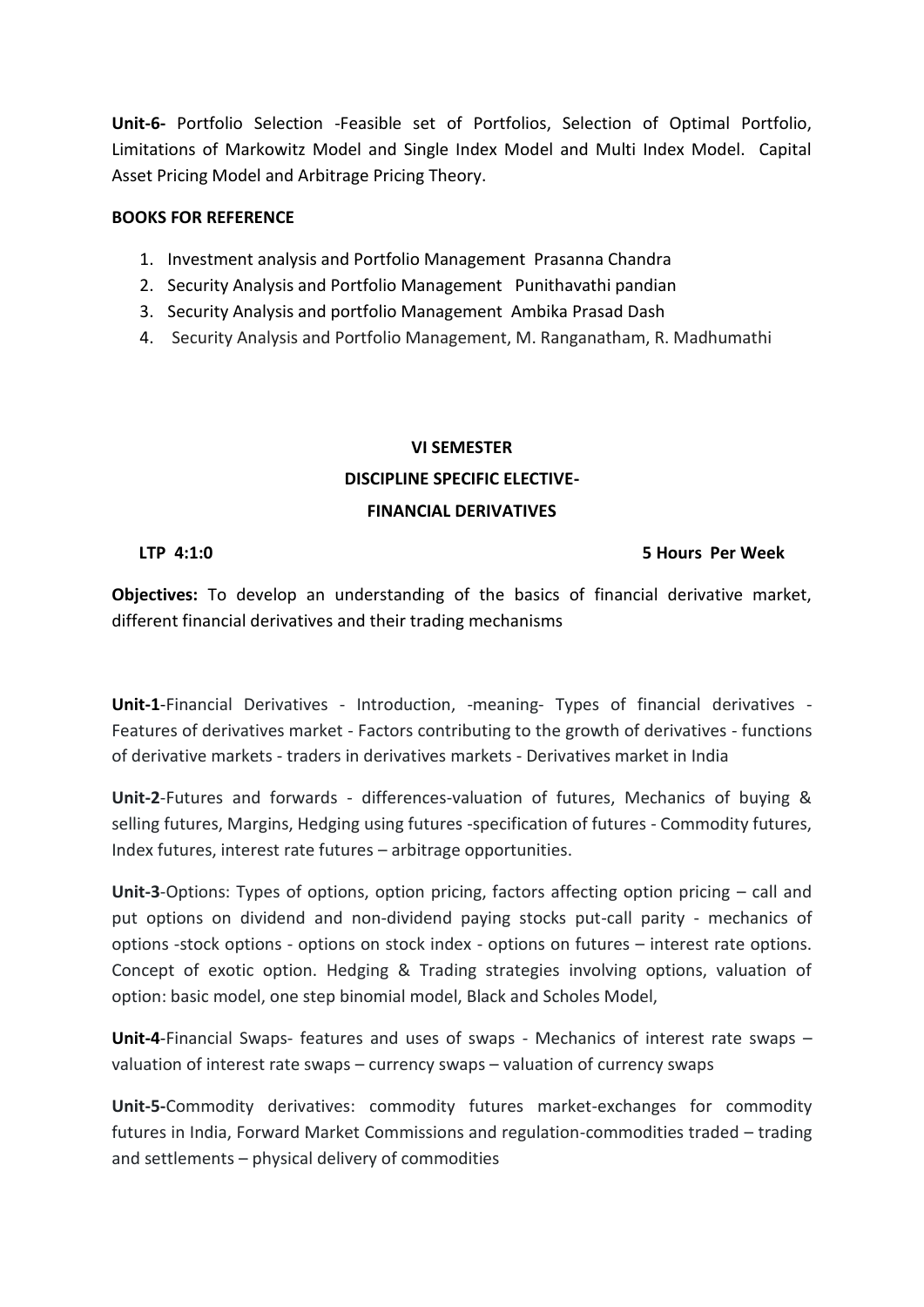**Unit-6-** credit Derivatives, meaning, common credit derivatives, types of credit dervates, Credit Default swaps(CDS), Total Return swaps, Collateralized debt obligations(CDO), Indian scenario.

### **Books for reference**

- 1.Financial Derivatives- Vohra and Bagri
- 2. Capital Market Instruments Kotreshwar G
- 3.Fundamental Financial Derivatives N R Parasuraman
- 4.Financial Derivatives S L Guptha

### **VI SEMESTER**

### **DISCIPLINE SPECIFIC ELECTIVE-**

### **INDIRECT TAXES-II**

### **LTP 4:1:0 5 hours per week**

**Objectives:** To enable students gain an in depth understanding of GST Act; to learn the basics customs duty and GST Implications on Customs duty computation

**Unit-1**- Value of taxable supply-conditions, inclusions, Consideration not wholly in money, Supply between two related persons, Supply through agent, cost based value, Residual valuation, specific supplies, Service of pure agent. Problems on determination of value of supply.

**Unit-2-** Input tax credit- meaning, conditions for taking credit, ineligible input tax credit, availability of credit in special circumstances, Input tax credit and change in constitution of registered person, Taking input tax credit in respect of inputs and capital goods sent for job work, Manner of Distribution of Credit by Input Service Distributor (ISD)

**Unit-3**-Tax Invoice, Credit and Debit Notes;. Tax invoice; Prohibition of un authorised collection of tax; Amount of tax to be indicated in tax invoice and other documents ; Credit and debit notes.

**Unit-4-**Registration under GST-Persons liable for registration, compulsory registration, Procedure for Registration, Rejection of application for registration, cancellation of Registration;

**Unit-5**-Returns-Brief introduction to various GSTRS-procedure for filing various returns.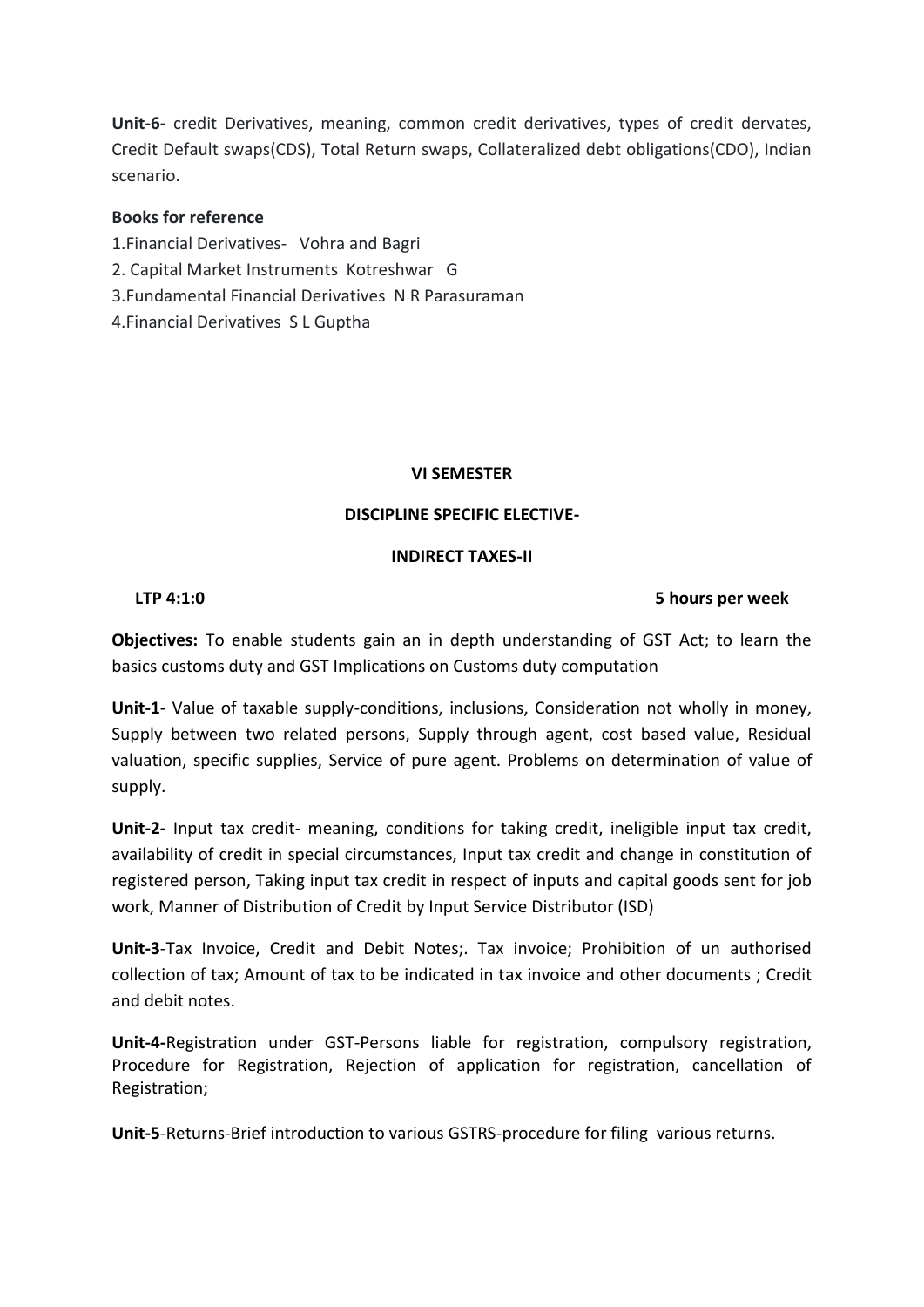**Unit-6-** Customs Act 1962- Meaning- Notified goods –specified goods- Prohibition of importation and exportation under sec 11- types of customs duty- Basic customs duty, Education Cess, Anti dumping duty, Safeguard Duty, IGST, GST Compensation Cess-Computation of Assessable value and applicable duties. Exports – Meaning- zero rated supply.

### **References:**

- 1.Taxmann publications
- 2.Compendium on Goods and service tax-Dr. Manju S
- 3.www.cbec.gov.in/
- 4. Systematic Apporach GST- Dr.Ravi.Gupta , Dr.Girish.Ahuja

### **VI SEMESTER**

### **DISCIPLINE SPECIFIC ELECTIVE**

### **FINANCIAL MANAGEMENT -II**

### **LTP 4:1:0 5 HOURS PER WEEK**

**Objectives:** To acquire working capital management skills, and advanced concepts and techniques in corporate financial affairs

**UNIT-1-** Working capital Management- Meaning, Features, types of working capital, factors influencing working capital, level of current assets, operating cycle and cash cycle, current assets financing policy;

**Unit- 2-**Ccash management-cash budget; cash collection and disbursement, options for investment of surplus funds, credit management- credit policy variables-credit evaluation. Inventory management- need for inventories; order quantity-EOQ model- monitoring and control of inventories-ABC- JIT techniques.

**Unit-3**-Working capital financing-Leasing-types of leases, Rationale for leasing, operating leases, leasing as a financing decision; hire purchase financing- Hire purchase financing vs lease financing, instalment sale, evaluation of Hire purchase financing

**Unit-4**-Venture capital financing- meaning, features, development of venture capital in India, stages in venture financing- the business plan- essentials of a business plan, the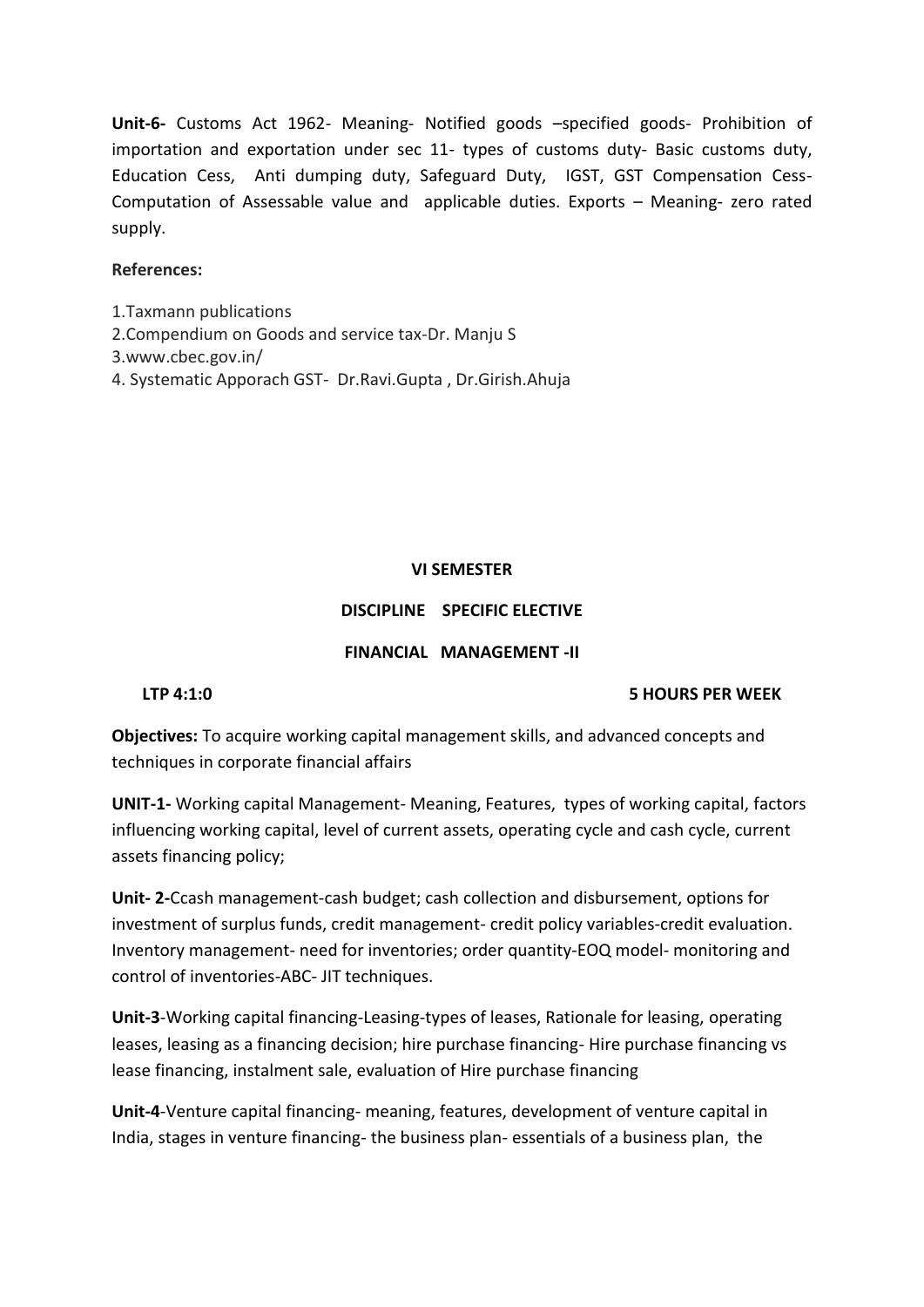process of venture capital financing- Methods of venture financing; Disinvestment mechanisms

**Unit-5**-Share holder value creation - financial goals and strategy, shareholder value creationmarket value added, Market to book value, Economic value added(EVA)- Balanced scorecard- the learning and growth perspective, significance of balanced score card , implementation of score card.

**Unit-6**- international financial management- foreign exchange market, foreign exchange rates- spot exchange rates, bid-ask rate, forward exchange rates- foreign exchange risktransaction exposure, economic exposure, translation exposure, hedging of foreign exchange risk- foreign currency option, money market operations- financing international operations.

### **Books for Reference**

1. Financial Management I.M.Pandey. 2. Financial Management Ravi Kishore

3. Financial Management Dr.V.R.Palanivelu 4. Financial Management Kulkarni

5.Financial Management Tulsian P C 6. Financial Management Khan and Jain

### **VI SEMESTER**

### **DISCIPLINE SPECIFIC ELECTIVE**

### **ADVANCED COST AND MANAGEMENT ACCOUNTING-II**

### **LTP 4:1:0 5 HOURS PER WEEK**

**Objectives:** To familiarize students with an understanding of accounting tools and techniques relevant to management decision making

**UNIT-I-**Introduction: Meaning and Definition of Management Accounting, Scope and Objectives of Management Accounting-Differences between Management Accounting and Financial Accounting –Management accounting and Cost accounting-Limitations of Management Accounting.

**UNIT-2**-Analysis of Financial Statements: Common Size statements, Comparative Statement, Trend analysis.

**UNIT-3-** Ratio Analysis: Meaning and Objectives-Types of rations-(A) Profitability Ratios-GP ratio-NP Ratio-Operating ratio- Operating profit ration-Return on capital employed ratio-EPS,(B)Turnover Ratios-working capital turnover ratio- Stock Turnover ratio-Fixed assets turnover ratio-Debtors turnover Ratio-Creditors turnover Ratio, (C) Financial ratios-Current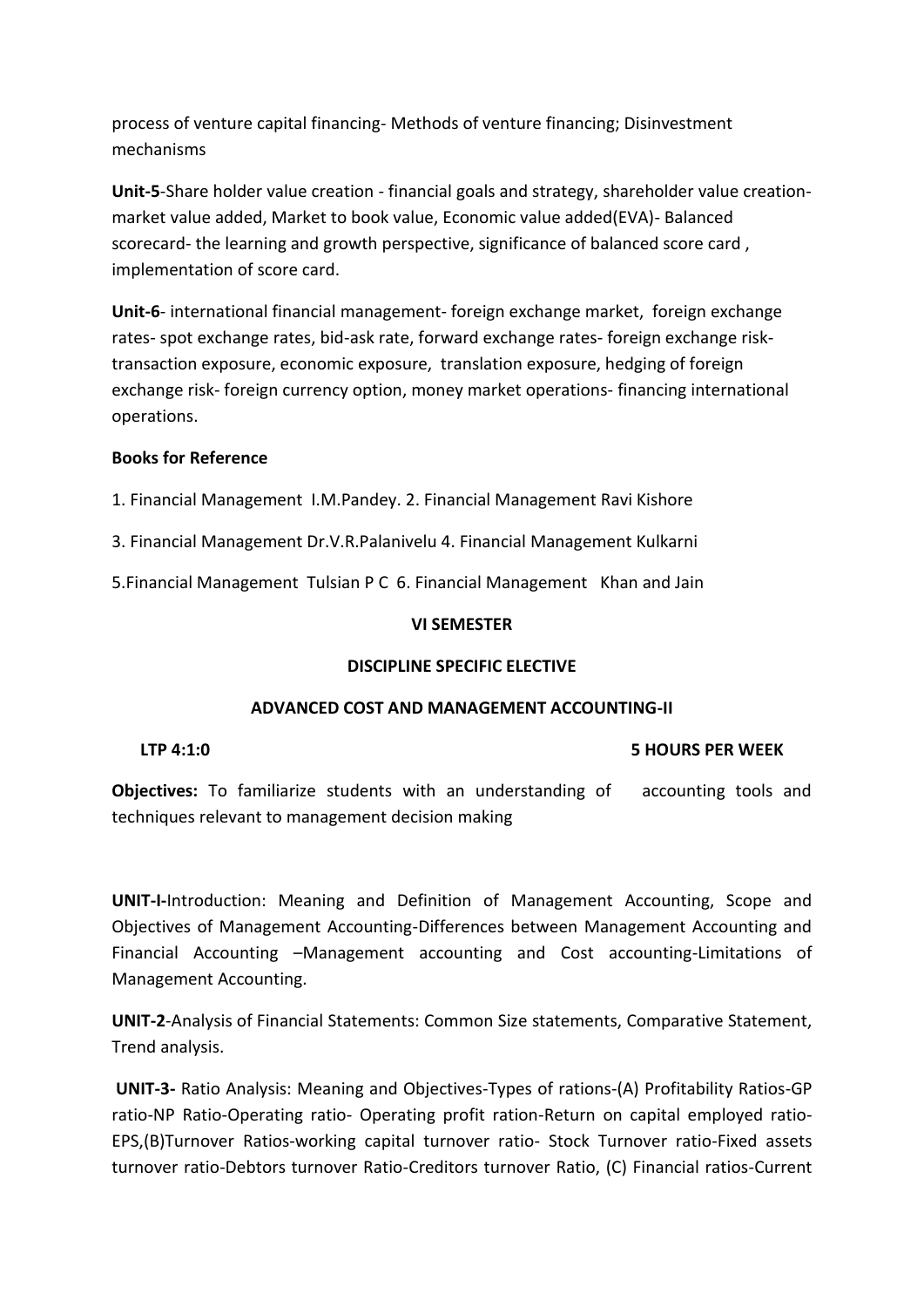Ratio- liquidity ratio-Debt-equity ratio-Proprietary Ratio-Capital gearing Ration-Advantages and Limitations of Ratios- Construction of Balance sheet using ratios.

**UNIT-4**- Cost flow statement: Meaning, Definition, Uses and Limitations-Differences between funds flow statement and cash flow statement-Preparation of Cash flow statement(AS-7):Direct method and Indirect Method.

**Unit 5**-Marginal costing-Definition-Basic concepts-Assumptions-Marginal Cost statement – Contribution-Break Even Analysis-P/V Ratio-Margin of Safety-Decision areas-Make or Buy and Pricing.

**Unit-6-** Budget and Budgeting Control-Definition-Basic Concepts-Budget Manual-Key factor-Classification of Budgets-Problems on cash budget, sales budget, Flexible Budget, Cash Planning and Motives for holding cash.

### **Reference materials:**

- 1. Cost Accounting: N.K. Prasad
- 2. Cost Accounting: Nigam & Sharma :
- 3. Practical Costing: Khanna, Pandey & Ahuja
- 4: Cost Accounting: M.L. Agarwal
- 5. Cost Accounting: Jain & Narang
- 6. Cost Accounting: S.P. Iyengar

### **VI SEMESTER**

### **DISCIPLINE SPECIFIC ELECTIVE**

### **ORGANISATIONAL BEHAVIOUR**

### **LTP 4:1:0 5 HOURS PER WEEK**

**Objectives:** To acquaint students with the human behaviour at work, emotions, group behaviour dynamics and motivating them to excel in their job

**UNIT- 1-** INTRODUCTION-Organisational Behaviour: Introduction, definition, historical development, fundamental principles of OB, contributing disciplines, approaches, challenges and opportunities.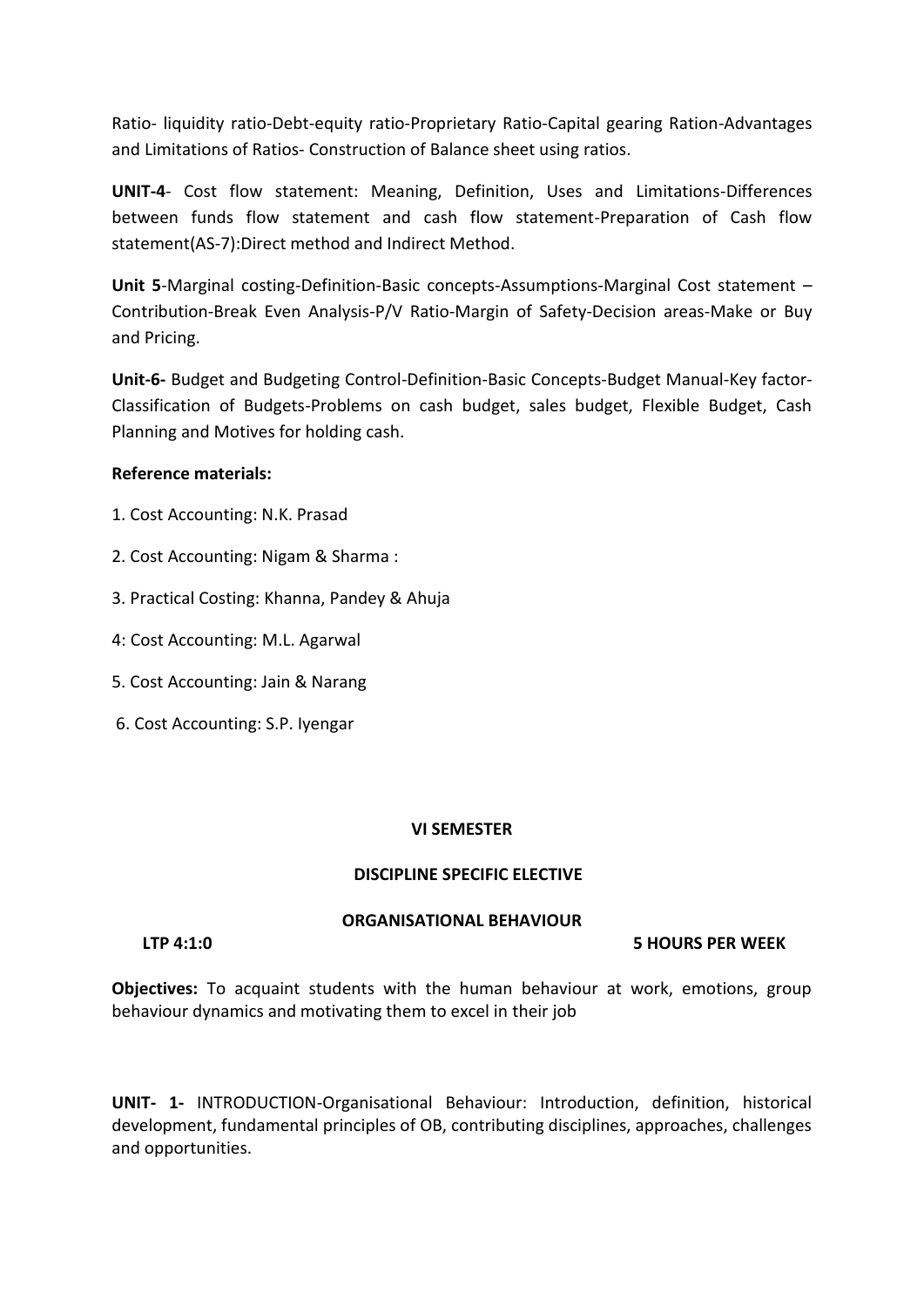**UNIT-2-** FOUNDATIONS OF INDIVIDUAL BEHAVIOUR-Individual behaviour: Foundations of individual behaviour. Ability: Intellectual abilities, Physical ability, the role of disabilities. Personality: Meaning, formation, determinants, traits of personality, personality attributes influencing OB. Attitude: Formation, components of attitudes, relation between attitude and behaviour.

**UNIT -3**- PERCEPTION AND EMOTIONS- Perception: Process of perception, factors influencing perception, link between perception and individual decision making. Emotions: Affect, mood and emotion and their significance, basic emotions, emotional intelligence, self-awareness, self-management, social awareness, relationship management.

**UNIT -4**- MOTIVATION AND LEADERSHIP-Motivation: Meaning, theories of motivation-needs theory, two factor theory, Theory X and Y, application of motivational theories. Leadership: Meaning, styles of leadership, leadership theories, trait theory, behavioural theories, managerial grid, situational theories-Fiedler's model, SLT, transactional and transformation leadership.

**UNIT -5**-GROUP BEHAVIOUR-Definition, types, formation of groups, building effective teams. Conflict: Meaning, nature, types, process of conflict, conflict resolution. Power and politics: Basis of power, effectiveness of power tactics.

**UNIT- 6-** EMERGING CHALLENGES-Emerging challenges, managing diversity, globalisation, technology transformation, ebusiness, promoting ethical behaviour.

### **REFERENCES**

- 1. Organisational behaviour, Stephen P Robbins, Timothy A. Judge, Neharika Vohra, 14th Edition, Pearson
- 2. Organization Behaviour Ashwathappa, Himalaya Publication House
- 3. Organisational Behaviour: A modern approach Arun Kumar and Meenakshi, Vikas Publishing House
- 4. Organisational Behaviour Fred Luthans, 12/e, McGraw Hill International
- 5. Management and Organisational Behaviour Laurie J Mullins, Pearson education
- 6. Fundamentals of Organisational Behaviour Slocum/Hillriegel, Cengene Learning
- 7. Introduction to Organisational Behaviour Michael Butler, Jaico Publishing House